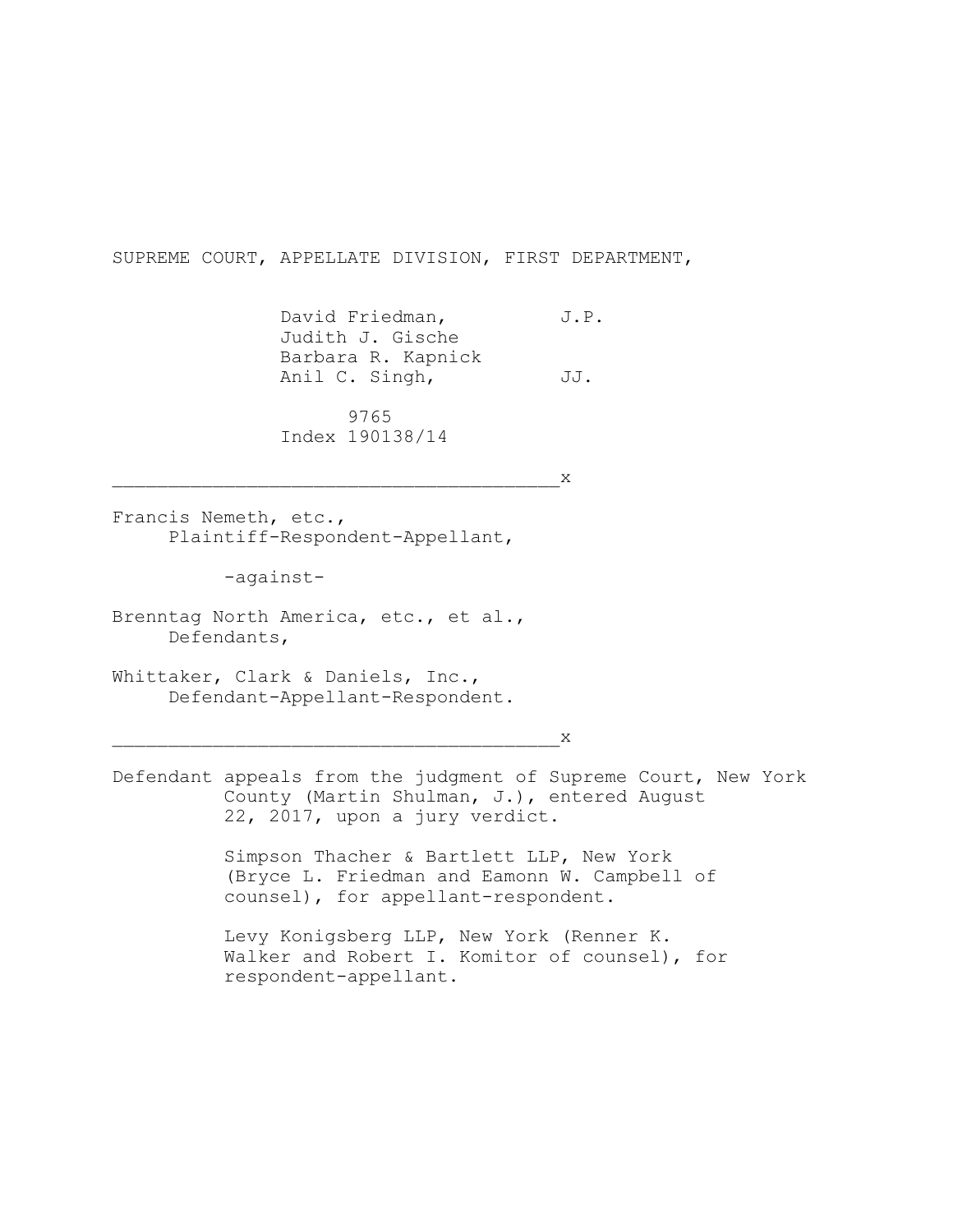GISCHE J.,

The most vexing issue framed by this appeal pertains to specific causation: was there sufficient evidence in the record for the jury to conclude that decedent, Florence Nemeth, was exposed to a quantity of asbestos causing her to contract peritoneal mesothelioma. As more fully explained below, the trial record contains sufficient evidence, consistent with the Court of Appeals' reasoning in *Parker v Mobil Oil Corp.* (7 NY3d 434 [2006]), to support the jury's verdict and conclusion that Nemeth was exposed to a sufficient quantity of asbestos to cause the disease.

Nemeth was diagnosed in November 2012 with peritoneal mesothelioma, a tumor of mesothelia cells in the gut or abdomen. She died shortly before this trial commenced. Desert Flower Talcum Powder (DFTP) was manufactured by codefendant Shulton, Inc. (Shulton) using raw talc. Whittaker, Clark & Daniels, Inc. (WCD), a distributor of minerals and pigments, supplied Shulton with raw talc. Plaintiff's claim, accepted by the jury, was that Nemeth was exposed to asbestos contaminated talc which WCD supplied to Shulton for its use in its production of DFTP, that WCD knew, or should have known, of such contamination, and that Nemeth's use of DFTP was a proximate cause of her peritoneal mesothelioma.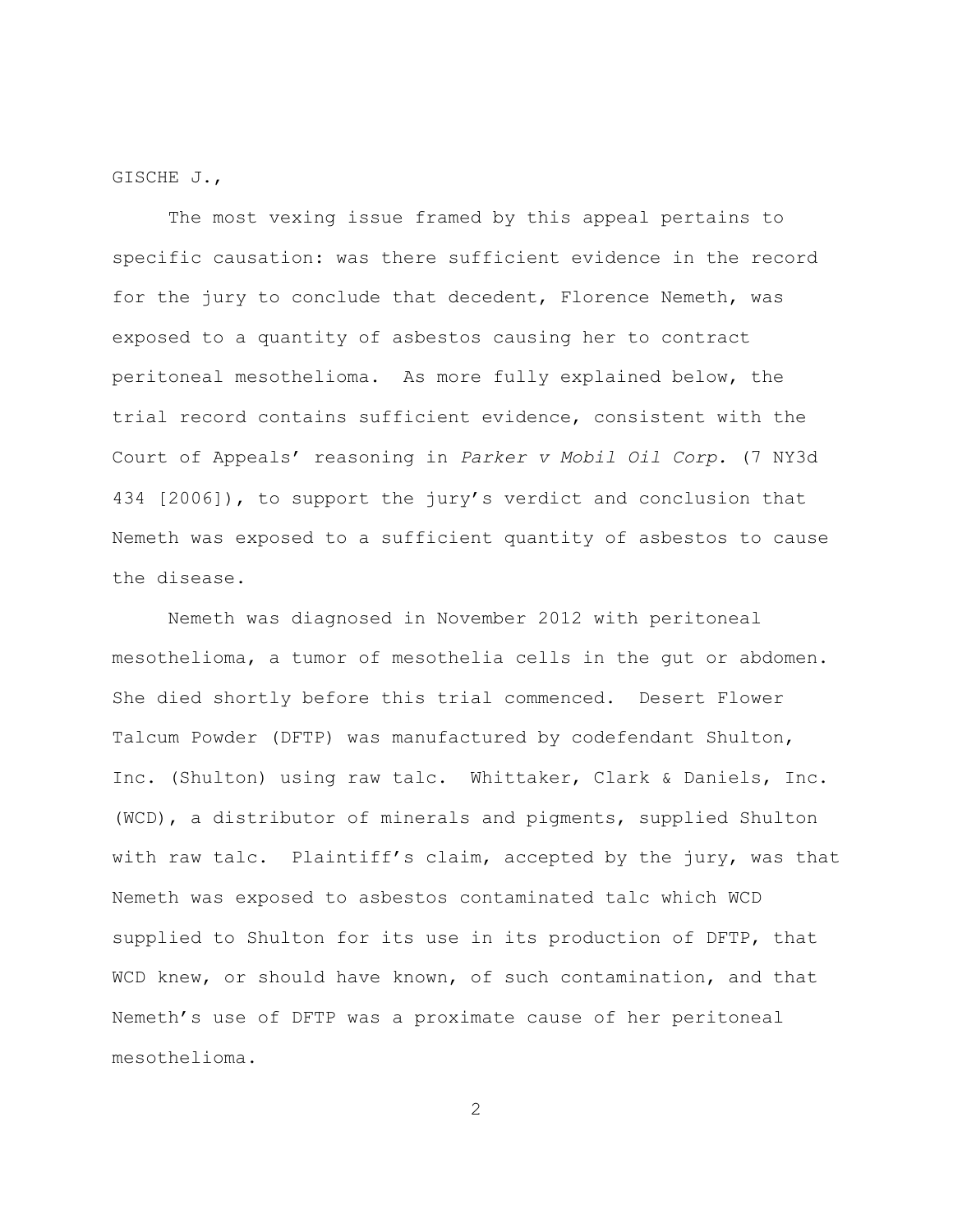The jury found in favor of plaintiff, awarding the estate \$15,000,000 and plaintiff's widower, \$1,500,000 for loss of consortium. It apportioned fault, 50% to Shulton and 50% to WCD. WCD's motion for a judgment notwithstanding the verdict was granted by the trial court only to the extent of ordering a new trial on damages, unless plaintiff stipulated to reduced judgments in the respective amounts of \$6,000,000 and \$600,000. Plaintiff so stipulated. The motion was otherwise denied. After the court made adjustments pursuant to General Obligations Law §15-108, the judgments entered against WCD were for \$2,667,045.45 in favor of the estate and \$266,704.55 in favor of decedent's spouse. WCD now appeals. Plaintiff cross-appeals, but only on issues related to damages.

 WCD seeks Appellate Division review of the jury's determination of facts in accordance with two standards of review. It asks this Court to (1) examine the facts to determine whether the weight of the evidence comports with the verdict, and alternatively (2) to consider whether the evidence was insufficient as a matter of law, rendering the verdict utterly irrational (CPLR 4404[a]; *Killon v Parotta*, 28 NY3d 101, 108 [2016]). This Court may not disregard a jury verdict as against the weight of the evidence unless "the evidence preponderate[d] in favor of the [moving party] that [it] could not have been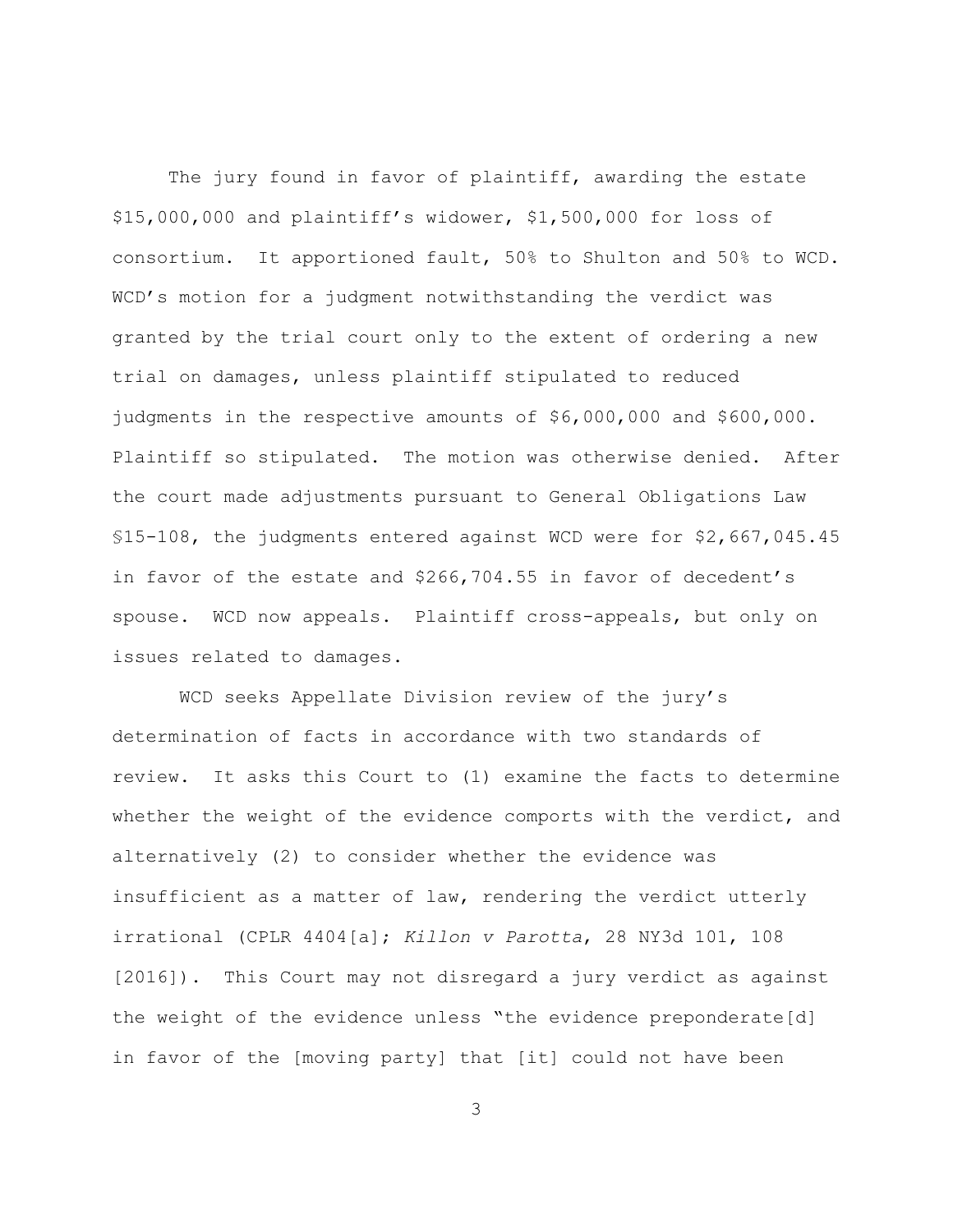reached on any fair interpretation of the evidence" (*id.* at 107 [internal citation omitted]). The remedy for a verdict that is against the weight of the evidence is to remit for a new trial. Where, however, the jury verdict is found insufficient as a matter of law, we must determine that the verdict is utterly irrational, meaning there is no valid line of reasoning or permissible inferences from the evidence presented by which a rational person could reach the jury's conclusion (*id.* at 108). The remedy for an utterly irrational verdict is a judgment in favor of the moving party (*id*.).

WCD's additional argument, that plaintiff's counsel's closing remarks unfairly influenced the jury, requires the Court to consider whether those remarks were fair comment or, if not, so prejudicial that they deprived WCD of a fair trial, warranting a new trial in the interest of justice (*see e.g. People v Galloway*, 54 NY2d 396, 399 [1981]; *see also Peters v Wallis*, 135 AD3d 922, 923 [2d Dept 2016]). Other arguments by the parties are evaluated according to whether they constitute errors of law affecting the verdict (*see Evans v Newark-Wayne Community Hosp*, 35 AD2d 1071, 1072 [4th Dept 1970]).

Against these highly deferential standards of review, the relevant trial evidence in this case may be summarized as follows: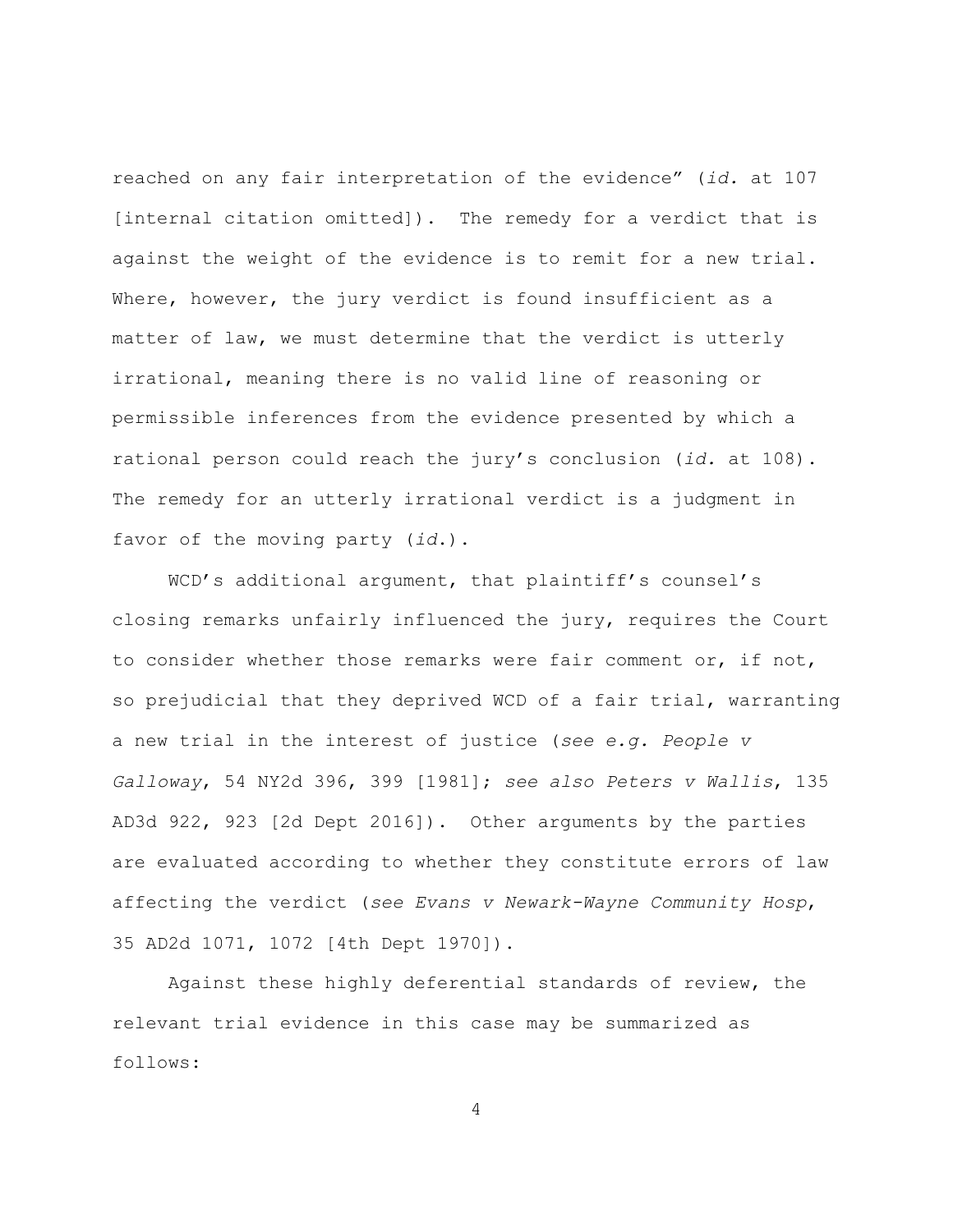Nemeth testified in a preserved videotaped deposition that over an 11-year period, from at least 1960 until 1971, she powdered her body with DFTP every day after showering, using a powder puff for two minutes to apply it all over her body. The air she breathed in was "[v]ery dusty" and after powdering, she would spend an additional five minutes every day wiping down powder from the sink, toilet, and floor using a damp paper towel. The bathrooms of the apartments where she lived when she used DFTP were "tiny," only about "5x6," with no windows, and no ventilation. Nemeth finished a box of DFTP every two weeks.

Nemeth was diagnosed with peritoneal mesothelioma in November 2012, approximately 40 months before she died in March 2016. She underwent three surgeries in an attempt to remove the tumors, but the disease eventually spread to every organ in her abdomen. Nemeth underwent years of chemotherapy and on four separate occasions, her abdomen was drained of accumulated fluids. Eventually, Nemeth's cancer metastasized to her lung and she died after spending some time in hospice care.

Shulton's former employee, Wiz Kaenzig, testified<sup>1</sup> that during the relevant time (1969 through 1971), WCD supplied

<sup>1</sup>Kaenzig did not testify personally at trial. His recorded sworn testimony, taken in prior proceedings, was put before the jury.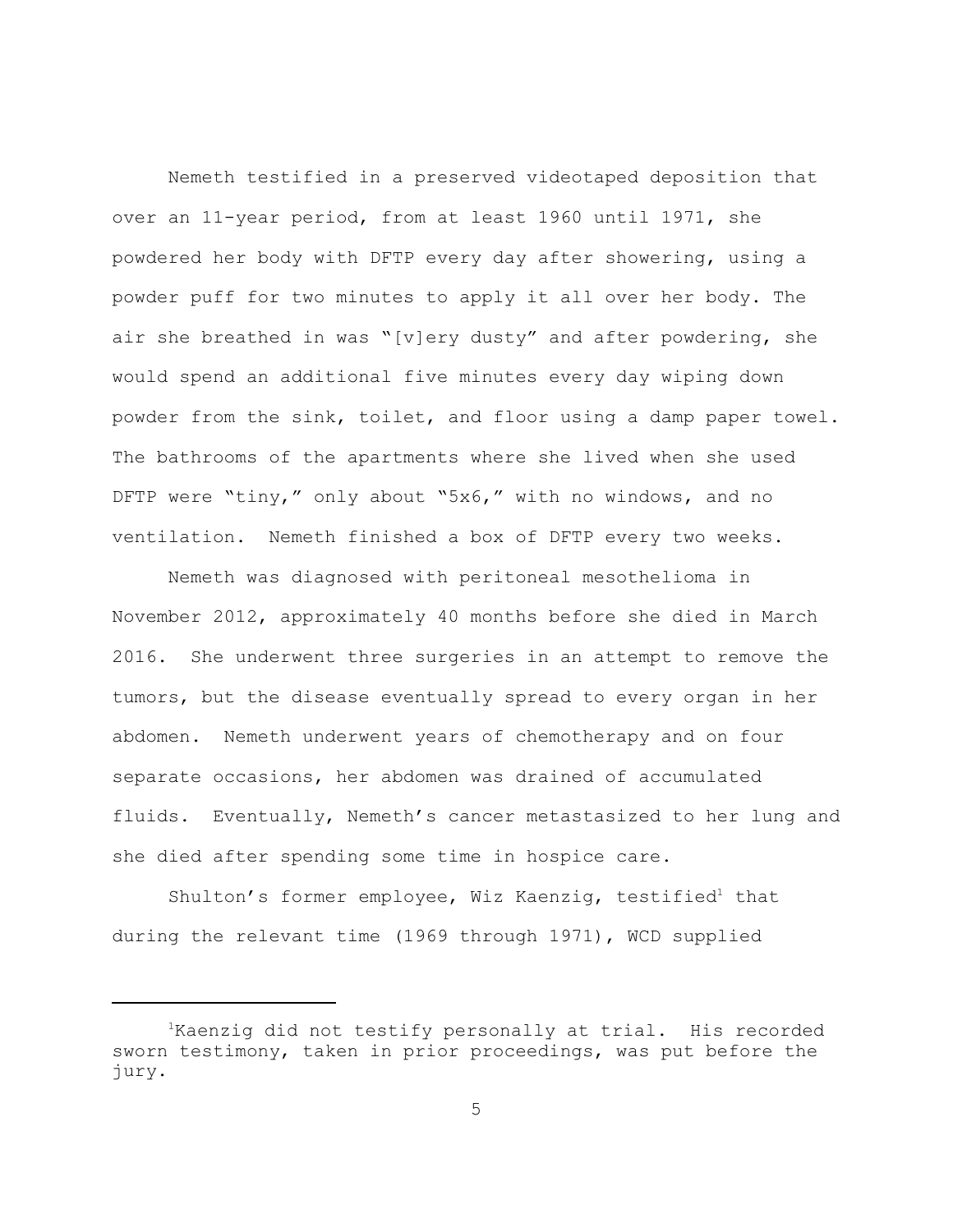Shulton with talc that it used in its products, including DFTP. He also testified that 99% of the talc that Shulton used during a substantial period of that 11-year period was obtained from WCD.

Sean Fitzgerald, a geologist, testified for plaintiff. Fitzgerald opined that the talc sold by WCD to Shulton during the relevant time was regularly and consistently contaminated with releasable asbestos. In addition to reviewing historical testing information, maps, surveys and other testing data, Fitzgerald based his opinion on his own testing of talc ore obtained from WCD source mines.

Fitzgerald also obtained a vintage sample of DFTP and conducted releasibility studies on it. The test involved placing the sample into a "glove box," which is a sealed, plexiglass chamber fitted with gloves and a filter. He testified that this testing method simulated Nemeth's use of talc in a close environment. After the talc was agitated within the chamber, Fitzgerald analyzed the fibers that he collected from the filter and dust wipes. He estimated that as many as 2,760,000 individual asbestos fibers were released during that test.

Calculating Nemeth's use of DFTP over the time, duration and frequency of exposure that Nemeth testified to, Fitzgerald concluded that she would have been exposed to billions and trillions of asbestos fibers on account of her use of DFTP over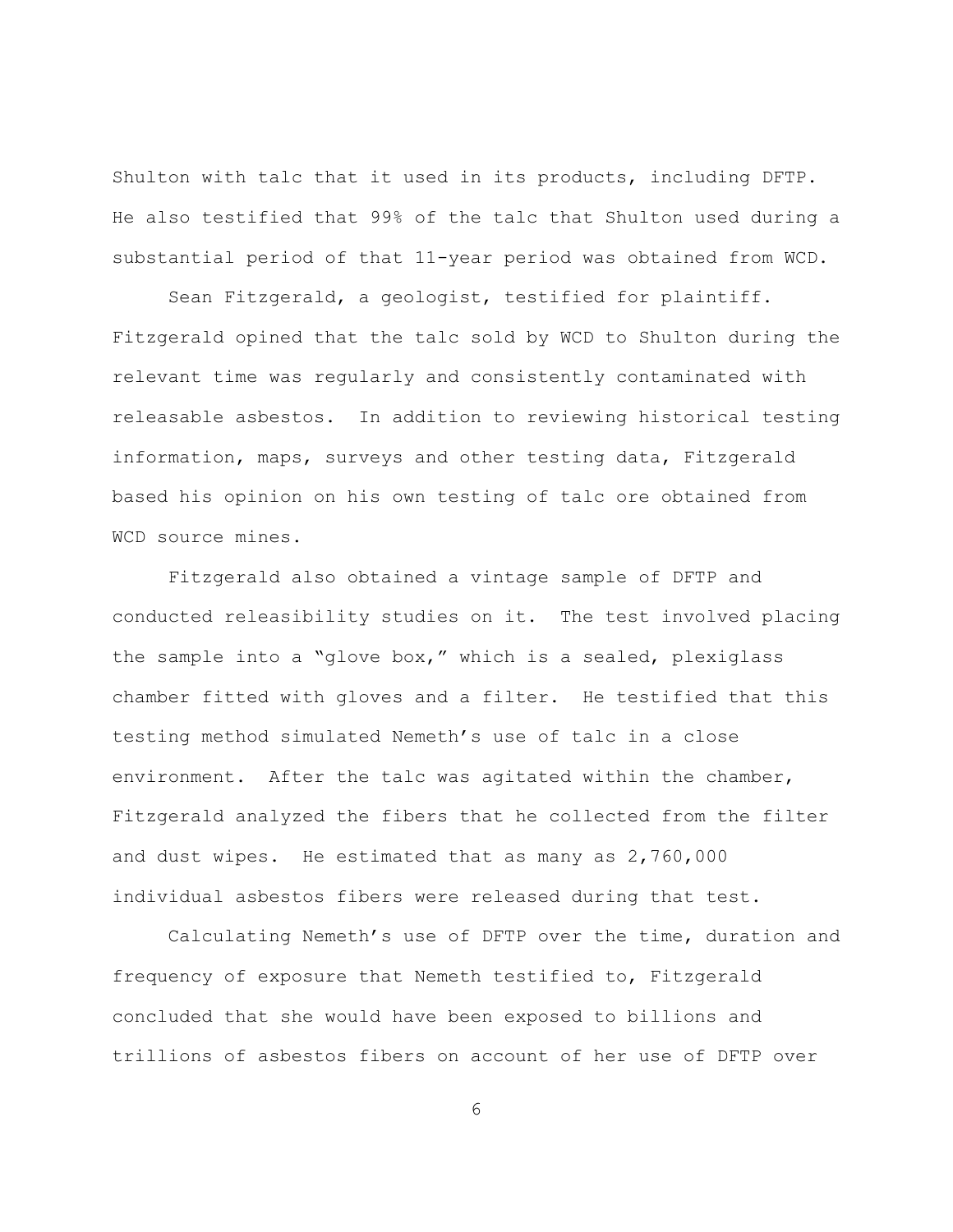the 11-year period. He contrasted that with 60,000 fibers per day that a person living in an urban area breathes in as a result of ambient asbestos. He concluded that the number of released asbestos fibers from DFTP were several orders of magnitude higher than that found in ambient air.

To establish that WCD was knowledgeable about asbestos during the relevant time, plaintiff relied upon historic information about the known dangers of asbestos in talc. David Rosner, PhD, a history professor, testified that as far back as 1935, there were published studies reporting tremolite (a form of asbestos), as a potential contaminant of talc, and the presence of asbestos-related diseases in talc workers. Rosner also testified that WCD distributed raw asbestos as part of its business model from the 1930's to the early 1960's, possibly into the early 1970's. He testified that despite WCD's presumptive awareness of these dangers, it did not warn its customers of them, nor did WCD advise its customers to, in turn, advise their end users of those hazards.

Jacqueline Moline, M.D., an internal medicine doctor specializing in occupational and environmental medicine, was plaintiff's principal expert witness on the issues of both general and specific causation. On the issue of general causation, Dr. Moline opined that even brief or low-level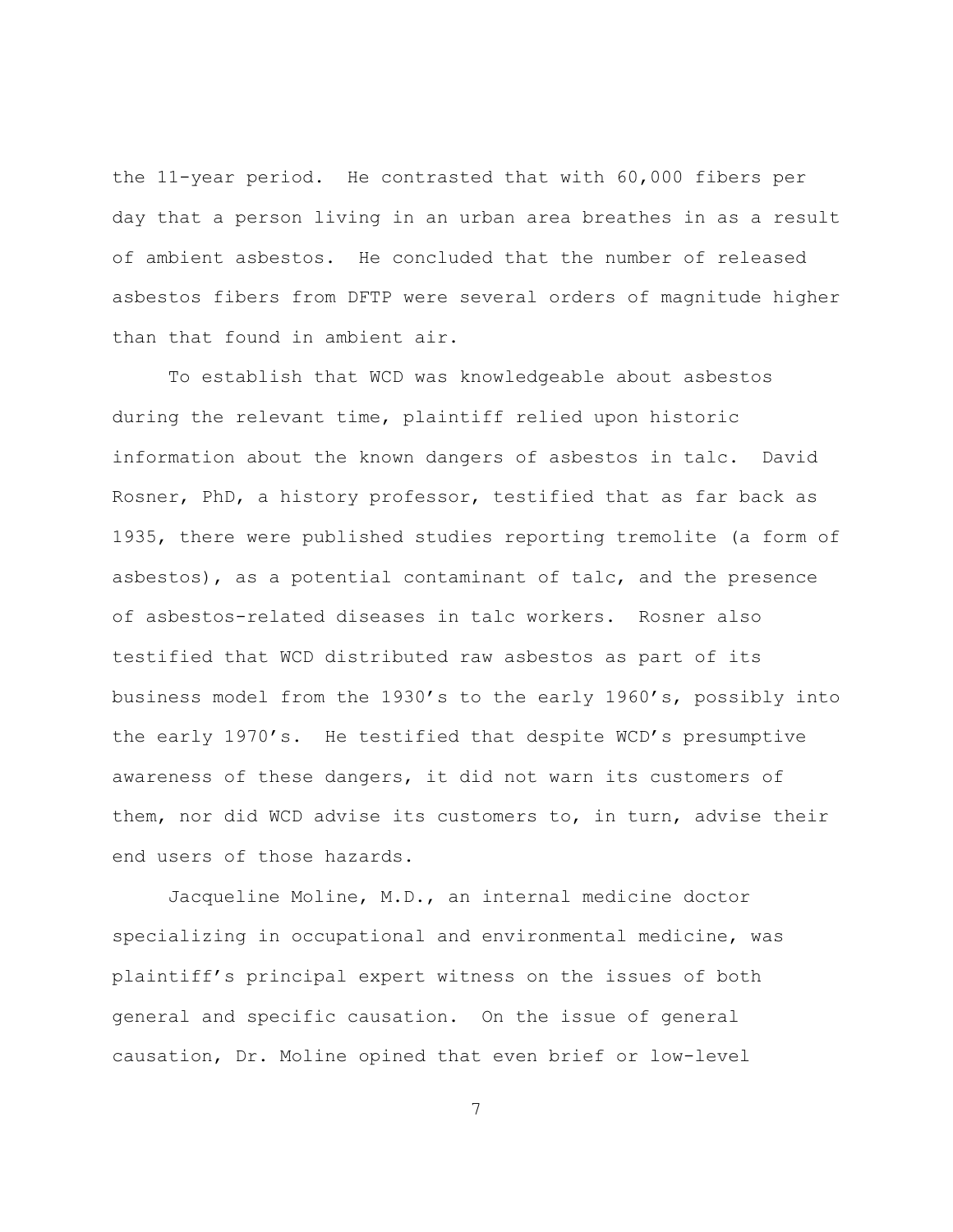exposure to asbestos, including asbestos contaminated talcum powder, causes all types of mesothelioma (including both pleural and peritoneal mesothelioma); virtually all cases of mesothelioma are related to asbestos exposure; and that mesothelioma is a sentinel health event of exposure to asbestos, meaning its presence is evidence of asbestos exposure. She testified that there are no known safe levels of exposure to asbestos, even while acknowledging that exposure to asbestos in ambient air is not a causative agent for mesothelioma.

In reaching this conclusion, Dr. Moline relied on her clinical experience in treating hundreds of patients with mesothelioma and peer reviewed literature which included both epidemiological and case studies. She also relied on government standards and regulations pertaining to unacceptable levels of asbestos. Among the authorities she relied upon was the Welch article, a study of college-educated men with low levels of asbestos exposure who developed peritoneal mesothelioma, the Helsinki criteria, articles showing that tremolite-contaminated talc can cause asbestos related disease, a 1982 NIOSH study concerning talc miners and millers and their development of asbestos related disease, case studies including the Gordon, Fitzgerald and Millette study concerning a woman's use of asbestos-contaminated cosmetic talcum powder and mesothelioma, as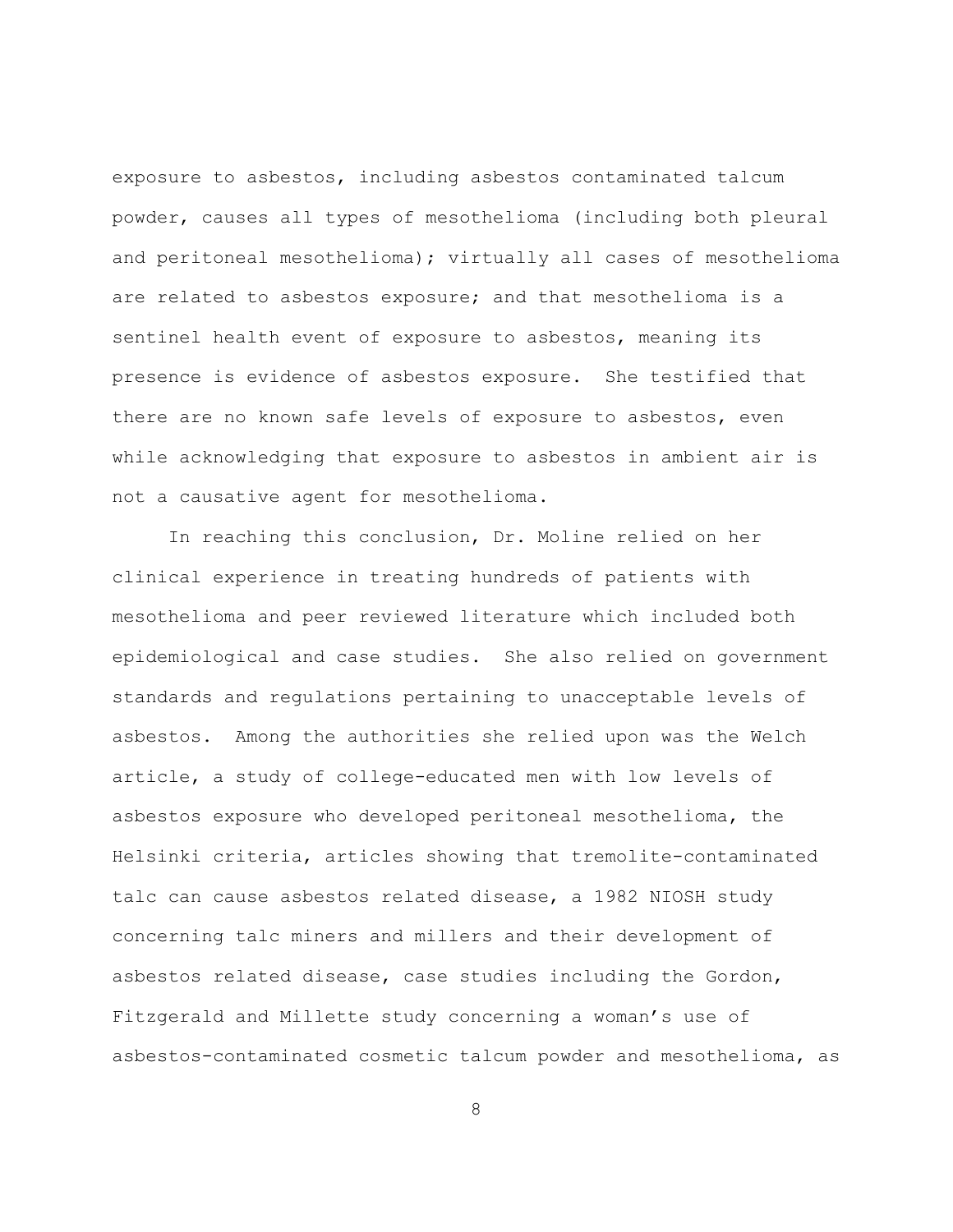well as a study of a 17-year-old boy who used asbestos contaminated talc and developed peritoneal mesothelioma.

Dr. Moline explained that although there were no specific epidemiological studies regarding asbestos contaminated cosmetic talc and peritoneal mesothelioma, she was able to draw her conclusion by analogy from other relevant epidemiological studies, because it is the asbestos and not the talc per se that causes the disease. In addition, Dr. Moline pointed out that although there are thousands of asbestos containing products, epidemiological studies are not necessarily performed for each and every product. She also relied on case studies of mesothelioma in patients after using asbestos contaminated talc products.

On the issue of specific causation, Dr. Moline concluded that Nemeth's peritoneal mesothelioma was caused by her exposure to asbestos in DFTP. Her opinion rested not only on her expertise and knowledge of the literature in the field, it was also founded on the facts, as presented to her in counsel's hypothetical question. Certain facts she relied on were derived from both Nemeth's and Fitzgerald's testimony. While there was no precise quantification of the amount of asbestos to which Nemeth was actually exposed, Dr. Moline's opinion was in large part based upon the timing, duration and frequency of Nemeth's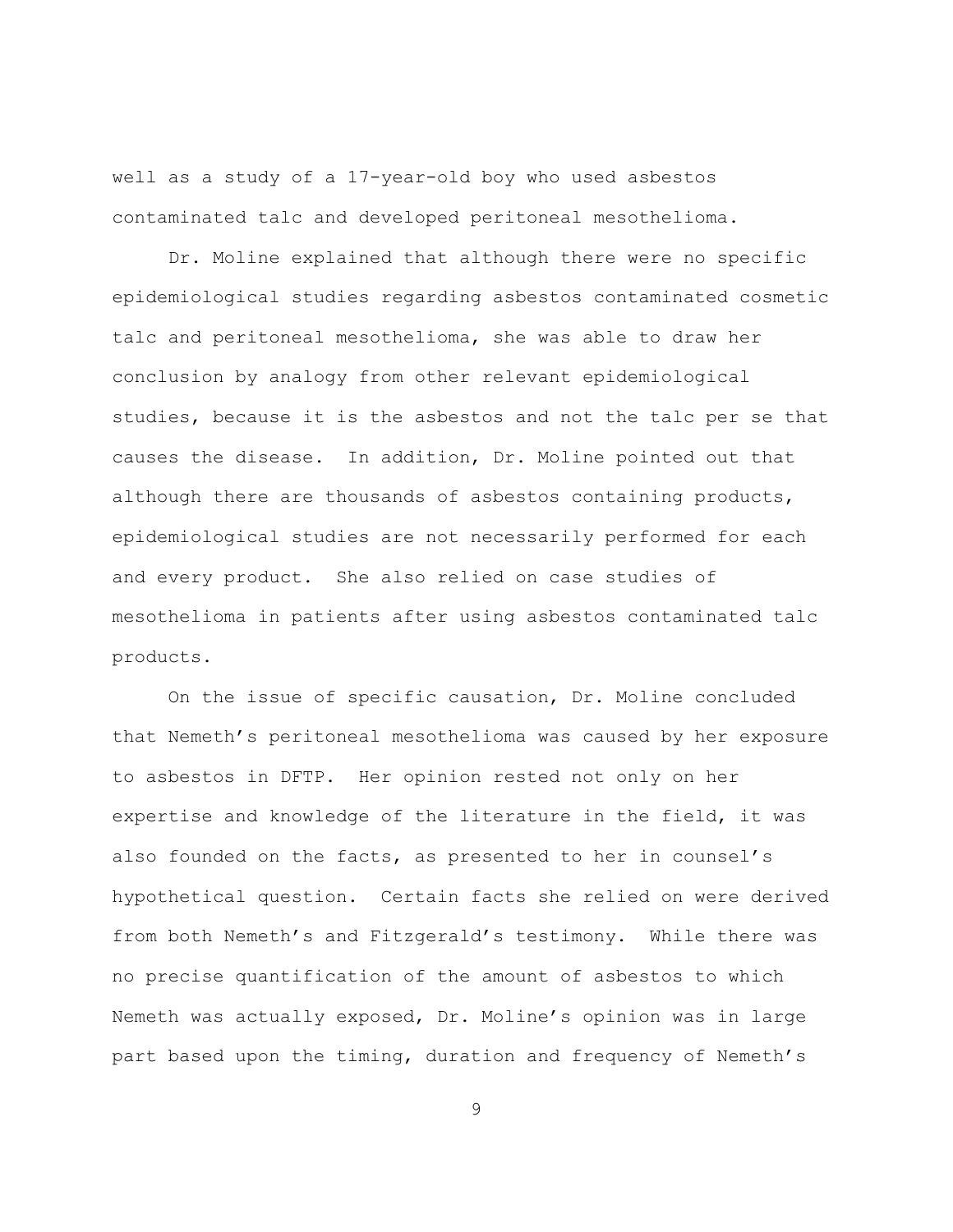use of DFTP, derived from Nemeth's testimony, the latency period from the time Nemeth used the product until the development of the disease, the dusty nature of talcum powder, proof presented at trial that the DFTP used by Nemeth was contaminated with asbestos, and Fitzgerald's releasibility analysis of DFTP and conclusion that it released asbestos fibers several orders of magnitude higher than what a person would be exposed to by breathing ambient air.

On its direct case WCD called Alan Seagrave, a geologist. Like Fitzgerald, he obtained some rock ore samples for testing to determine their asbestos contamination and tested them using Xray diffraction. He reported that only two of the samples tested positive for such contamination.

WCD also called Suresh Moolgavkar, PhD, an epidemiologist to testify as an expert. The court, however, granted plaintiff's motion in limine, prohibiting Dr. Moolgavkar from giving any opinion about medical causation, which ruling is not challenged on appeal.<sup>2 3</sup> Dr. Moolgavkar gave testimony on general causation.

<sup>2</sup>WCD claims that had the court permitted Dr. Moolgavkar to testify on specific causation, he would have opined that even if DFTP was contaminated with asbestos, it played no causative role in the development of Nemeth's peritoneal mesothelioma. The trial judge found that Dr. Moolgavkar did not possess the professional qualifications to render this opinion. Although WCD expresses its dissatisfaction with the trial court's ruling, no actual legal argument is raised challenging it and WCD has,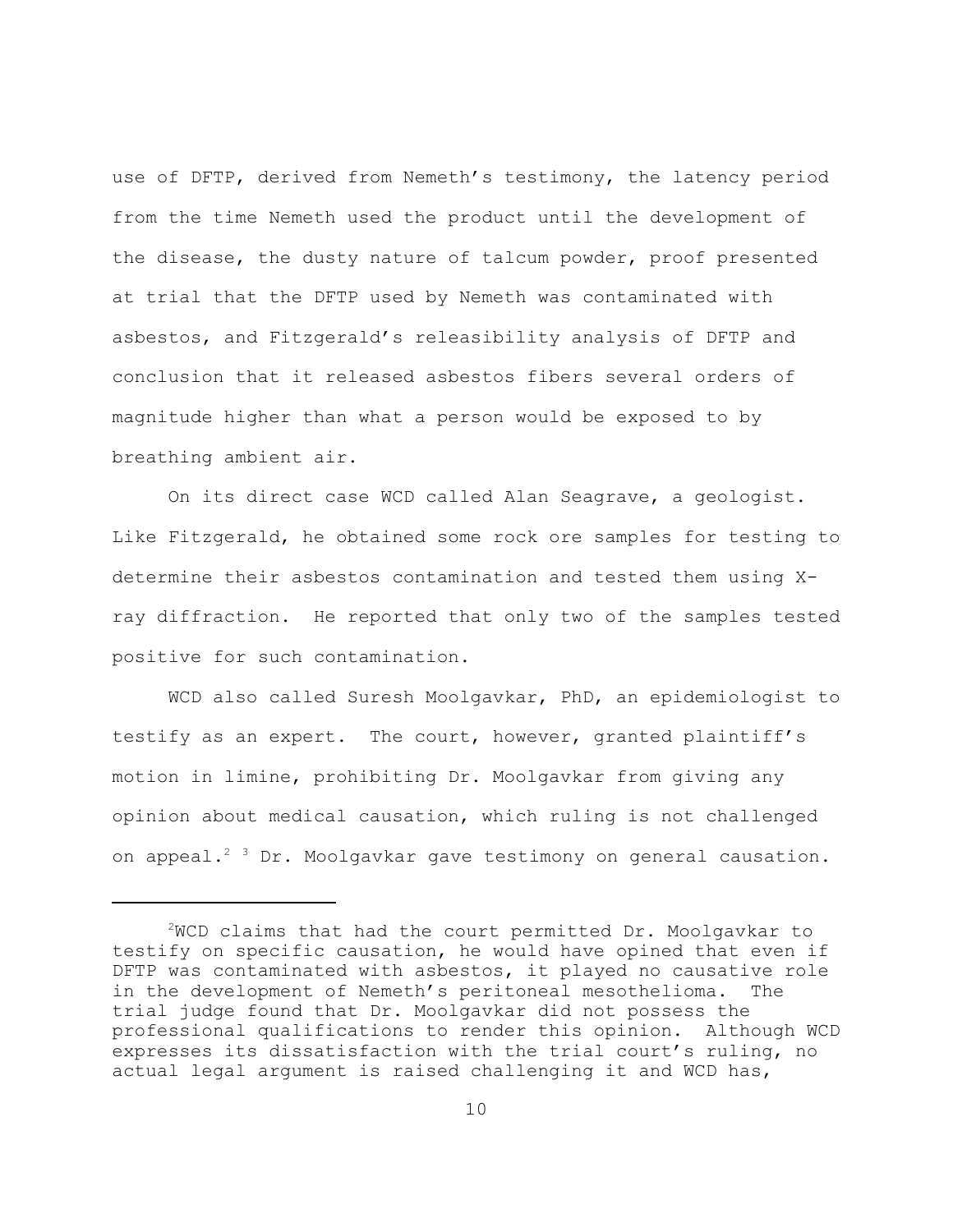He concluded that there was no general causative connection between asbestos and peritoneal mesothelioma in women. Dr. Moolgavkar opined that mesothelioma may occur spontaneously, due to some cellular mutation, and it can also be idiopathic, meaning that there is no explanation for why it happens. He also testified that age is a strong risk factor for most cancers and the risk of cancer increases very rapidly with age. Dr. Moolgavkar's testimony was based on epidemiological studies. Although Dr. Moolgavkar disagreed with Dr. Moline's conclusions, he did not testify that her methodology in reaching them is not generally accepted by the relevant scientific community. In fact, he affirmatively recognized in his November 2, 2015 letter/report that reliance on epidemiological studies is

therefore, abandoned whatever argument it may have had regarding that ruling (*Stefkatos v Frezza*, 95 AD3d 787 [1st Dept 2012]). In any event, the court's ruling that Dr. Moolgavkar did not possess the requisite qualifications to testify on causation was not a serious mistake (if a mistake at all), nor an error of law, nor an abuse of the trial court's discretion (*Matter of Sylvestri*, 44 NY2d 260, 268 [1978]; *Meiselman v Crown Hgts. Hosp.*, 285 NY 389, 398 [1941]; *Board. of Mgrs. of 195 Hudson St. Condominum v 195 Hudson St. Assoc., LLC*, 63 AD3d 523, 524 [1st Dept 2009]).

<sup>3</sup>WCD likewise complains that the court improperly excluded Robert C. Adams, its dose reconstruction expert, without raising any express legal argument. The trial court ruling excluding Adams, however, was made without prejudice, permitting WCD the opportunity to establish that Adams's methodology was reliable. It did not seek to reintroduce its expert.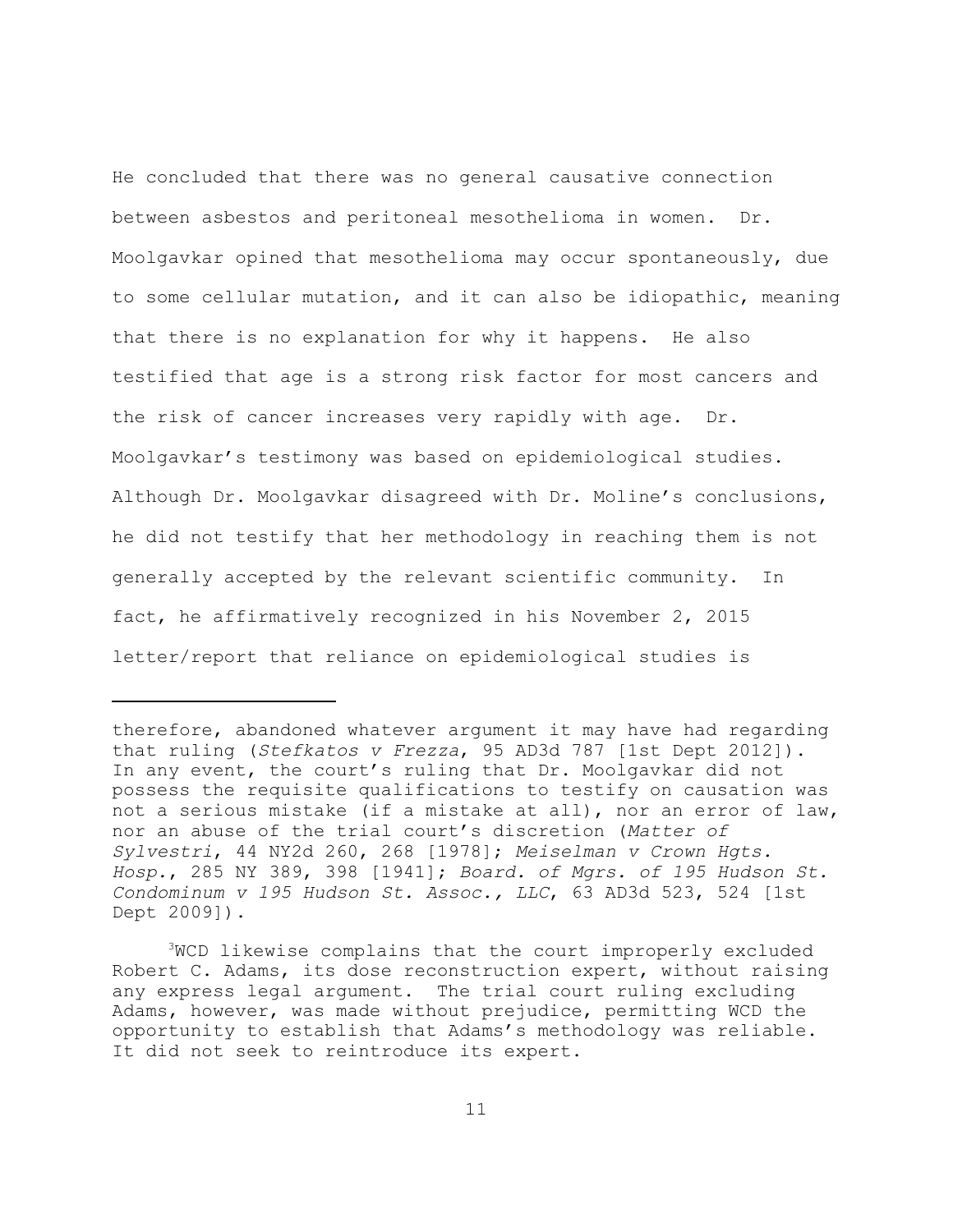accepted methodology for evaluating causation questions.

Each of the parties' experts were cross-examined, pointing out limitations in the data relied upon and the testing methods utilized in reaching their opinions.

Before the case was submitted to the jury, the trial court determined that WCD's CPLR article 16 claims against all settling defendants, other than Shulton, would not be presented to the jury because WCD had failed to make a prima facie case against them. Although Shulton had also settled with plaintiff, the trial court found that a prima facie case against Shulton was presented at trial. Consequently, Shulton was the only settling defendant appearing on the jury verdict sheet for CPLR article 16 apportionment purposes.

## **Causation**

A gateway causation issue raised by WCD concerns the sufficiency and/or weight of plaintiff's evidence proving that it supplied the asbestos contaminated talc contained in the product (DFTP) that Nemeth used. Plaintiff's geologic expert Sean Fitzgerald established through his analysis of an historical sample of DFTP that it was contaminated with asbestos. There was further testimony by Shulton's former employee that WCD sold talc to Shulton for use in its products, including DFTP, during the entire time Nemeth used DFTP. He further stated that WCD was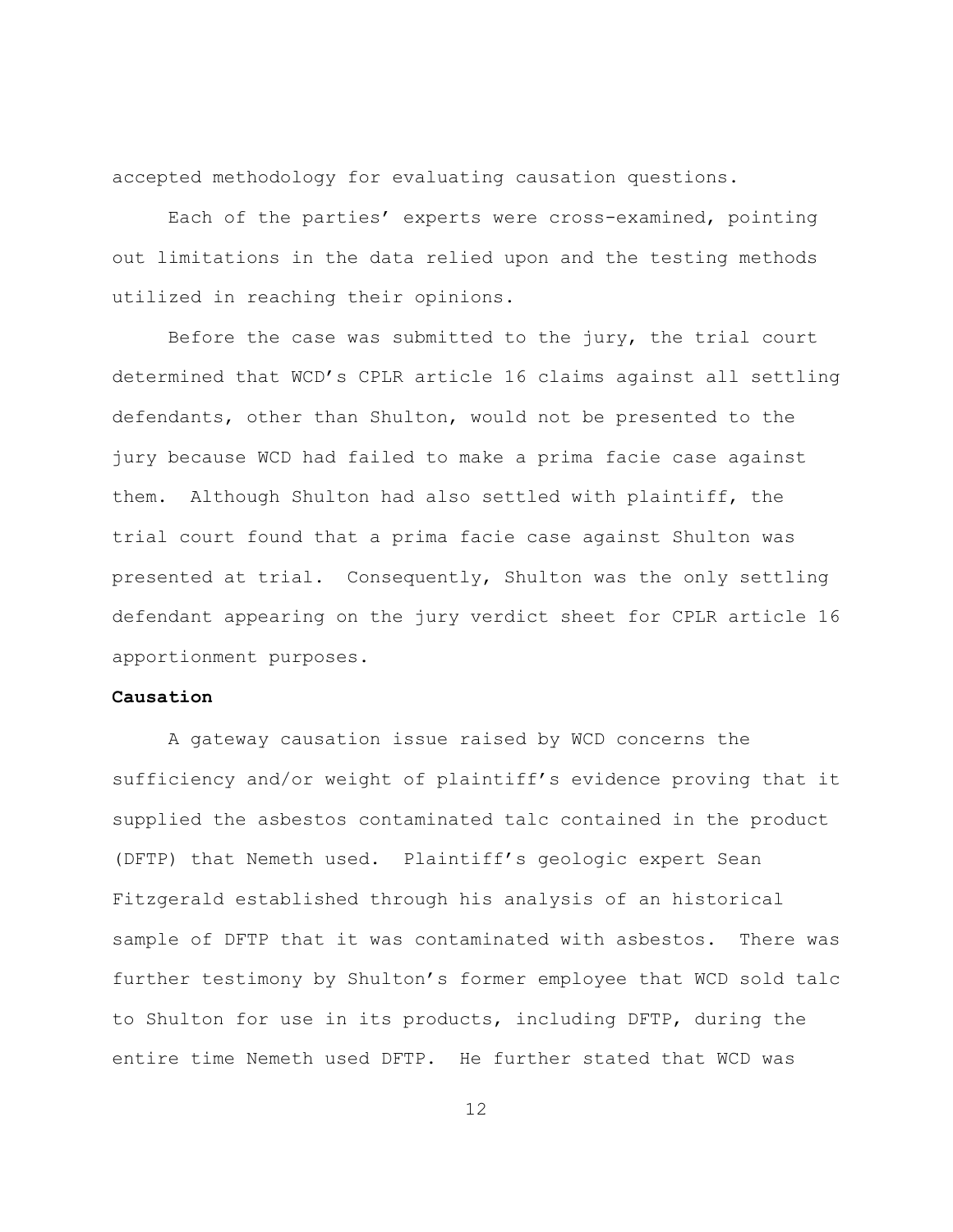virtually Shulton's exclusive (99%) supplier of talc during a significant portion of that time. There was also evidence by Fitzgerald that the mines supplying WCD with the talc it sold to Shulton were contaminated with asbestos. Fitzgerald's conclusions were based upon literature about the geology of the mines in question, historic and contemporary documents regarding testing of the ore from such mines, and his own actual testing of an exemplary ore sample.

In view of this evidence, a jury finding that Nemeth was exposed to asbestos contaminated talc supplied by WCD is not utterly irrational. Moreover, although defendant presented its own experts on the issue of asbestos contamination in WCD's talc, there is no basis to conclude that the evidence adduced by WCD so preponderated in its favor that a conclusion of asbestos contamination could not have been reached on any fair interpretation of the evidence. Hence, the jury finding that WCD supplied the offending asbestos contaminated talc was neither insufficient nor against the weight of the evidence.

# **Case Law on Causation**

WCD predominantly argues that the evidence before the jury on general and specific causation was insufficient and against the weight of the evidence. Any analysis of causation in connection with toxic torts begins with the Court of Appeals'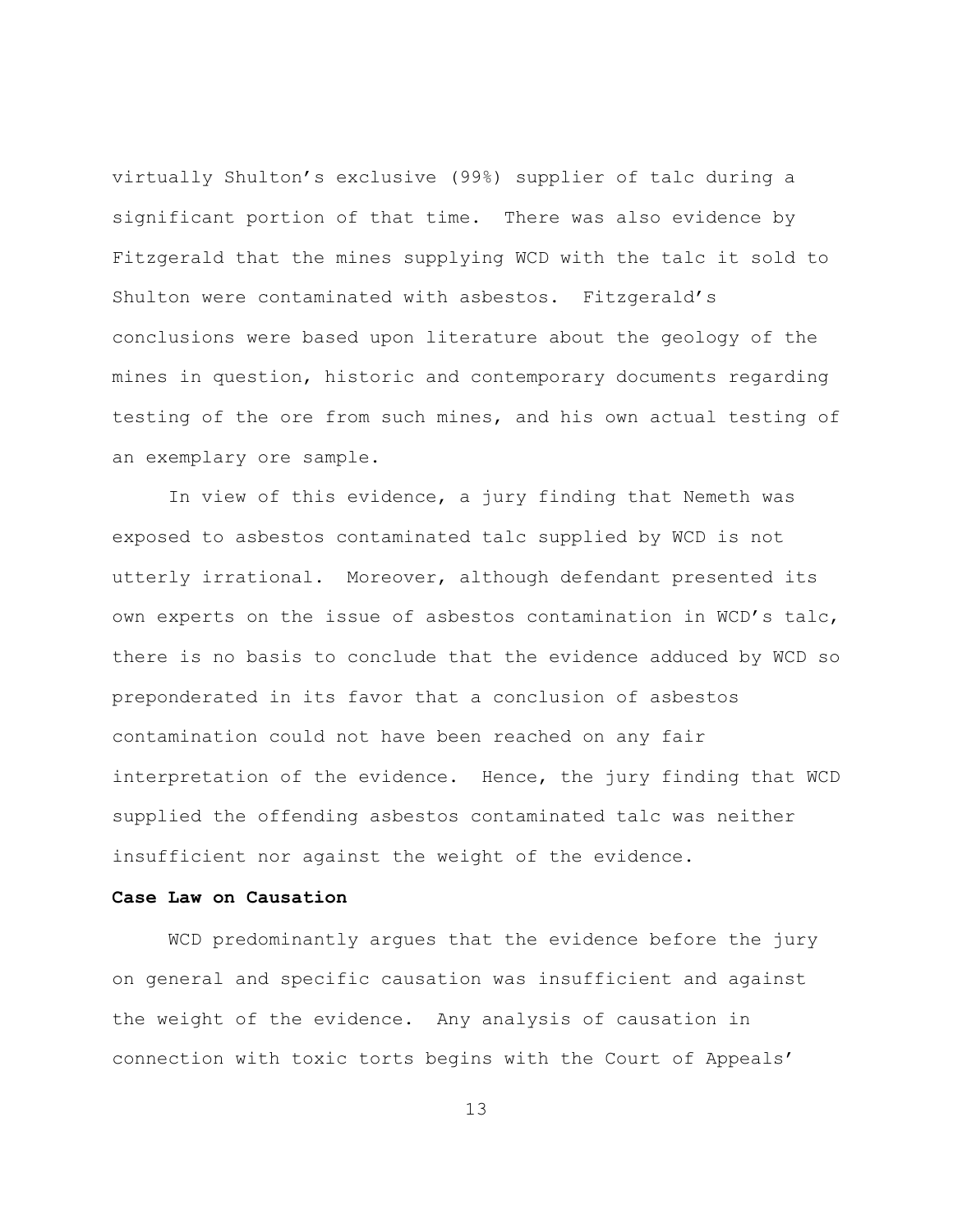seminal case of *Parker v Mobil Oil Corp*. (7 NY3d 434 [2016], *supra*). *Parker* stands for the legal principle that any opinion on causation should set forth (1) a plaintiff's exposure to a toxin, (2) that the toxin is capable of causing a particular illness (general causation) and (3) that plaintiff was exposed to sufficient levels of the toxin to cause the illness (specific causation) (7 NY3d at 448). The underlying claim in *Parker* was that a gas station attendant had contracted acute myelogenous leukemia due to his exposure to benzene contained in gasoline. The Appellate Division dismissed the complaint based on the expert's inability to quantify the plaintiff's exposure to benzene or demonstrate that such exposure exceeded a threshold that would cause disease. Although the Court of Appeals affirmed dismissal in *Parker*, it expressly departed from the Appellate Division's analysis, holding that "it is not always necessary for a plaintiff to quantify exposure levels precisely or use the dose-response relationship, provided that whatever methods an expert uses to establish causation are generally accepted in the scientific community" (*id.* at 448).

The Court of Appeals recognized that precise information and exact details are not always available in toxic tort cases and they may not be necessary so long as there is "evidence from which a reasonable person could conclude" that the defendant's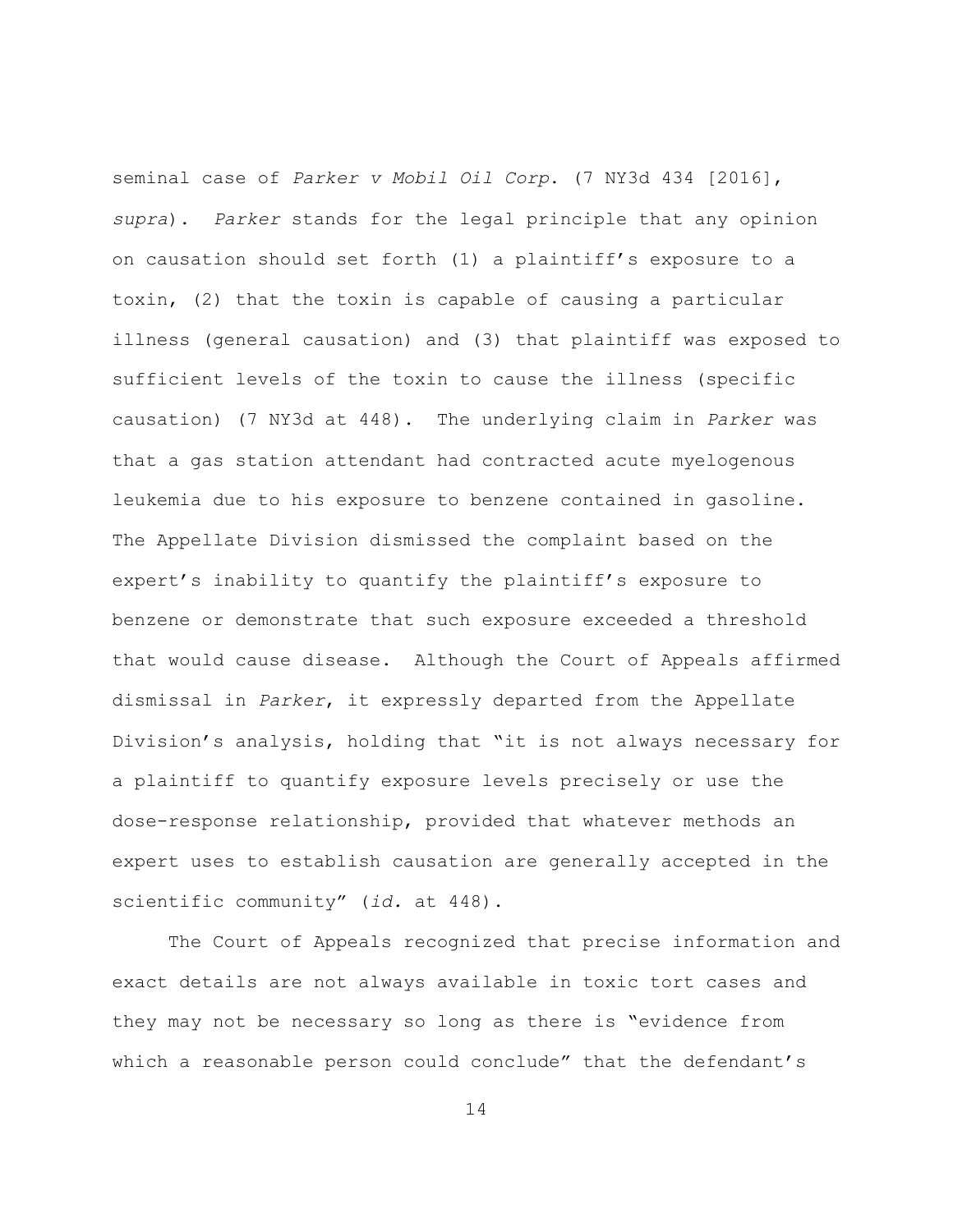offending substance "has probably caused" the kind of harm of which the plaintiff complains (*id.* at 448-449). The Court went on to provide a nonexclusive list of several other ways an expert might demonstrate causation:

> "For instance, amici note that the intensity of exposure to benzene may be more important than a cumulative dose for determining the risk of developing leukemia. Moreover, exposure can be estimated through the use of mathematical modeling by taking plaintiff's work history into account to estimate the exposure to a toxin. It is also possible that more qualitative means could be used to express a plaintiff's exposure. Comparison to the exposure levels of subjects of other studies could be helpful provided that the expert made a specific comparison sufficient to show how the plaintiff's exposure level related to those of the other subjects. These, along with others, could be potentially acceptable ways to demonstrate causation if they were found to be generally accepted as reliable in the scientific community" (*id.* at 449).

*Parker* is significant because it recognizes that mathematically precise quantification of exposure to a toxic substance, years after a plaintiff's exposure to such substance, may be impossible and, consequently, alternative means of proof should be available for an injured plaintiff to pursue what may otherwise be a valid claim. This recognition is particularly apt in asbestos exposure cases where the latency period between exposure and the onset of disease can be 20, 40 or 50 years (*see*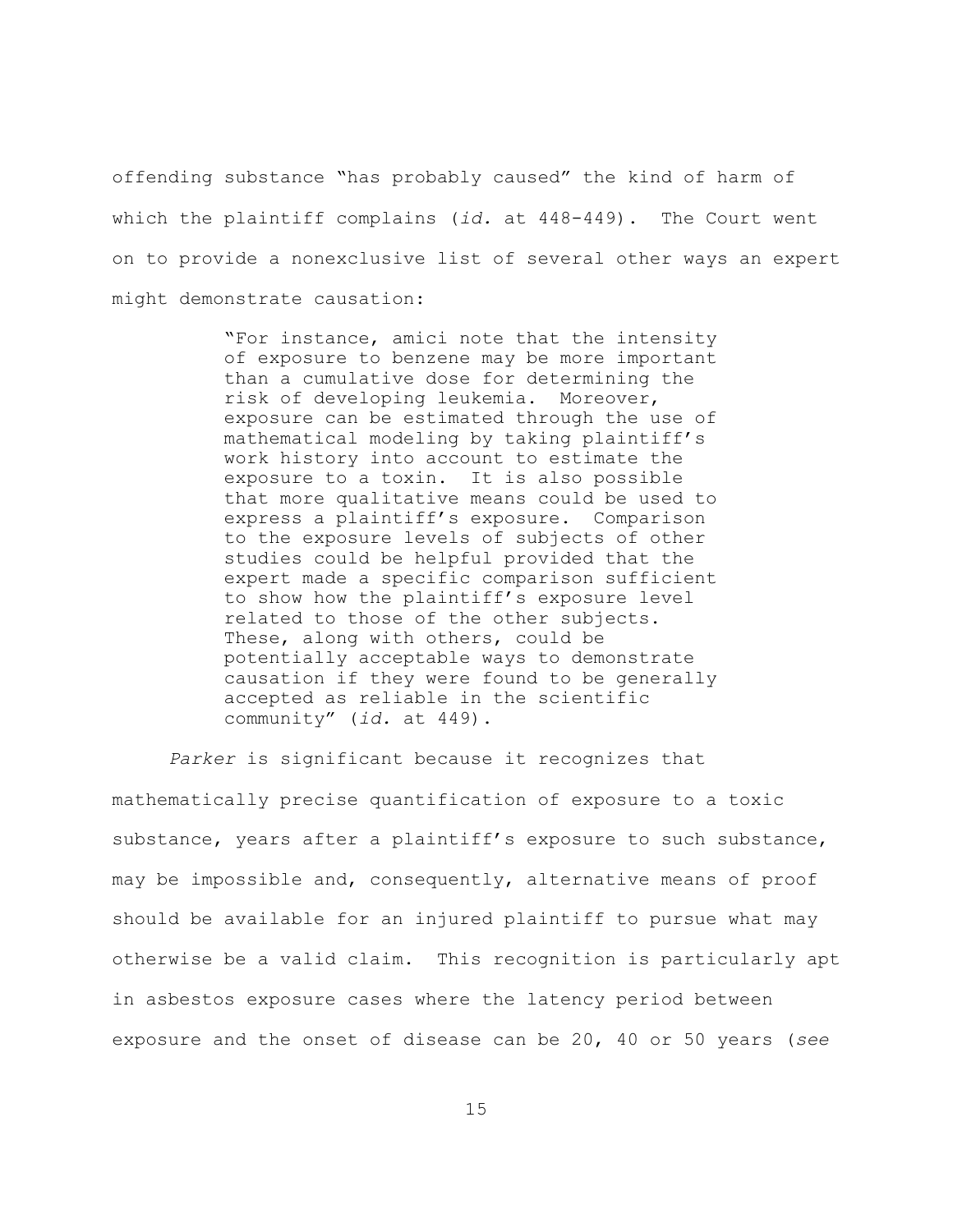*Fusaro v Porter-Hayden, Co.*, 145 Misc 2d 911, 916 [Sup Ct, NY County 1989], *affd* 170 AD2d 239 [1st Dept 1991] [30-35 years]).<sup>4</sup>

Following *Parker*, up until its decision in *Matter of New York City Asbestos Litig. [Juni]* (32 NY3d 1116 [2018]), the Court of Appeals continued to address causation in toxic tort cases, other than asbestos cases. In *Cornell v 360 W. 51st St. Realty, LLC* (22 NY3d 762 [2014]), a divided Court of Appeals (4-2) affirmed dismissal of the complaint alleging injury from exposure to mold because the plaintiff could not prove either general or specific causation. The majority, following the *Parker* analytic framework, held that the plaintiff's experts' opinion, that mold had an association or linkage to the respiratory ailments the plaintiff claimed to have suffered, was insufficient to establish general causation under *Frye v United States* (293 F 1013 [DC Cir 1923]). The Court elucidated that the *Frye* test for assessing the evidentiary reliability of scientific evidence focuses on principles and methodology. It further held that even though an expert, using reliable principles and methods, extrapolates his or her opinion from such reliable data, a court may still reject it based on *Frye* if there is simply too great an analytical gap

<sup>4</sup>Dr. Moline testified that the latency period for mesothelioma may be as long as 50 years. Dr. Moolgavkar also testified to long latency periods (40 years).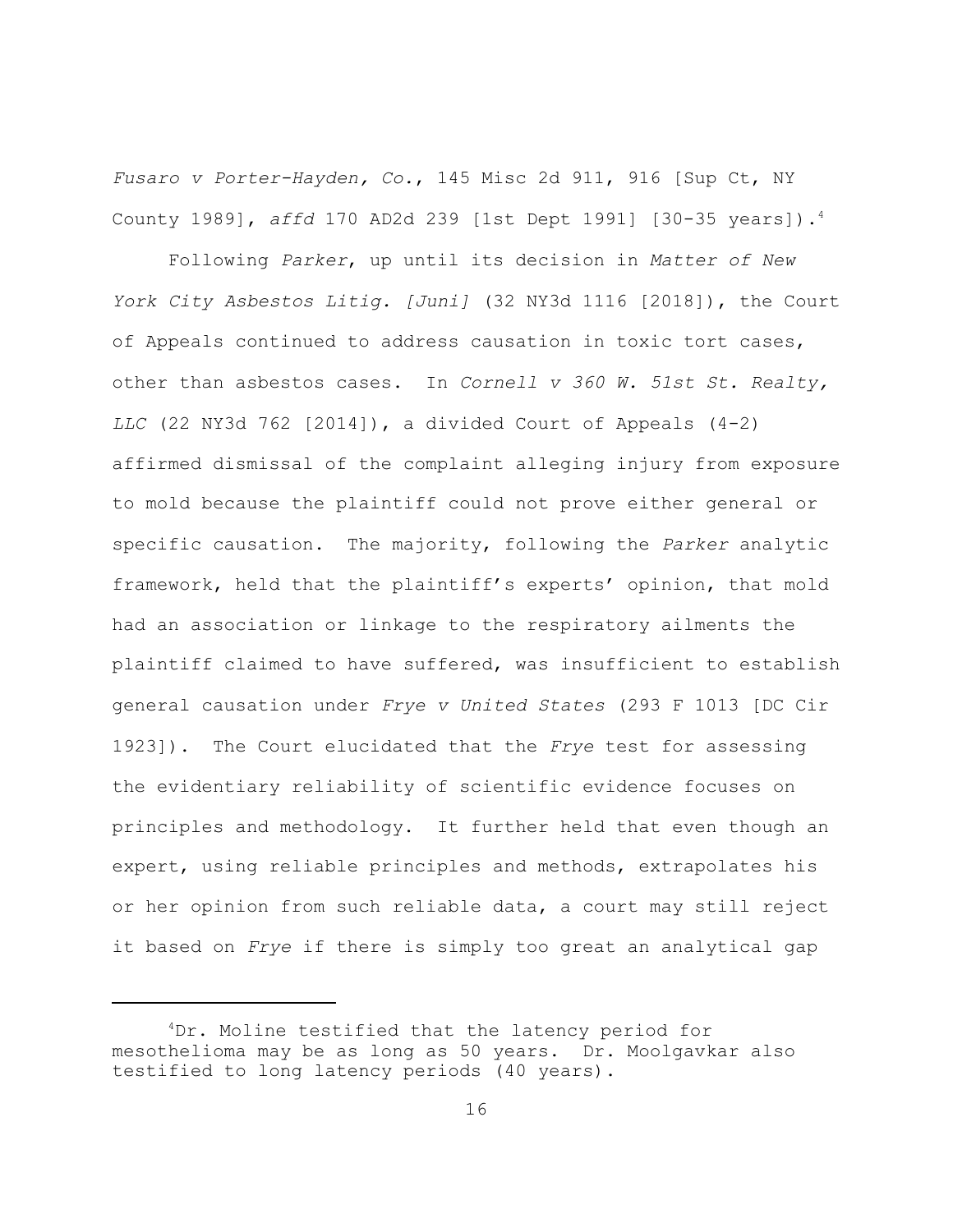between the data and the opinion proffered. While acknowledging its precedent that "precise quantification" of exposure is not necessary to prove specific causation, it held that a medical doctor's differential diagnosis was not enough to establish specific causation in the particular case before it (*Cornell* at 784, quoting *Parker* at 448).

In *Sean R v BMW of N. Am., LLC* (26 NY3d 801 [2016]), the Court of Appeals was confronted with a causation issue in connection with a plaintiff's claim that a fetus' in utero exposure to gasoline had caused the child's birth defects. The BMW driven by the mother while pregnant had a defective fuel hose, permitting gasoline fumes to escape into and permeate the interior of the car. The plaintiff testified that she could smell the gasoline and that she had experienced nausea, headaches and throat irritation. The plaintiff's expert opined that for symptoms such as these to occur immediately, there must have been a gasoline vapor concentration in the car of at least 1000 ppm, which is a toxic level. Applying the *Parker* analysis, the Court of Appeals upheld the preclusion of the expert testimony because the "methods" she used to reach her conclusion were not generally accepted as reliable within the scientific community (*Sean R.* at 806). Although the expert reached her conclusion relying on controlled studies that measured symptoms in response to a given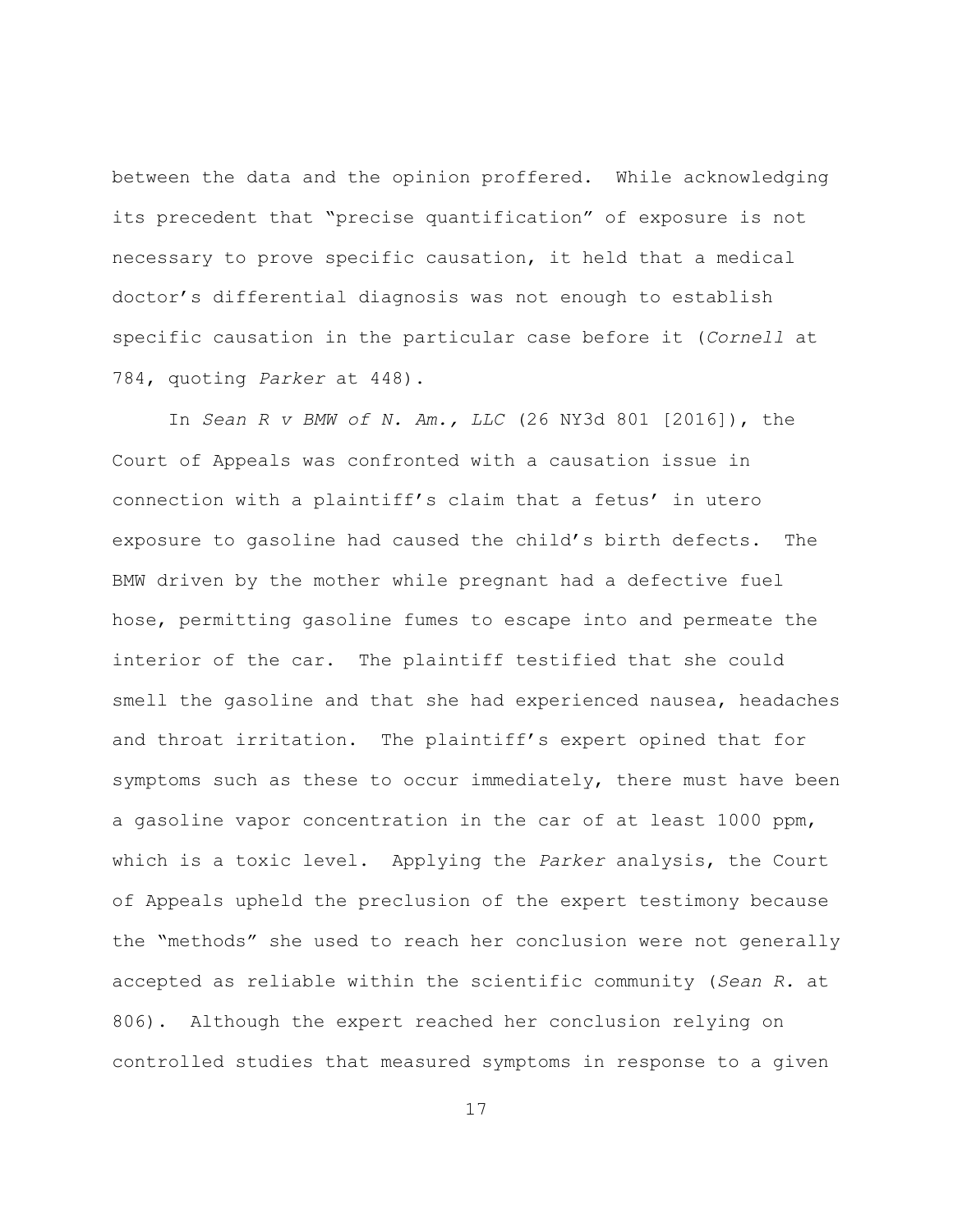exposure of gasoline, and the Court of Appeals acknowledged the reliability of the studies, it nevertheless held that the scientific community did not accept an inverse analysis derived from them. In other words, the studies failed to support the expert's conclusion that evidence of the symptoms permitted a conclusion that they were a result of exposure to a toxic concentration of gasoline vapor.

In discussing causation, the Court of Appeals in Sean R. held:

> "Although it is not always necessary for a plaintiff to quantify exposure levels precisely, we have never dispensed with a plaintiff's burden to establish sufficient exposure to a substance to cause the claimed adverse health effect. At a minimum there must be evidence from which the factfinder can conclude that plaintiff was exposed to levels of the agent that are known to cause the kind of harm that the plaintiff claims to have suffered. Not only is it necessary for a causation expert to establish that the plaintiff was exposed to sufficient levels of a toxin to have caused the injuries, but the expert must do so through methods found to be generally accepted as reliable in the scientific community. This general acceptance requirement, also known as the *Frye* test, governs the admissibility of expert testimony in New York" (*id*. at 808-809 [internal quotation marks, alterations and citation omitted]).

In accordance with *Parker* and its progeny, issues of causation in asbestos exposure cases were developing in the New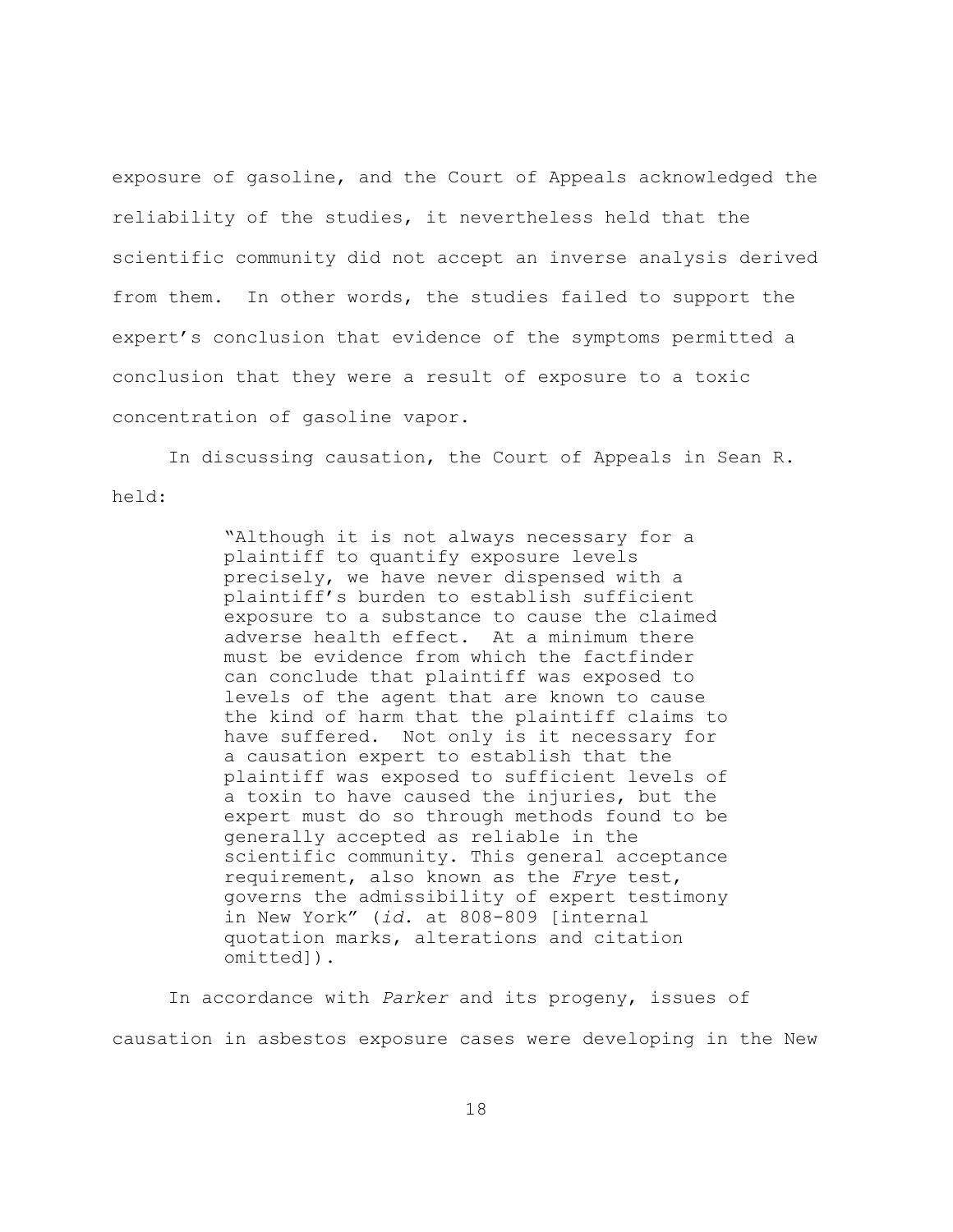York trial and appellate courts. In 2018 the Court of Appeals decided *Juni,* considering for the first time the issues of causation in connection with asbestos exposure and mesothelioma. To put *Juni* in context, it is informative to discuss the progression of asbestos causation case law as it had developed up until then in the Appellate Division and trial courts.<sup>5</sup>

A leading Appellate Division decision on causation in asbestos cases was *Lustenring v AC&S, Inc*. (13 AD3d 69 [1st Dept 2004], *lv denied* 4 NY3d 708 [2005]). *Lustenring* held that evidence of the plaintiff working all day and for prolonged periods of time "in clouds of dust" resulting from the manipulation and crushing of packing and gaskets containing asbestos, along with expert testimony that the dust was from asbestos and not just industrial air in general, supported a conclusion that the dust contained enough asbestos to cause mesothelioma (13 AD3d at 70). Although *Lustenring* was decided before Parker, the causation analysis in *Lustenring* continued to

 $5$ Contrary to the dissent's argument, we are not suggesting that the Appellate Division and the trial courts have developed a body of law in contravention of *Parker* and its progeny. Nor are we, as the dissent suggests, forecasting that the Court of Appeals will change course in this area of the law To the contrary, it is our position that this Court and the trial courts' decisions are wholly consistent with Court of Appeals' precedent. Such precedent repeatedly acknowledges that precise information, and exact details are not the only way to prove causation.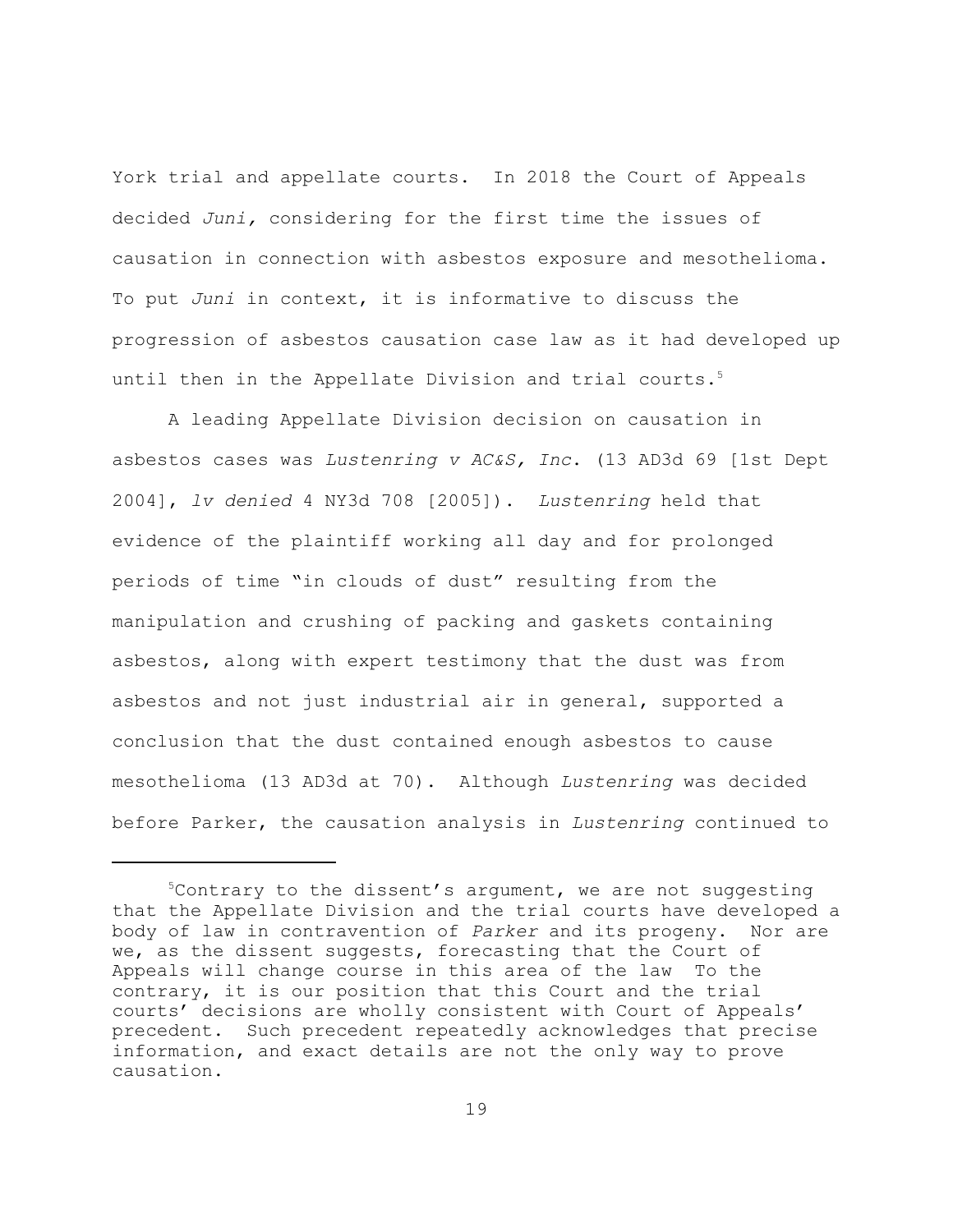be applied by the Appellate Division and the trial courts even after *Parker* and its Court of Appeals progeny were decided (*see Matter of New York City Asbestos Litig. [Sweberg]*, 2015 NY Slip Op 30043[U], at \*5 [Sup Ct, NY County 2015], *affd as modified* 143 AD3d 483 [1st Dept 2016], *lv dismissed* 28 NY3d 11165 [2017]; *Matter of New York City Asbestos Litig. [Hackshaw]* 143 AD3d 485 [1st Dept 2016]; *affd* 29 NY3d 1068 [2017]); *Penn v Amchem Prods*., 85 AD3d 475 [1st Dept 2011]). Analytical support for the *Lustenring* analysis seemed to flow from and is consistent with *Parker's* express acknowledgment that exposure to a toxic substance can be "estimated" based upon a plaintiff's "work history" (*Parker* at 590-591).

In 2017, this Court decided *Juni* (148 AD3d 233 [1st Dept 2017]). Arthur Juni claimed that his mesothelioma was proximately caused by his exposure, as an auto mechanic, to asbestos dust released from brakes, clutches and manifold gaskets on Ford vehicles he had worked on. The four Justices deciding the case at the Appellate Division split on the issue of causation; two Justices finding insufficient evidence of specific causation, one Justice finding, in a separate concurrence, neither specific nor general causation, and the one Justice dissenting, finding that the trial evidence on causation was sufficient under *Parker* to support the jury verdict. The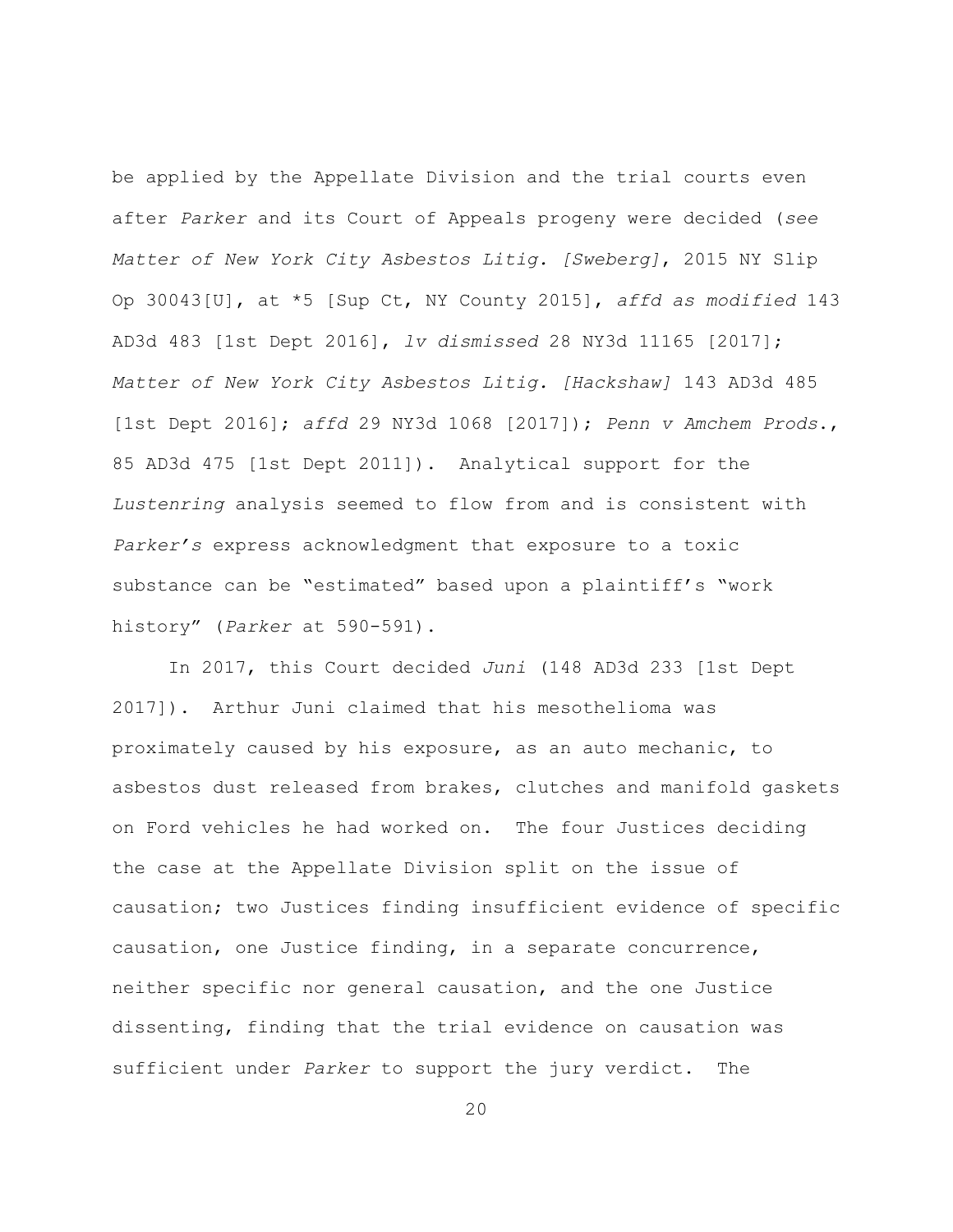Appellate Division dissent was in large part founded on the analytical framework in *Lustenring*.

Significantly, the *Juni* majority analysis of specific causation did not hold that *Lustenring* was no longer valid law in light of *Parker* and its progeny, nor did it overrule *Lustenring*. Instead, the majority distinguished the circumstances in *Lustenring* from *Juni* and explained it within the rubric of a *Parker* based analysis as follows:

> "Moreover, our decisions in *Lustenring v AC&S, Inc.*, (13 AD3d 69 [2004], *supra*) and other asbestos cases (*see e.g. Penn v Amchem Prods.,* 85 AD3d 475, 476 [1st Dept 2011]*; Matter of New York Asbestos Litig.*, 28 AD3d 255, 256 [1st Dept 2006]) do not justify allowing a judgment in an asbestos case to stand solely on a bare conclusion that because the plaintiff worked with the defendant's asbestos-containing products, those products were a contributing cause of plaintiff's mesothelioma. The rulings in each of those cases are based on their discrete facts. *Where the courts relied on evidence linking visible dust to the use of the particular defendant's product, expert testimony established that the extent and quantity of the dust to which the plaintiffs had been exposed contained enough asbestos to cause the mesothelioma. In none of those cases was the mere presence of visible dust considered sufficient alone to prove causation*. For example in *Lustenring*, the evidence established that 'both plaintiffs worked all day for long periods in clouds of dust,' which the expert testimony stated necessarily contain[ed] enough asbestos to cause mesothelioma" (*Juni* at 238-239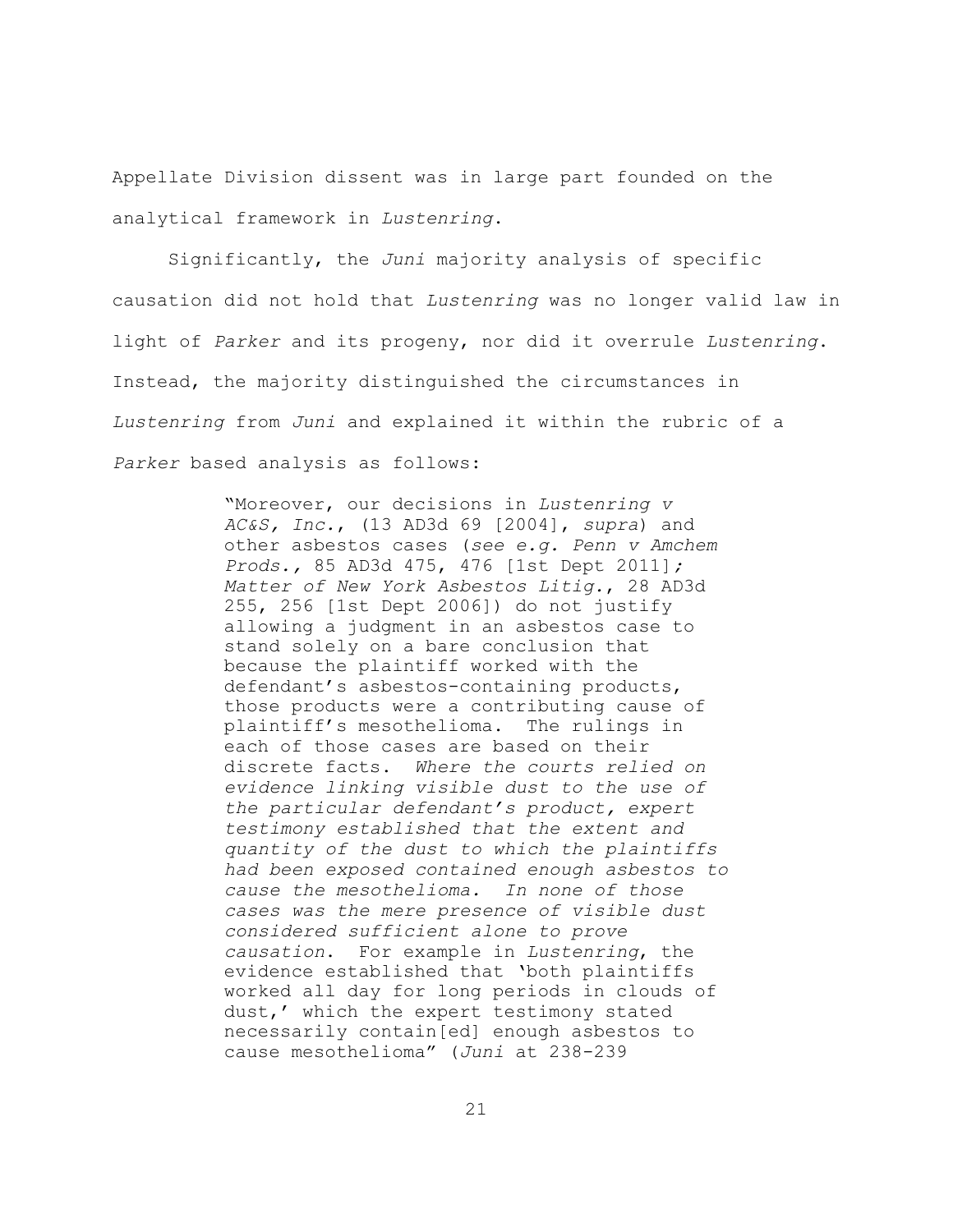[emphasis added], quoting *Lustenring* at 90). At the Appellate Division, the *Juni* majority adopted a narrow reading of *Lustenring*, while the dissent read *Lustenring* more broadly.

In 2018, a plurality of a five judge panel at the Court of Appeals affirmed *Juni*, but not in accordance with the reasoning of the Appellate Division's majority. Of the four judges voting to affirm, two joined in a memorandum decision holding that proximate causation had not been legally established in accordance with *Parker* and *Cornell*; one judge separately concurred, stating that there was insufficient legal evidence establishing a connection between the defendant's products and the plaintiff's exposure to asbestos, expressly pointing out that he did not reach the issues of general or specific causation that had been reached by the Appellate Division. The fourth judge forming the plurality also wrote separately, explaining he concurred because there was a failure in proof on the issue of general causation. The concurrence rested on the defendant's unrebutted evidence that the friction products to which the plaintiff had been exposed were manufactured under extreme temperatures, changing the chemical composition of the asbestos in them to a biologically inert substance called forsterite. None of the separate decisions comprising the plurality endorsed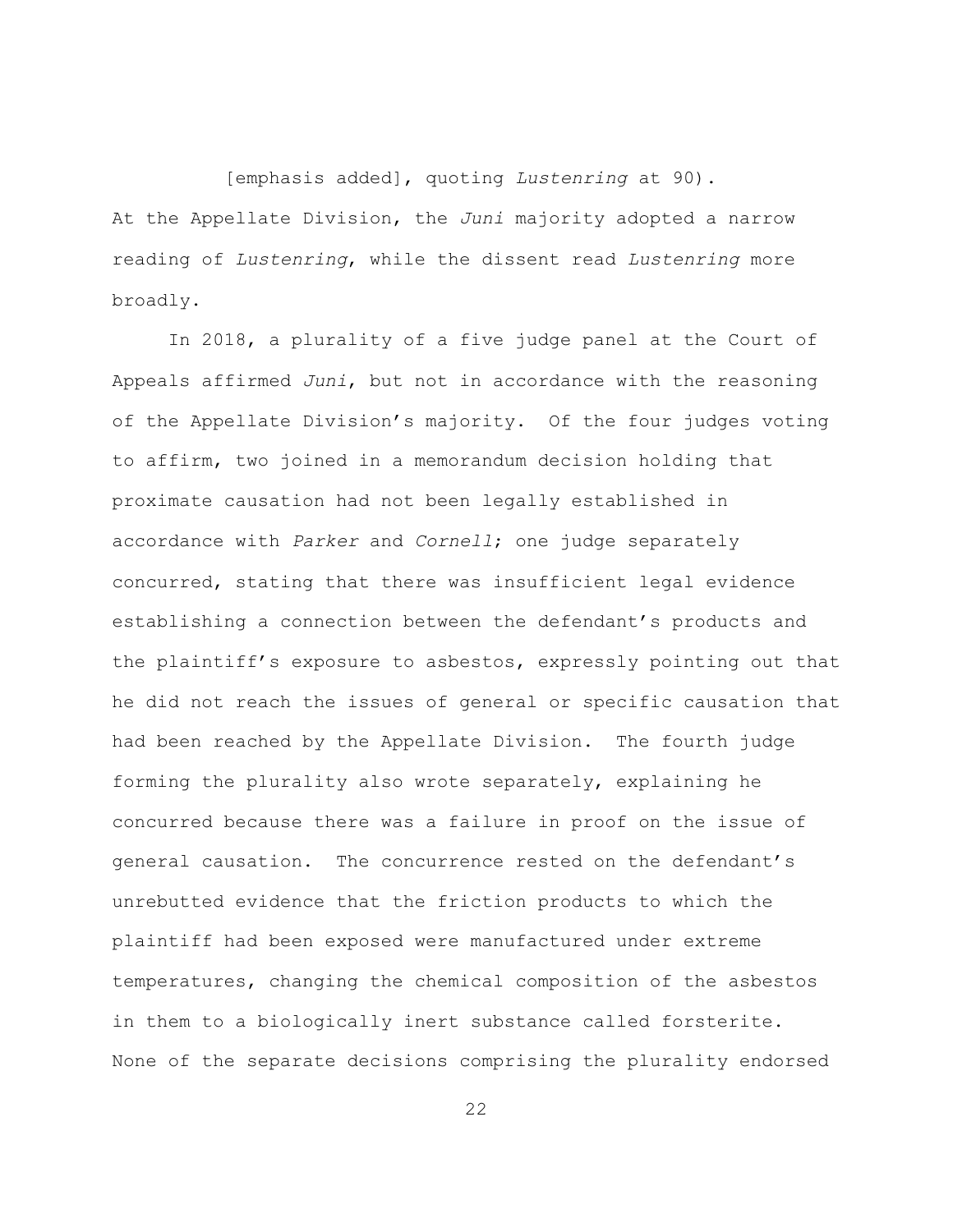or rejected the reasoning of *Lustenring*. They did not address the issue of specific causation. The sole dissenting judge primarily relied upon the reasoning of the Appellate Division dissent in *Juni* (32 NY3d at 1118-1122).

After the Appellate Division decision in *Juni* and its affirmance by the Court of Appeals, this Court continued to apply the Appellate Division decision in *Juni*, with varying results (*Ford v A.O. Smith Water Prods.*, 173 AD3d 602 [1st Dept 2019][causation]; *Matter of New York City Asbestos Litig. [DiScala]*, 173 AD3d 573 [1st Dept 2019]; *Corazza v Amchem Prods., Inc.*, 170 AD3d 610 [1st Dept 2019] [no causation]; *Matter of New York City Asbestos Litig. [Miller]*, 154 AD3d 441 [1st Dept 2017], *lv denied* 30 NY3d 909 [2018][causation]).

It is in consideration of this case law that the parties' arguments on general and specific causation in this case are evaluated.

## **General Causation**

As previously stated, Dr. Moline testified that asbestos in talc is capable of causing peritoneal mesothelioma. Her opinion was based upon peer reviewed articles that reported epidemiological studies, case studies, review of governmental and international agency positions on asbestos safety, and her personal clinical experience treating numerous patients stricken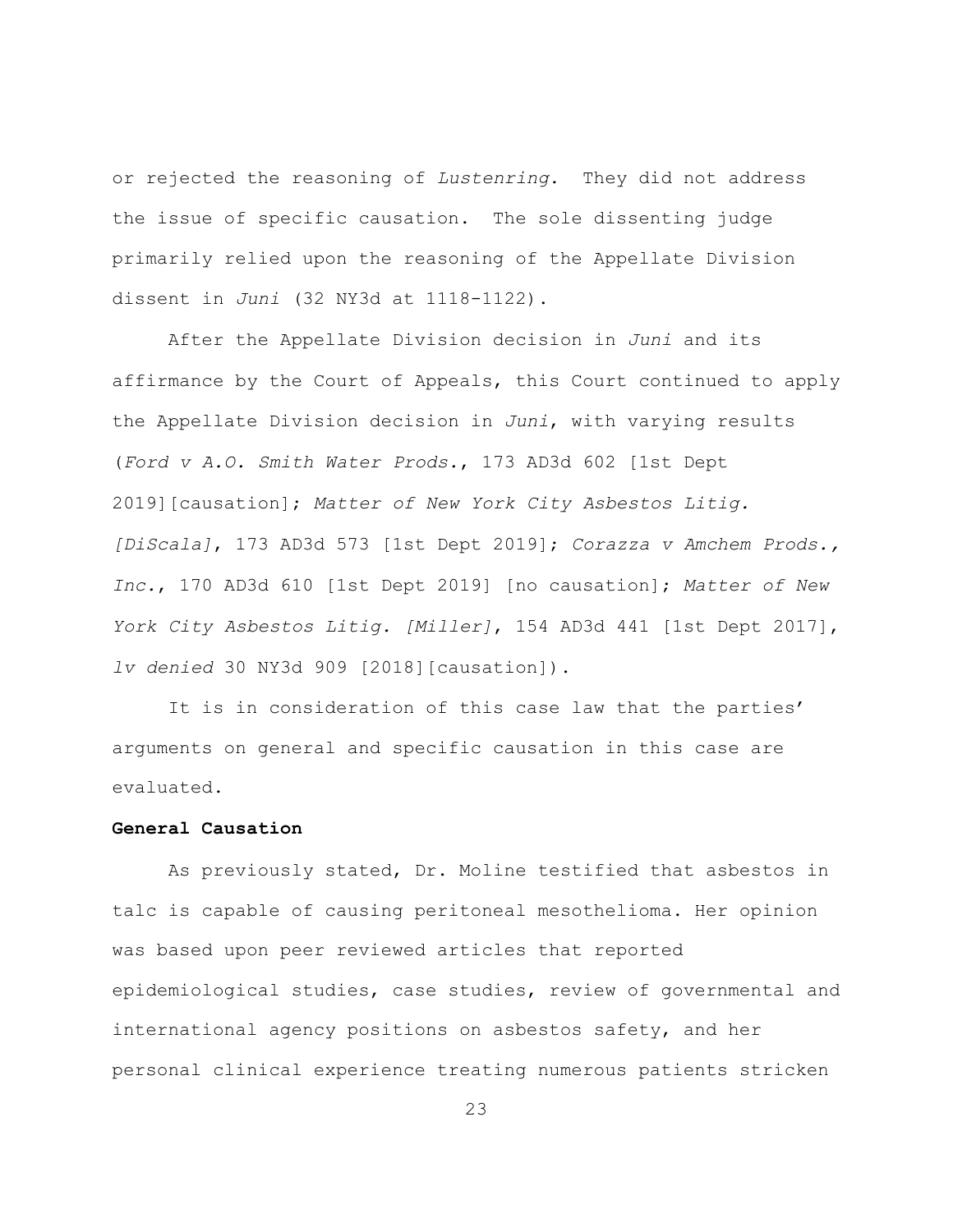with mesothelioma.

WCD claims to challenge Dr. Moline's methodology in arriving at her conclusion. WCD, however, presented no evidence whatsoever that Dr. Moline's reliance on scientific and other germane literature in the field was not generally accepted in the relevant scientific community (*see Cornell,* 22 NY3d at 782). In fact, WCD's expert, Dr. Moolgavkar, acknowledged in his November 2, 2015 letter/report that reliance on epidemiological studies to reach conclusions on causation in asbestos exposure cases is generally accepted in the relevant scientific community.<sup>6</sup> Also, contrary to WCD's arguments, Dr. Moline's testimony did not simply "associate" or "link" asbestos to mesothelioma, she described it as a sentinel health event of asbestos exposure, and that virtually all cases of mesothelioma are related to asbestos exposure. WCD fails to identify any analytical gap between the data Dr. Moline relied on and her opinion (*id.* at 781). Accordingly, there is no evidence supporting WCD's *Frye* reliability arguments.

 $6$  The dissent's argument that plaintiff's epidemiological studies are, as a matter of law, insufficient is without bases. Clearly no controlled dose response studies concerning unsafe levels of asbestos exposure can be ethically conducted in humans. This is also expressly recognized by Dr. Moolgavkar in his letter/report dated November 2, 2015. Consequently, both Dr. Moline and Dr. Moolgavkar primarily relied on epidemiological studies to reach their conclusions.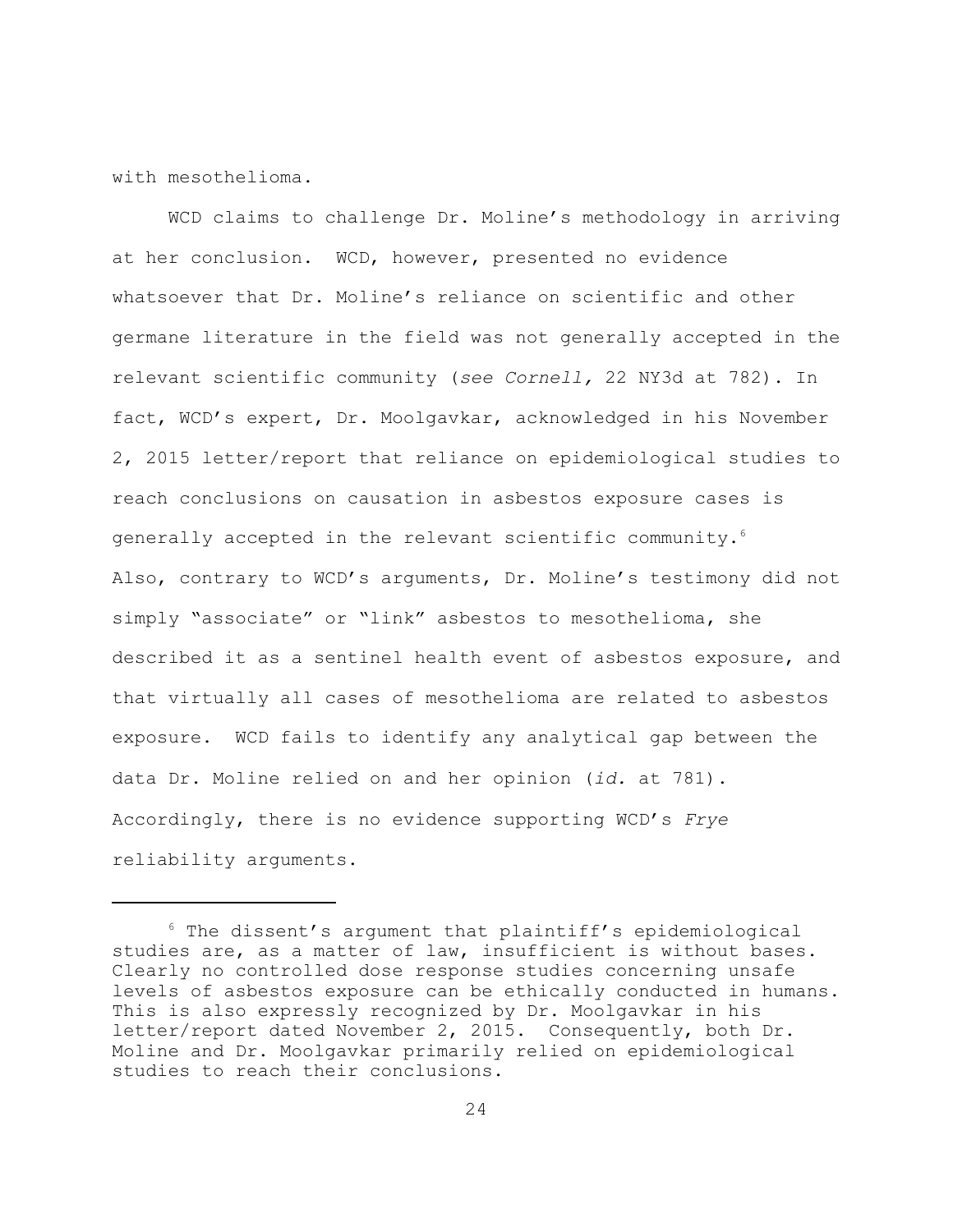At their core, WCD's arguments are not lodged at the legal sufficiency of the evidence, but its weight. WCD complains that the studies Dr. Moline relies on do not specifically concern the use of cosmetic talc and/or in unrelated to peritoneal as opposed to pleural mesothelioma. Dr. Moline testified however, that studies do not exist for every type of asbestos-containing product and it is the asbestos contamination of the talc that causes the disease. She further explained that her opinion was partly extrapolated from a case study concerning asbestos contaminated talc ore and its effect on miners and millers who were exposed to such talc. WCD's expert on general causation, Dr. Moolgavkar, also relied on epidemiological studies in reaching his conclusion that there is no association between asbestos contaminated talc and peritoneal mesothelioma in women. He admitted, however, that the studies he relied on only concerned men, and did not concern peritoneal mesothelioma or cosmetic talc. After each sides' attorney highlighted the weaknesses in the other sides' expert's scientific evidence and authorities, it then became the province of the jury to weigh the evidence and decide which opinion was more credible (*see Monroy v Glavas*, 57 AD3d 631, 632 [2d Dept 2008]). There is no legal basis to disturb the jury's findings and verdict in favor of plaintiff (*see Naseer v Dynasty Home Improvement*, 117 AD3d 623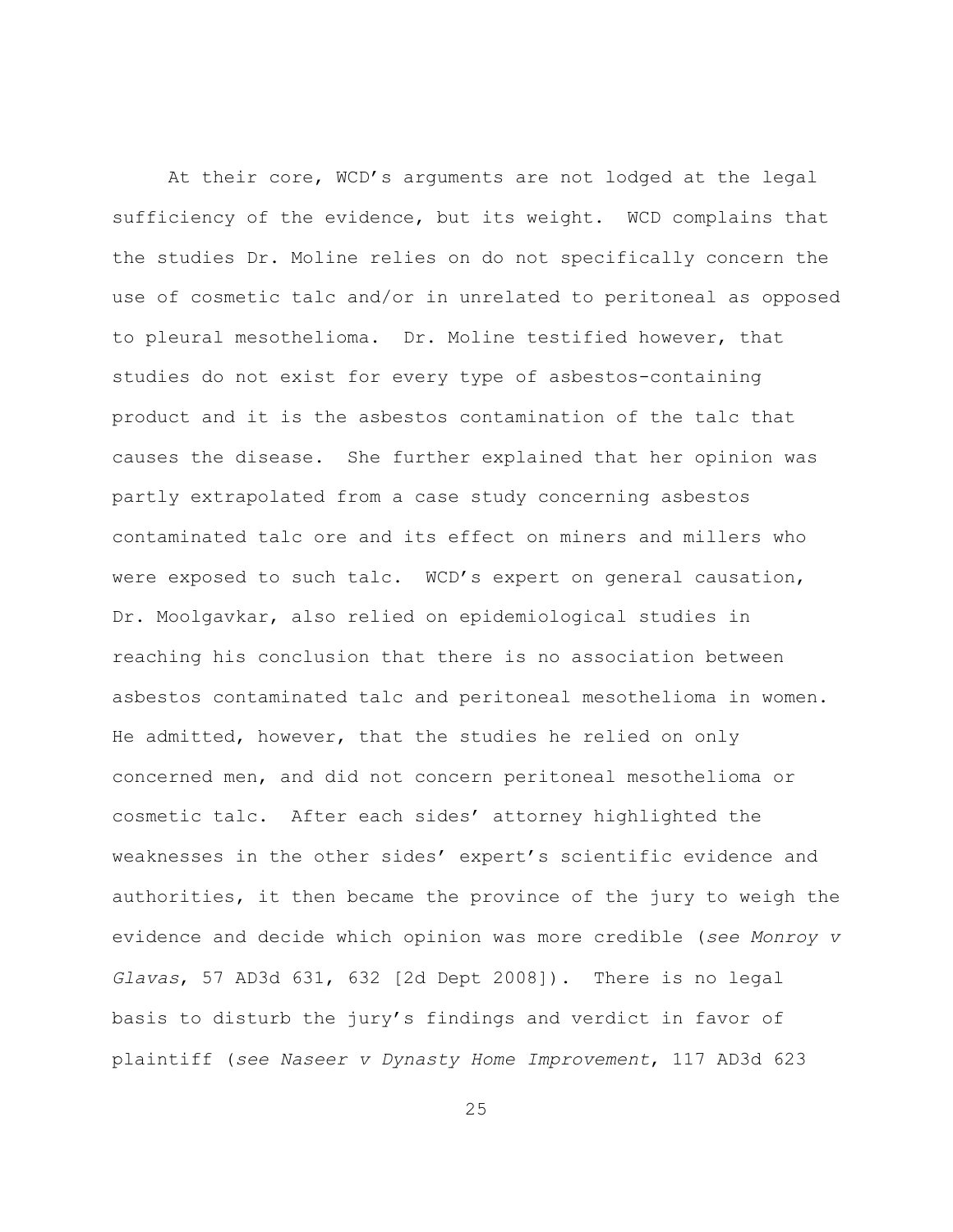[1st Dept 2014]).

## **Specific Causation**

Dr. Moline, as plaintiff's expert on specific causation, testified in court that Nemeth's exposure to asbestos contaminated talc in DFTP caused Nemeth's peritoneal mesothelioma. Her testimony was in response to a hypothetical question posed by plaintiff's counsel, which included evidence in the trial record. WCD's primary argument is that Dr. Moline's opinion on specific causation is legally insufficient in that it fails to satisfy the quantification element.

Although Dr. Moline did not precisely quantify the amount of asbestos contaminated talc Nemeth was exposed to when using DFTP, Dr. Moline's conclusion was based upon Nemeth's estimated exposure to such toxin, as derived from Nemeth's own testimony about the timing, frequency and duration of her historical use of DFTP. Dr. Moline also took into consideration the results of Fitzgerald's testing of an historical sample of DFTP quantifying the number of asbestos fibers released from DFTP in a simulated setting. Thus, the extrapolation of Nemeth's exposure levels is sufficient to produce an estimate, consistent with *Parker*. 7

<sup>7</sup>The dissent's argument that the absence of a mathematical calculation of the amount of asbestos Nemeth was exposed to, as a matter of law, defeats her claim is inconsistent with case law. This approach, if adopted, would effectively sound the death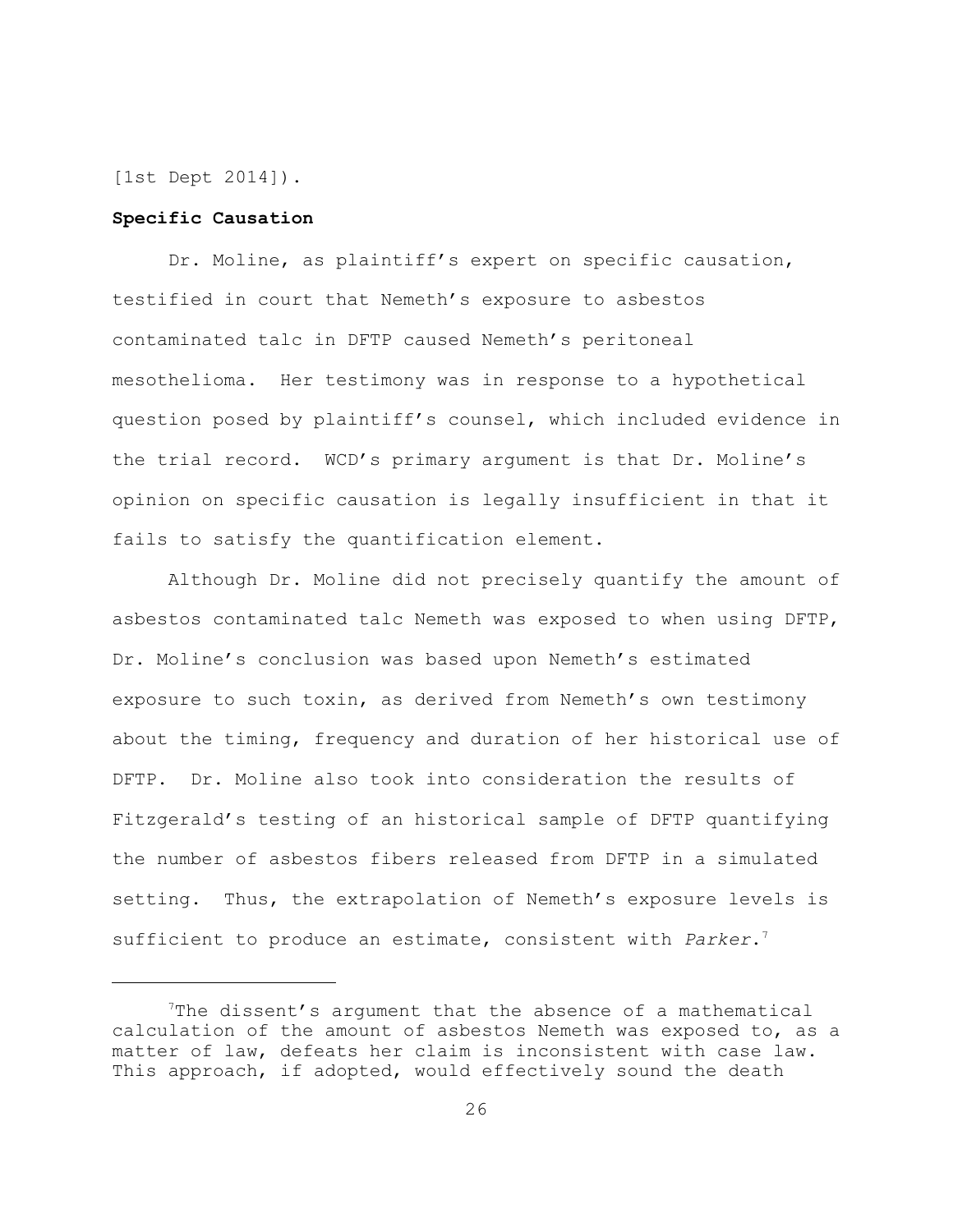In *Juni*, the Court of Appeals did not decide the issue of specific causation. *Juni* is a factually unique decision that does not impact on the specific causation issues raised in this case. To the extent the Appellate Division decision in *Juni* provides some general parameters for evaluating the legal sufficiency of specific causation in asbestos cases, this case passes muster, whether the broad interpretation of *Parker* and *Lustenring* followed by the *Juni* dissent is accepted, or the more narrow interpretation of *Parker and Lustenring* adopted by the Appellate Division majority is applied. Nemeth's testimony established, first hand, her personal history of prolonged exposure to visible dust (*Lustenring* at 70), beyond what is contained in ambient air. This would be sufficient to create a jury question under the reasoning of the Appellate Division dissent in *Juni* (148 AD3d at 243 [Feinman, J., dissenting]).

However, even under the Appellate Division's majority

knell for most, if not all, asbestos exposure cases going forward. *Parker* expressly leaves open a plaintiff's ability to prove specific causation without precise mathematical calculation, but by reference to estimation based on work history and math models, as was done here. Clearly, the mathematical proof that the dissent believes is required to prove specific causation in asbestos exposure cases is unavailable where the latency period is prolonged. For instance, at bar, it would have required Nemeth to start measuring the air quality in her bathroom for toxins approximately 40 years before she was diagnosed with the disease.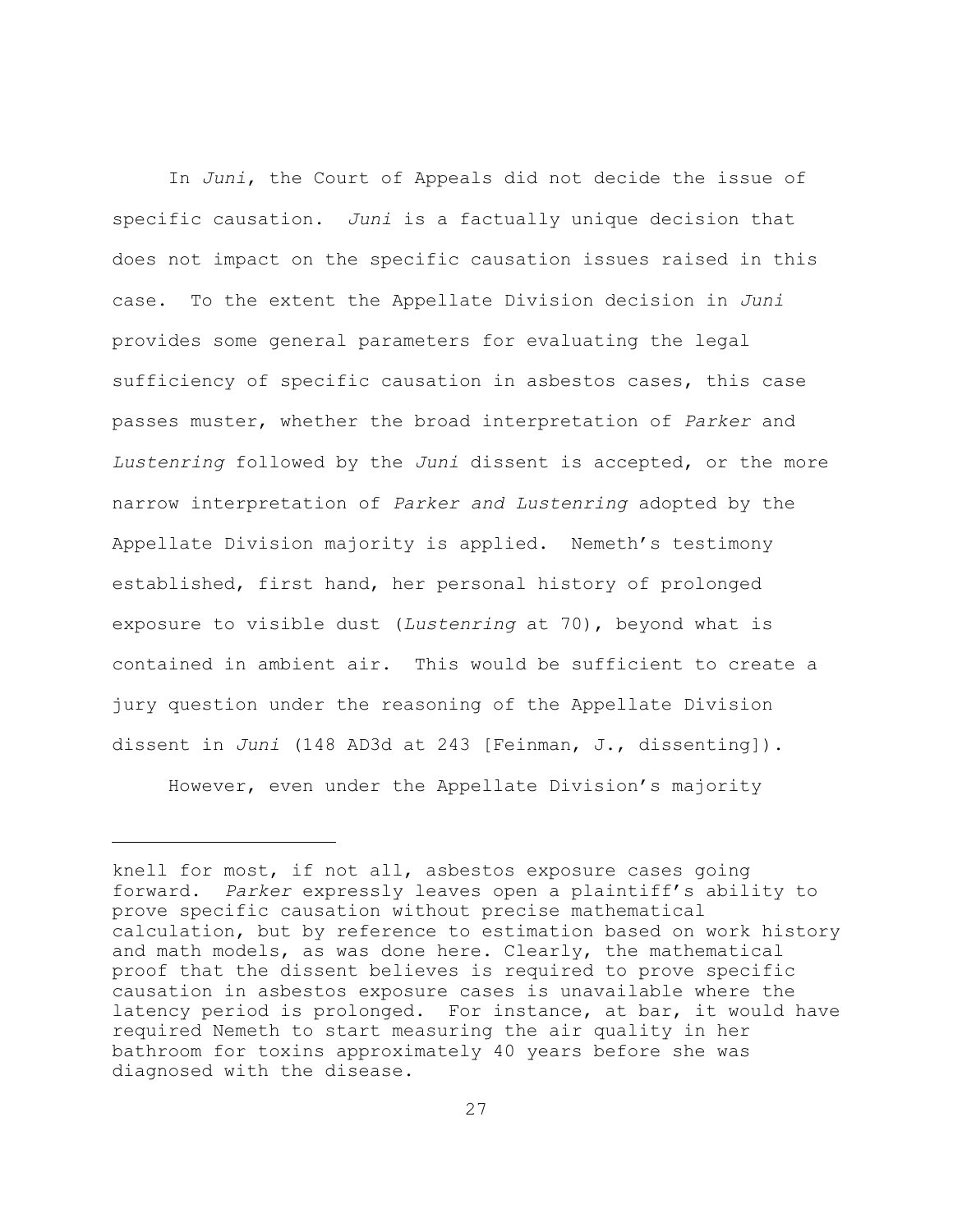opinion in *Juni*, stating that expert testimony on quantification is necessary to show that such dust "contained enough asbestos to cause the mesothelioma" (*id.* at 239), that quantification requirement is sufficiently met here to create a jury question. Fitzgerald's testimony about the amount of asbestos released in a glove box analysis of DFTP, along with the timing, duration and frequency of Nemeth's use of that product, with his conclusion that the amount of asbestos greatly exceeded by "several [orders] of magnitude" the amount of asbestos fibers in ambient air, presents a sound basis for the jury's conclusion. Contrary to WCD's argument, *Juni* in no way affected *Parker's* holding that precise quantification is not required in toxic tort cases.

WCD's alternative argument, that Dr. Moline's opinion is against the weight of the evidence, should be rejected. WCD did not produce any expert evidence on the issue of medical or specific causation. There is no basis, in this record, for a finding that the weight of the evidence presented at trial preponderated in favor of finding no specific causation.

# **Plaintiff's Summation**

WCD's argument that plaintiff's counsel's remarks on summation deprived it of a fair trial and improperly influenced the jury is rejected. The following testimony, relevant to this argument, was elicited at trial: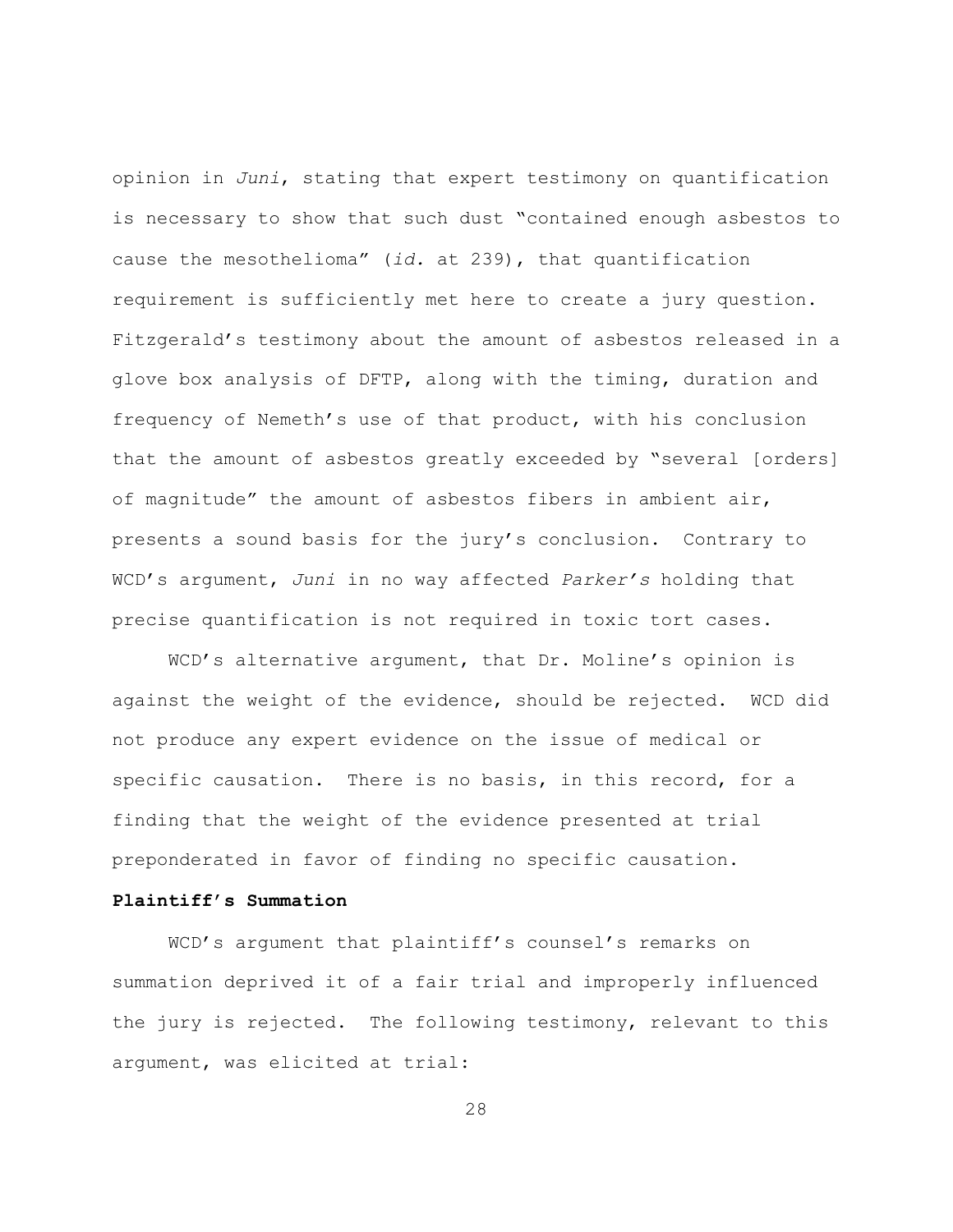On direct examination, Dr. Moline testified, without objection, that women have another route of potential exposure to asbestos because the talc can get into the body through vaginal excursion into the abdominal cavity through the uterus, fallopian tubes and into the peritoneum. She also testified, without objection, that this physiological difference may explain "why peritoneal mesothelioma [rates] are actually higher . . . " in women, adding that "there is no reason to say that women are more likely to develop spontaneous tumors than men."

Based on this testimony, during a lengthy summation (spanning 136 pages of trial transcript) and covering a plethora of issues, plaintiff's counsel made the following remarks:

> "asbestos can enter the body in various ways. With a woman like Flo [Nemeth], there are two avenues of exposure. And the way she [Dr. Moline] is describing, I will submit, means she's [Nemeth] getting asbestos in her body from two different ways, from breathing it in, and then using it all over her body, in her pelvic regions . . ."

Although defense counsel immediately objected, the court allowed plaintiff's counsel to complete his statement. Plaintiff's counsel continued as follows:

> "[Dr. Moline] told us exactly how in a case of a woman like Flo with peritoneal mesothelioma, the asbestos can get to the peritoneum . . . ."

"And in this case, in Flo's case, they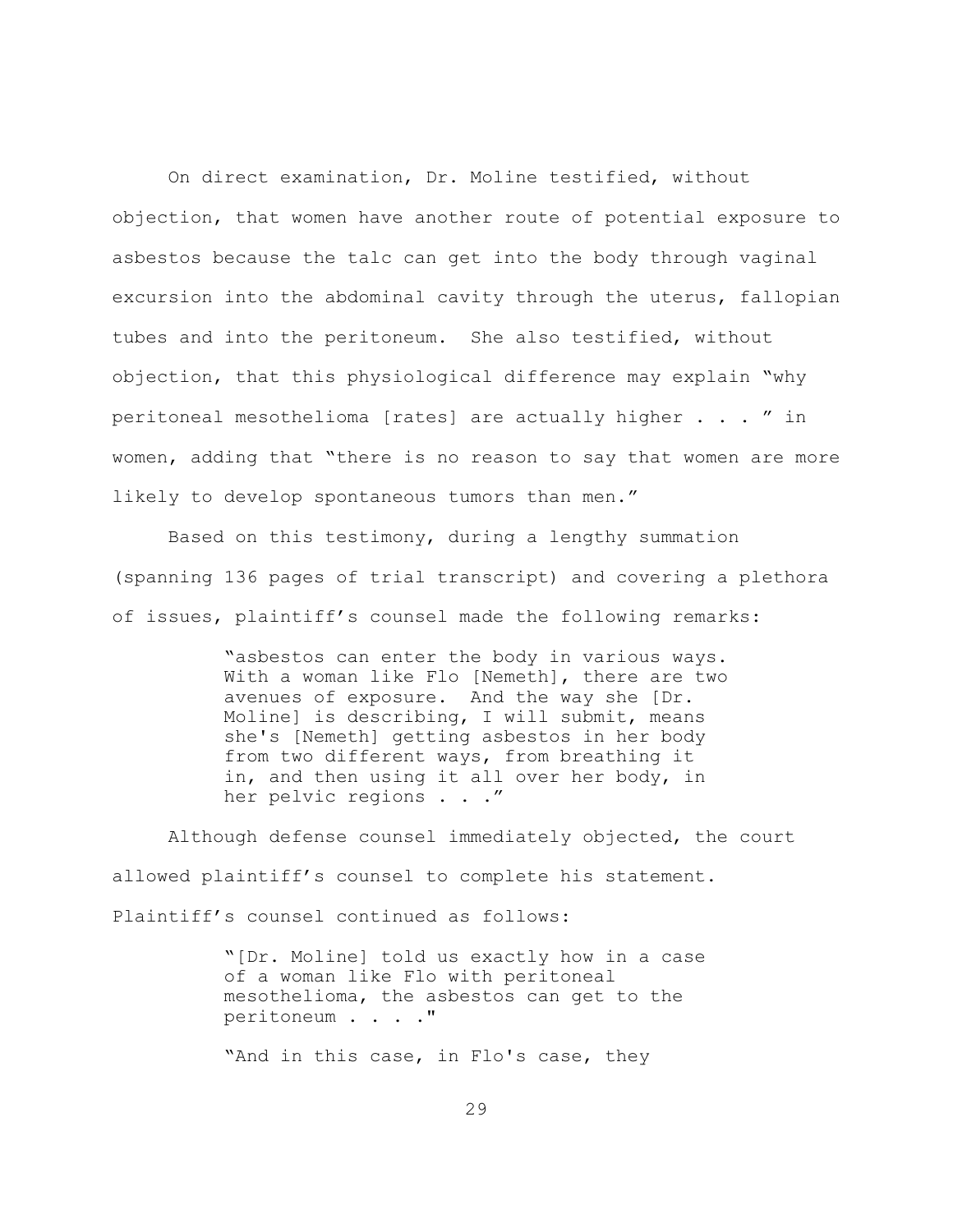accumulated in the peritoneum. And that's where the disease took place. Not spontaneously, as if by magic. . . And [Dr. Moline] also testified that there was a second avenue of exposure that could occur.. . by the manner in which [Nemeth] applied it all to her body it entered her vagina, is what [Dr. Moline] said. So there is another avenue of exposure which led to the peritoneum."

WCD's subsequent motion for a mistrial was denied. Supreme Court agreed that Dr. Moline had not given an "affirmative opinion that [Nemeth's] peritoneal mesothelioma was caused by both breathing the Desert Flower Dusting Powder and having it enter her body transvaginally." The court observed, however, that Dr. Moline had, in fact, testified that transvaginal exposure to asbestos contaminated talc "can cause peritoneal mesothelioma," and Dr. Moline had testified it would "explain the phenomenon of why there are more cases of peritoneal mesothelioma in women than men. $^{\prime\prime}$ <sup>8</sup>

<sup>8</sup>Contrary to WCD's claim, Dr. Moline's testimony on transvaginal exposure in women was not limited to general causation of ovarian cancer. Although one study she relied on concerned ovarian cancer, her testimony was more generally about the ability of dust to enter a women's body through her vagina. Ultimately, the trial court properly concluded that the deficit in plaintiff's counsel's characterization of Dr. Moline's testimony during summation was not about her general conclusion, that asbestos contaminated talcum powder can enter a women's body transvaginally, but that she did not conclude that Nemeth's mesothelioma was caused by transvaginal exposure to asbestos in DFTP.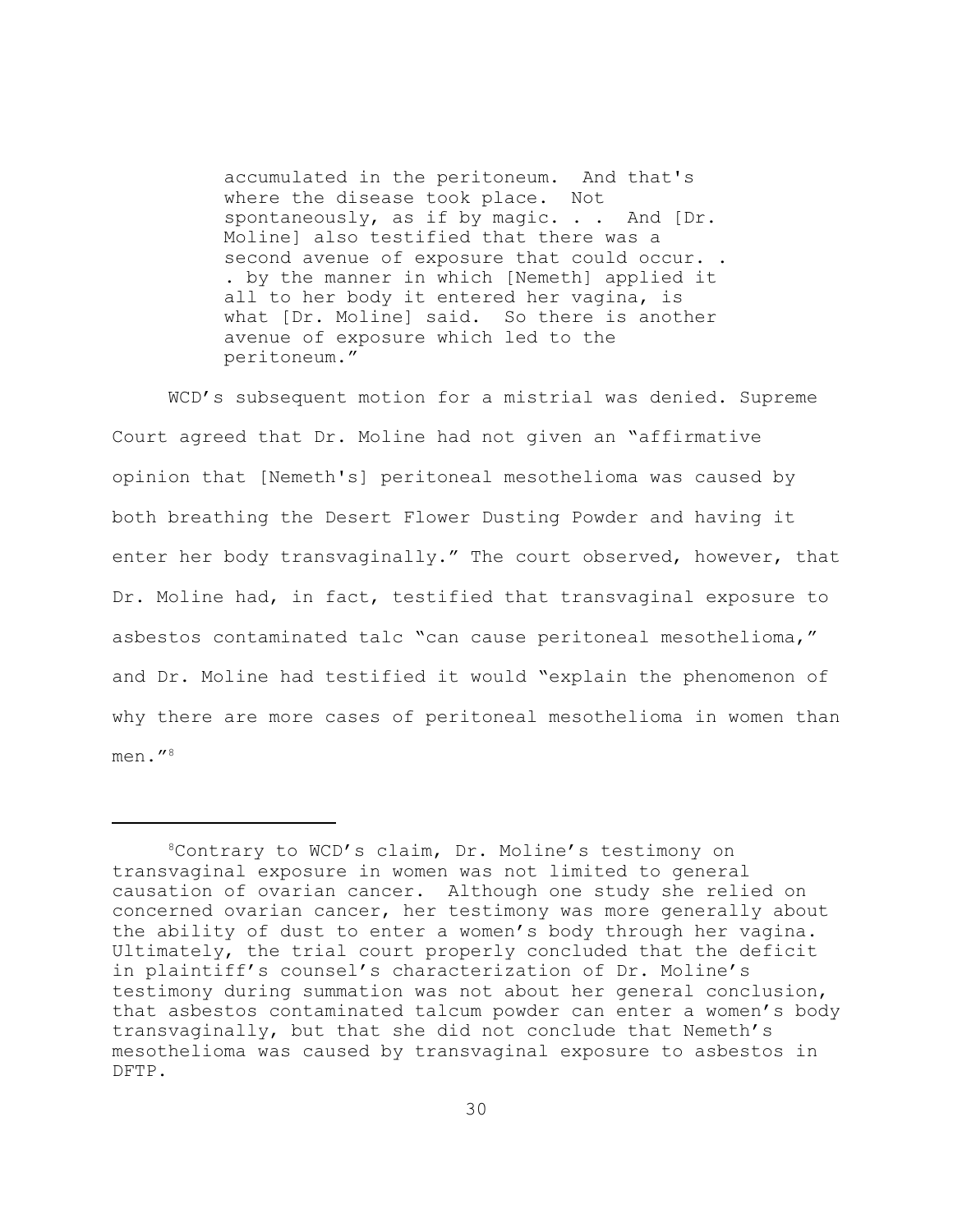Nonetheless, to allay WCD's concerns and avoid any possible prejudice, the court instructed plaintiff's counsel to do a subsequent "mini-closing," allowing him to clarify his remarks. Plaintiff's counsel then made the following statement:

> "We heard extensive evidence about air born [sic] particulate fibers. The fact that Flo Nemeth, she testified that she breathed this in over years. I then told you about and you were here when Dr. Moline testified based on articles she read about certain other avenues of exposure specific to women. And I reiterated that yesterday. But, what I would like you to do and what  $I -$  and what the evidence shows in this case is that we are focused on the air born [sic] particulate and the fact that Flo said she breathed that particulate in. Even though the literature may suggest something that Dr. Moline touched upon, the case is really about what was released into the air, tie that up with Mr. Fitzgerald's simulation. And I just wanted to reiterate that."

WCD claims that plaintiff's counsel's remarks improperly confused the jury because although plaintiff's "focus" was on Nemeth's "inhalation" of asbestos, transvaginal exposure was not eliminated as a possible means of exposure. WCD claims further that Dr Moline's testimony only generally causally linked transvaginal exposure to cancer, but plaintiff's counsel misrepresented the record by stating to the jury that Nemeth's transvaginal exposure to asbestos contaminated talc specifically caused her peritoneal mesothelioma.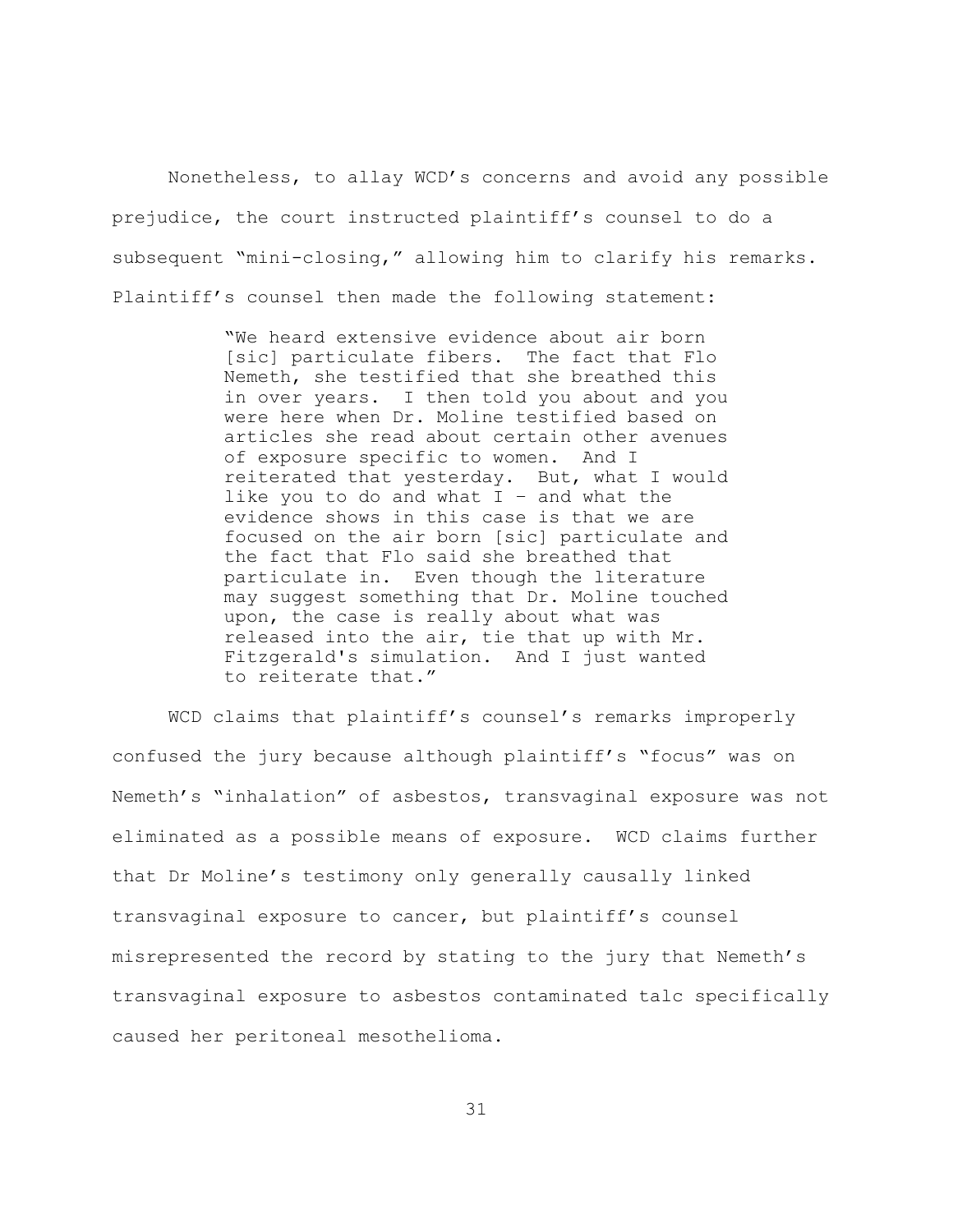Supreme Court carefully instructed the jury before opening statements and again before closing arguments that the remarks the attorneys make when addressing them are not evidence. The jurors were also correctly instructed that they had to decide the case based only upon the testimony of witnesses, photographs, documents and other exhibits introduced into evidence at trial. Jurors are presumed to follow the law as it is charged by the court (*People v Davis*, 58 NY2d 1102 [1983]).

In addition, it is well-settled law that attorneys are afforded "wide latitude" in presenting their arguments to a jury in summation (*Gregware v City of New York*, 132 AD3d 51, 61 [1st Dept 2015]; *see People v Galloway*, 54 NY2d at 399). Even where a remark is not fair comment, so long as it does not substantially prejudice a trial by improperly influencing the jury's verdict, there is no basis for granting a mistrial (*Galloway*, 54 NY2d at 401).

Plaintiff's counsel's summation comments were isolated remarks during a very lengthy summation. They were not pervasive, egregious or an obdurate pattern of remarks that inflamed the jury into believing that the focus of plaintiff's exposure to asbestos contaminated talc was other than airborne particulants that she had breathed in for many years (*see People v Whaley*, 70 AD3d 570, 571 [1st Dept 2010], *lv denied* 14 NY3d 894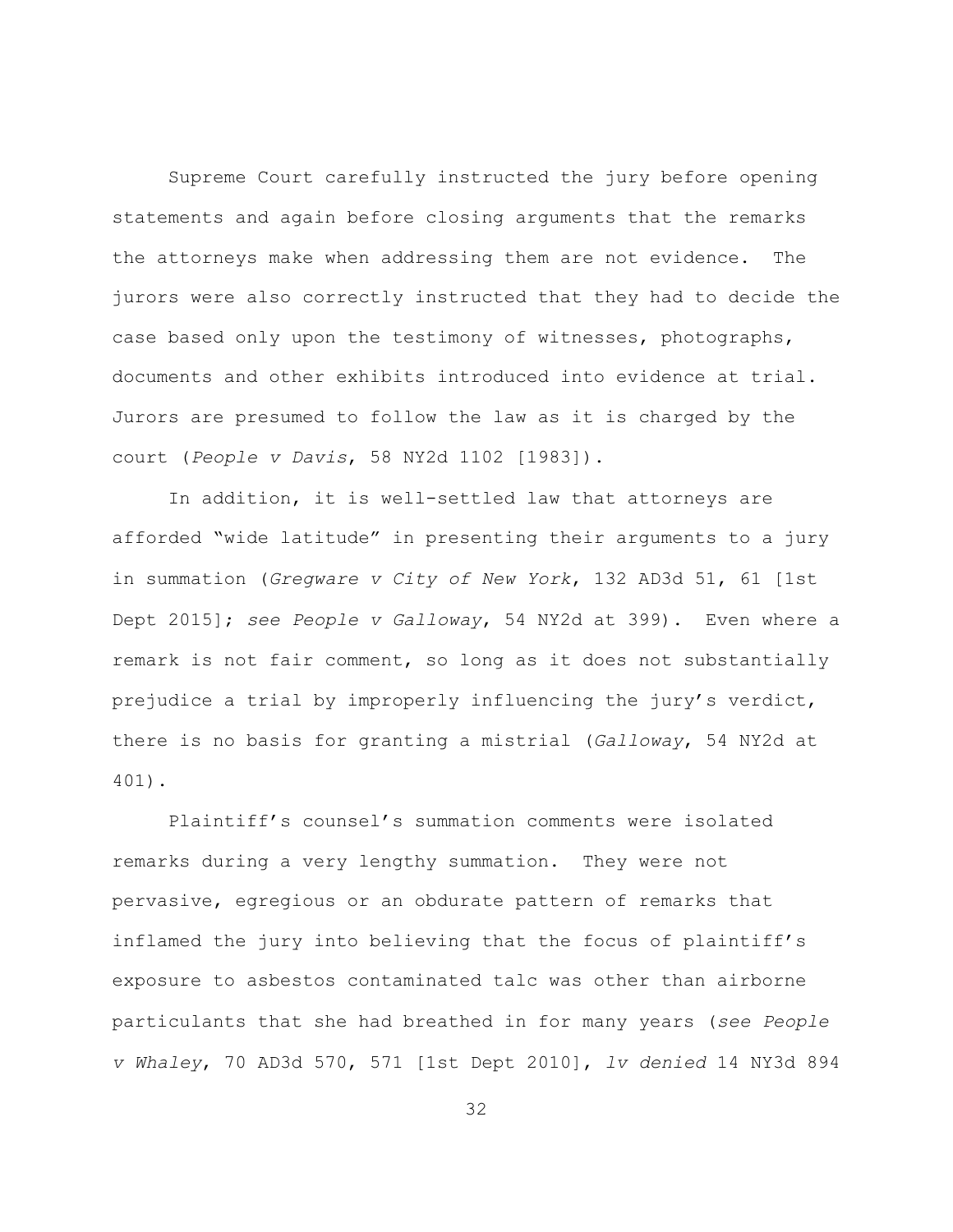[2010]; *People v D'Alessandro*, 184 AD2d 114, 118-119 [1st Dept 1992], *lv denied* 81 NY2d 884 [1993]). The remarks did not divert the jury's attention from the core issues they had to decide (*Selzer v New York City Tr. Auth*., 100 AD3d 157, 163 [1st Dept 2012]). Nor did they deprive WCD of substantial justice (*compare Smith v Rudolph*, 151 AD3d 58, 63 [1st Dept 2017][pattern of defense counsel's misconduct so pervasive as to deprive the plaintiff of a fair trial]). The remarks, as the trial court observed, directly pertained to testimony to which WCD failed to object. Defense counsel, could have, but made no effort to blunt Dr. Moline's testimony during his own summation (*see e.g. Gregware v City of New York*, 132 AD3d at 61).

The trial court's general jury instruction, that counsel's remarks should not be considered as evidence, ameliorated plaintiff's counsel's mischaracterization of evidence. Moreover, the trial court's decision allowing plaintiff's counsel to readdress the jury in a mini-closing, while perhaps not an ideal choice, was a sufficient cure to WCD's objection (*see Avila v Robani Energy Inc.* 12 AD3d 223, 223 [1st Dept 2004]). The trial judge, who was in the "best position" to evaluate any errors and decide whether, under the circumstances the verdict was affected by them, stated that he believed the comments had not been motivated by any "lack of good faith" (*see Micallef v Miehle Co.,*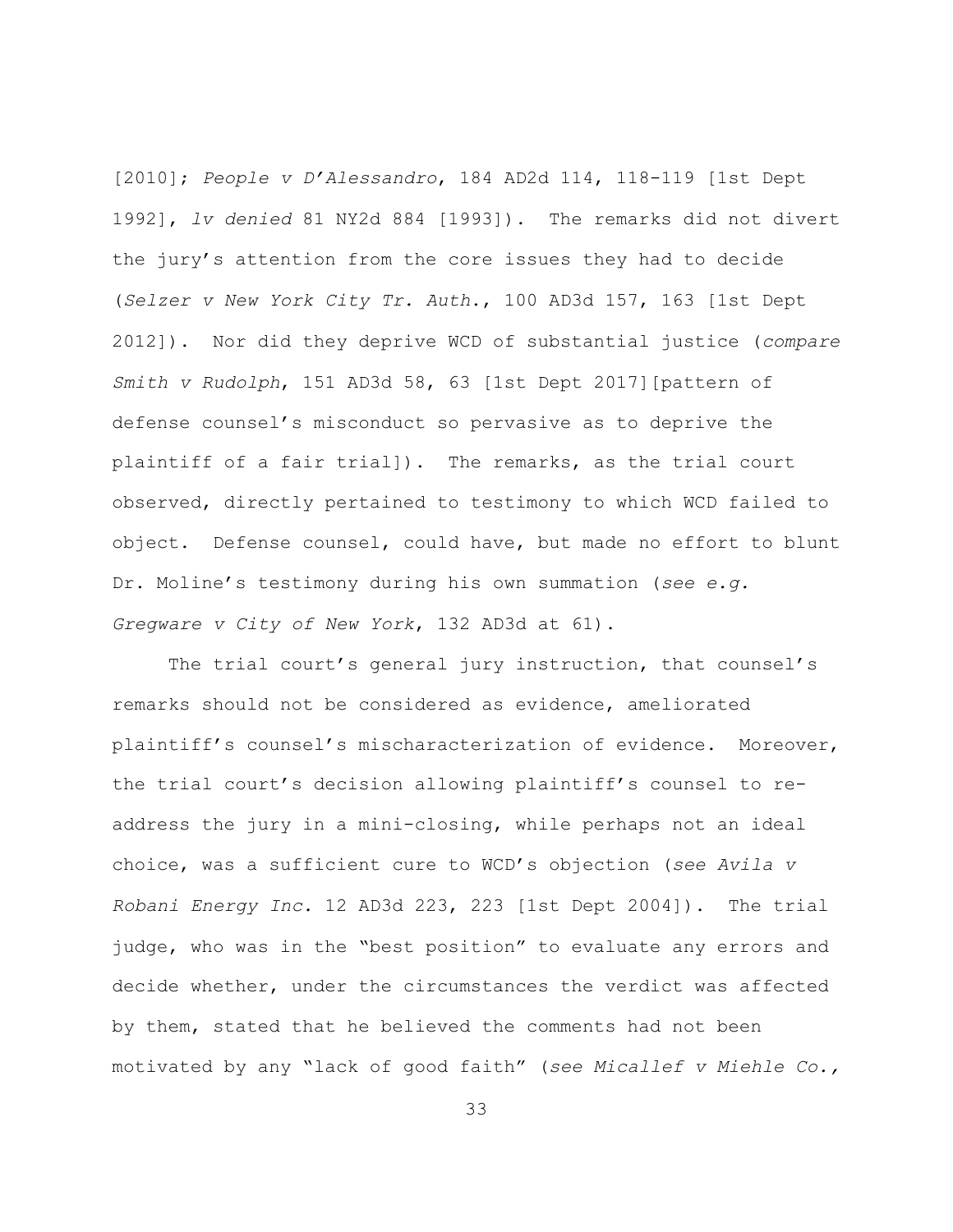*Div. of Miehle-Goss Dexter*, 39 NY2d 376, 381 [1976]). Since plaintiff had the right to close last, counsel's additional closing remarks were clarifying and little more than "fair comment upon the evidence" (*Selzer,* 100 AD3d at 163 [internal quotation marks omitted]). They do not warrant a mistrial.

#### **Jury Instruction**

Before deliberations, the court instructed the jury that it was to consider whether "defendant acted with reasonable care" taking into account the general custom or practice of others in the industry. It also instructed - over defense counsel's objection – that WCD, as a manufacturer, distributor or seller is held to the knowledge of an expert in its respective industry, based on the state of the art in the industry at the time of the sale and Nemeth's exposure to the product. WCD contends these instructions were inconsistent and confusing to the jury.

WCD's claim, that the Supreme Court erred when it gave the jury a "state of art charge" instructing them that WCD was held to the knowledge of an expert in its field, is unavailing. Equally unavailing is WCD's further argument that this instruction is inconsistent with the instruction that WCD was required to act with reasonable care. The state of the art instruction correctly specified the level of knowledge a defendant is required to have. As a distributor of minerals and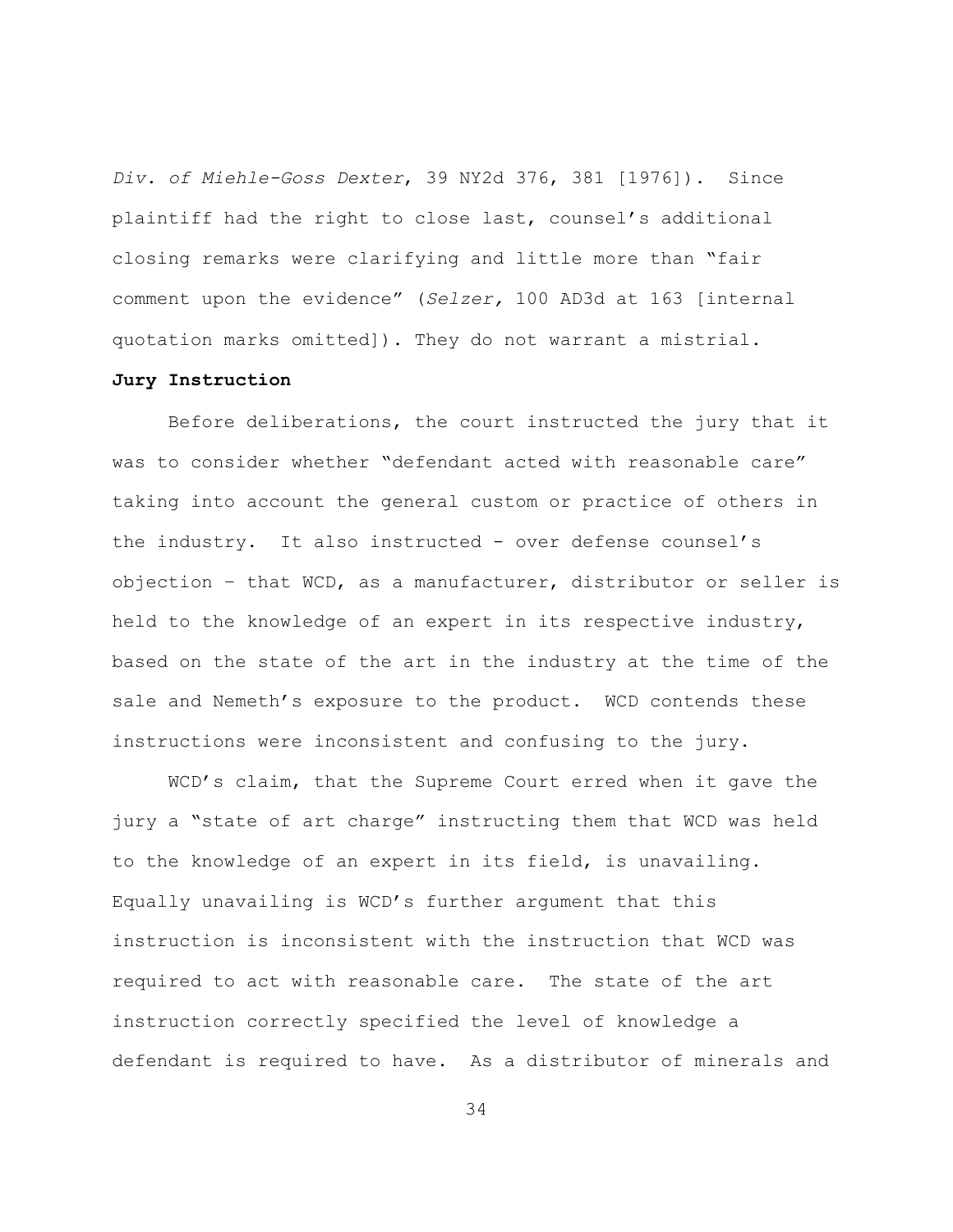pigments, including talc, WCD is expected to keep abreast of developments in the state of the art of its product through research, reports, scientific literature, and other available methods *(Cover v Cohen*, 61 NY2d 261, 274-275 [1984]; PJI 2:120, Comment; *see Matter of New York City Asbestos Litig. [Sweberg]*, 2015 NY Slip Op 30043[U], at \*5 [rejecting the defendant's posttrial argument that the court erred in so charging jury]). WCD did not preserve its inconsistency argument and, in any event, whether WCD acted with "reasonable care" depends on the knowledge WCD had, or should have had, per the state of the art instruction.

#### **Damages**

WCD's argument that the jury's allocation of equal blame to it and Shulton was insufficient and against the weight of the evidence, because Shulton manufactured and sold the DFTP that injured Nemeth, is unavailing. The jury heard evidence from which it could conclude that WCD supplied the asbestos contaminated talc used by Shulton in its products, and that WCD knew or should have known that the talc was contaminated. The jury fairly determined that WCD's conduct was a cause of Nemeth's injuries at least as great as Shulton, who manufactured and sold DFTP to Nemeth (*see e.g. Stewart v Manhattan & Bronx Surface Tr. Operating Auth.*, 60 AD3d 445, 445-446 [1st Dept 2009]).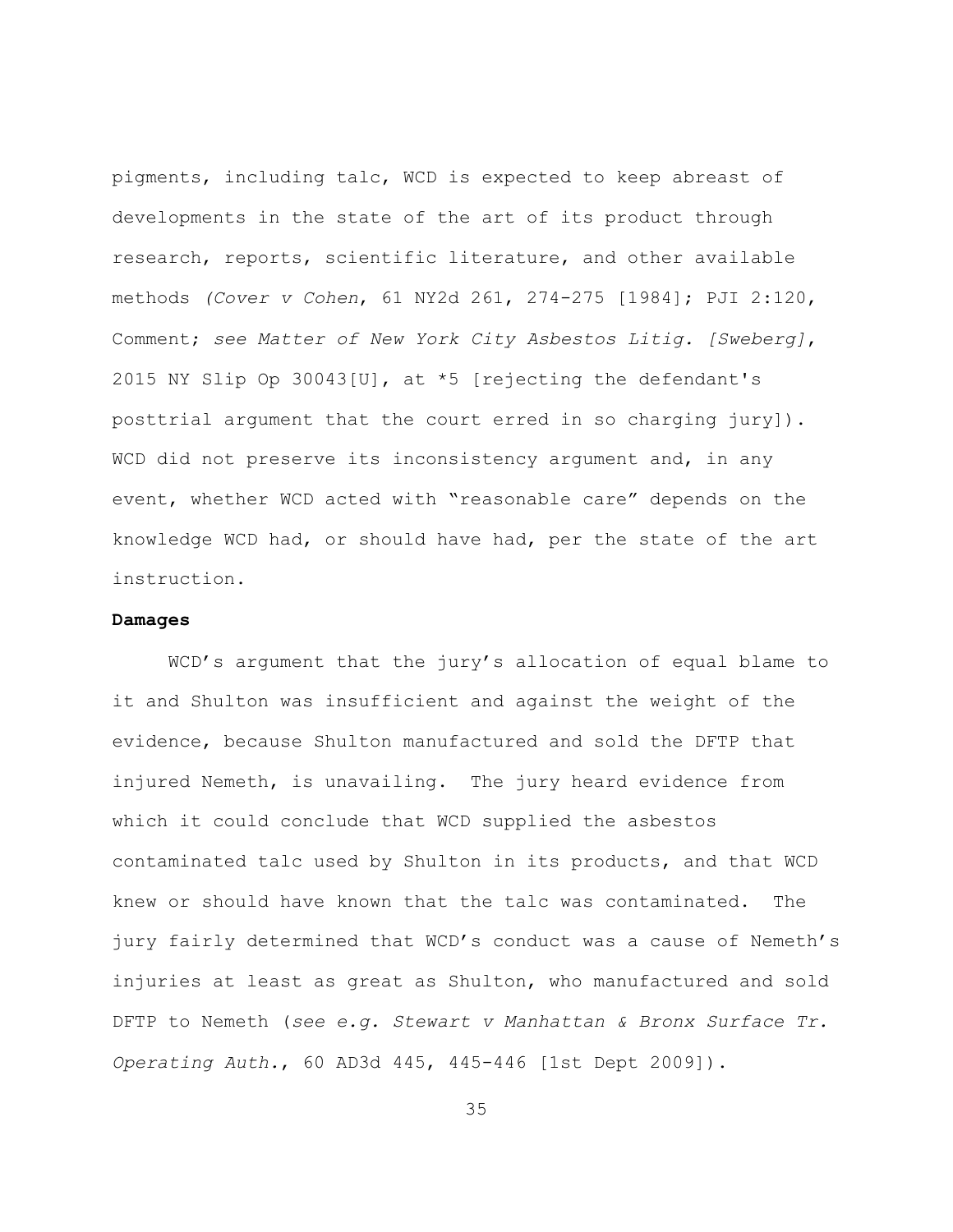WCD also argues that the trial court improperly excluded other, settling, defendants from the jury verdict sheet, which would have allowed the jury to apportion liability to those defendants. The trial court, however, properly excluded all settling defendants except Shulton from the verdict sheet because WCD, which had the burden of proof, failed to present a prima facie case of liability against them *(Matter of New York City Asbestos Litig. [Idell]*, 164 AD3d 1128, 1129 [1st Dept 2018], *appeal dismissed* 32 NY3d 1186 [2019]).

WCD's argument that the verdict, as reduced by the trial court, should be further reduced by this Court is without merit. Likewise, plaintiff's challenge to the reduction of the jury award by the trial court is also without merit. The trial court correctly adjusted the jury verdict so that it did not materially deviate from reasonable compensation (*Donlon v City of New York*, 284 AD2d 13 [1st Dept 2001]). In addition, plaintiff, who stipulated to the reduced award in order to avoid retrial, is precluded from challenging the reduced award on appeal.

Issues raised by plaintiff on its cross appeal regarding the court's calculation of offsets for payments made by the settling defendants, however, do have merit. General Obligations Law § 15-108 requires that a judgment be adjusted by subtracting the greater of other tortfeasors' equitable share of the damages or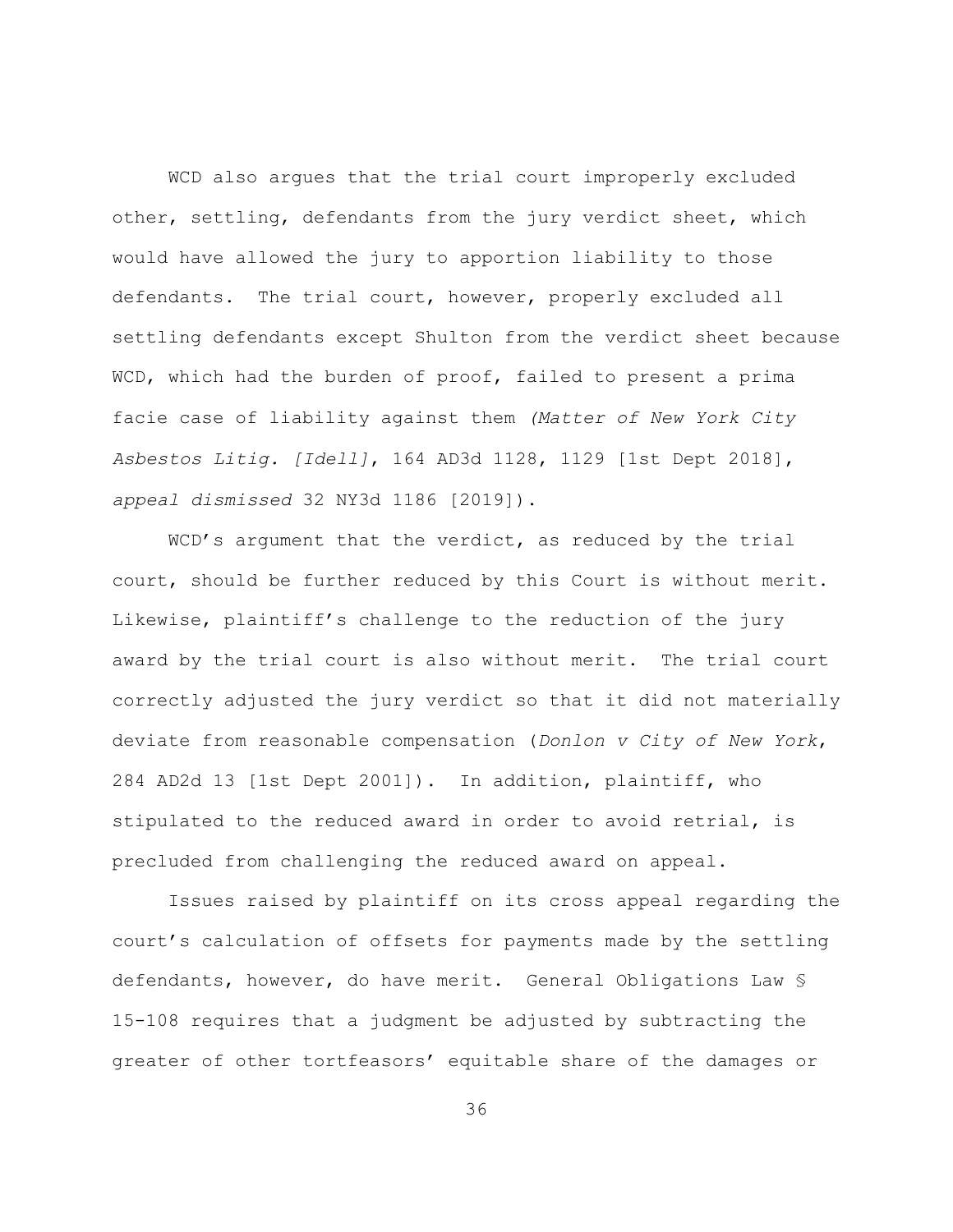the amount actually paid by them. Here, the trial court first subtracted \$732,500 from the damage award, representing the amounts paid by all the settling defendants that were not on the verdict sheet. It then further reduced the jury award by 50%, representing the apportionment to Shulton made by the jury. While this may be the proper method where the equitable share of liability has been determined for some, but not all, of the settling defendants (see *Williams v Niske*, 81 NY2d 437, 444-445 [1993]), a different calculation applies when all the settling tortfeasors have been included in the apportionment of liability. In such cases, the aggregate method should be applied (*Matter of New York City Asbestos Litig. [Brooklyn Nav. Shipyard Cases]*, 82 NY2d 342 [1993]). Although the jury did not apportion liability for the settling defendant's except Shulton, by expressly finding that WCD had not proven a prima facie case against them, the trial court effectively apportioned their liability at 0%. Under the aggregate method of calculation, the damages should only be reduced by the greater of 50% or the aggregate of all settling defendants (including Shulton). In this case, there appears to be no dispute that 50% was greater than the aggregate of all monies paid by all settling defendants. I would therefore increase the judgment to \$3,300,000.

Accordingly the judgment of the Supreme Court, New York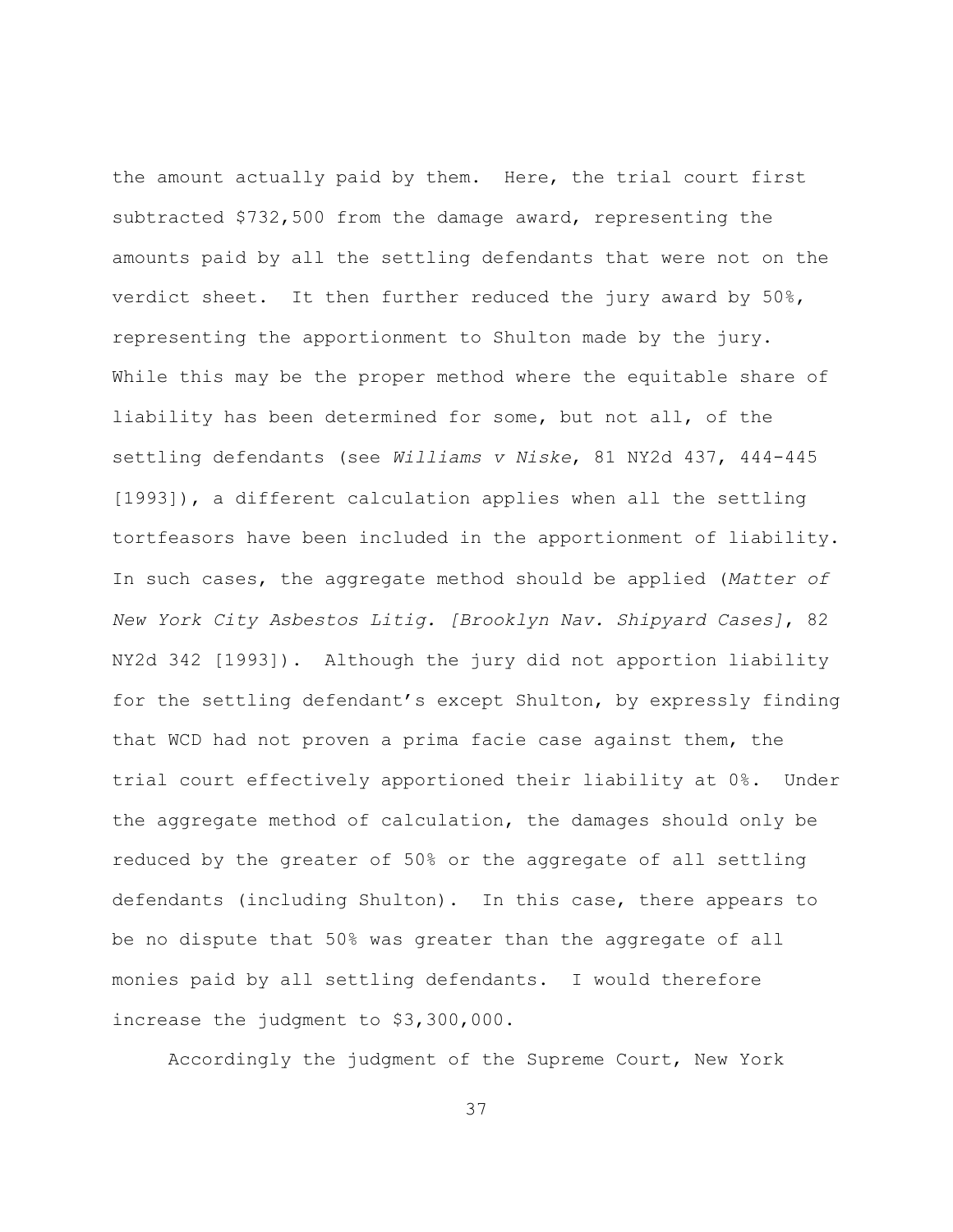County (Martin Shulman, J.), entered August 22, 2017, upon a jury verdict awarding plaintiff the principal amount of \$2,933,750 should be modified, on the law, to the extent of increasing the principal amount to \$3,300,000, and otherwise affirmed, without costs.

> All concur except Friedman, J.P. who dissents in an Opinion.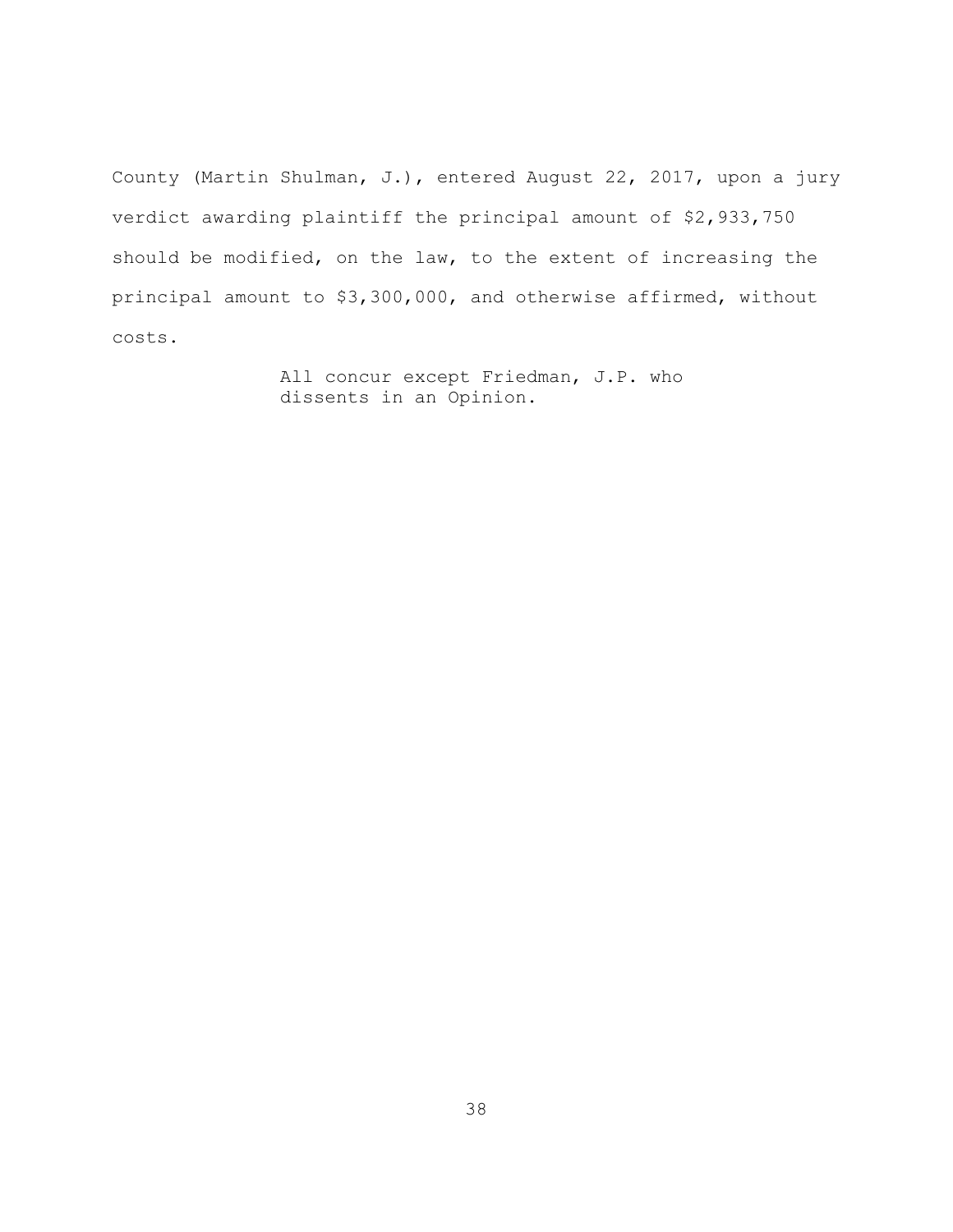## FRIEDMAN, J.P. (dissenting)

As an intermediate appellate tribunal of the state of New York, this Court is bound to apply the law as it has been determined in previously decided cases of the state's highest tribunal, the Court of Appeals. It is not our role to anticipate a departure by the Court of Appeals from its own precedents. Moreover, to the extent the decisions of this Court might be inconsistent with those of the Court of Appeals, we are bound to follow the law as stated by the Court of Appeals, even if our own conflicting decisions are more recent.

I preface my dissent with the foregoing because it seems to me that the majority decides this appeal as if the Court of Appeals had already overruled its cases requiring the plaintiff in a toxic tort case to present expert evidence "show[ing], through generally accepted methodologies, that [she] was exposed to a sufficient amount of a toxin to have caused [her] injuries" (*Sean R. v BMW of N. Am., LLC*, 26 NY3d 801, 812 [2016]), and that such expert evidence, even though "not required to pinpoint exposure with complete precision," provide the factfinder with "a scientific expression of [the] exposure level" (*Parker v Mobil Oil Corp.*, 7 NY3d 434, 449 [2006]; *see also Sean R.*, 26 NY3d at 809 ["At a minimum, . . . there must be evidence from which the factfinder can conclude that the plaintiff was exposed to levels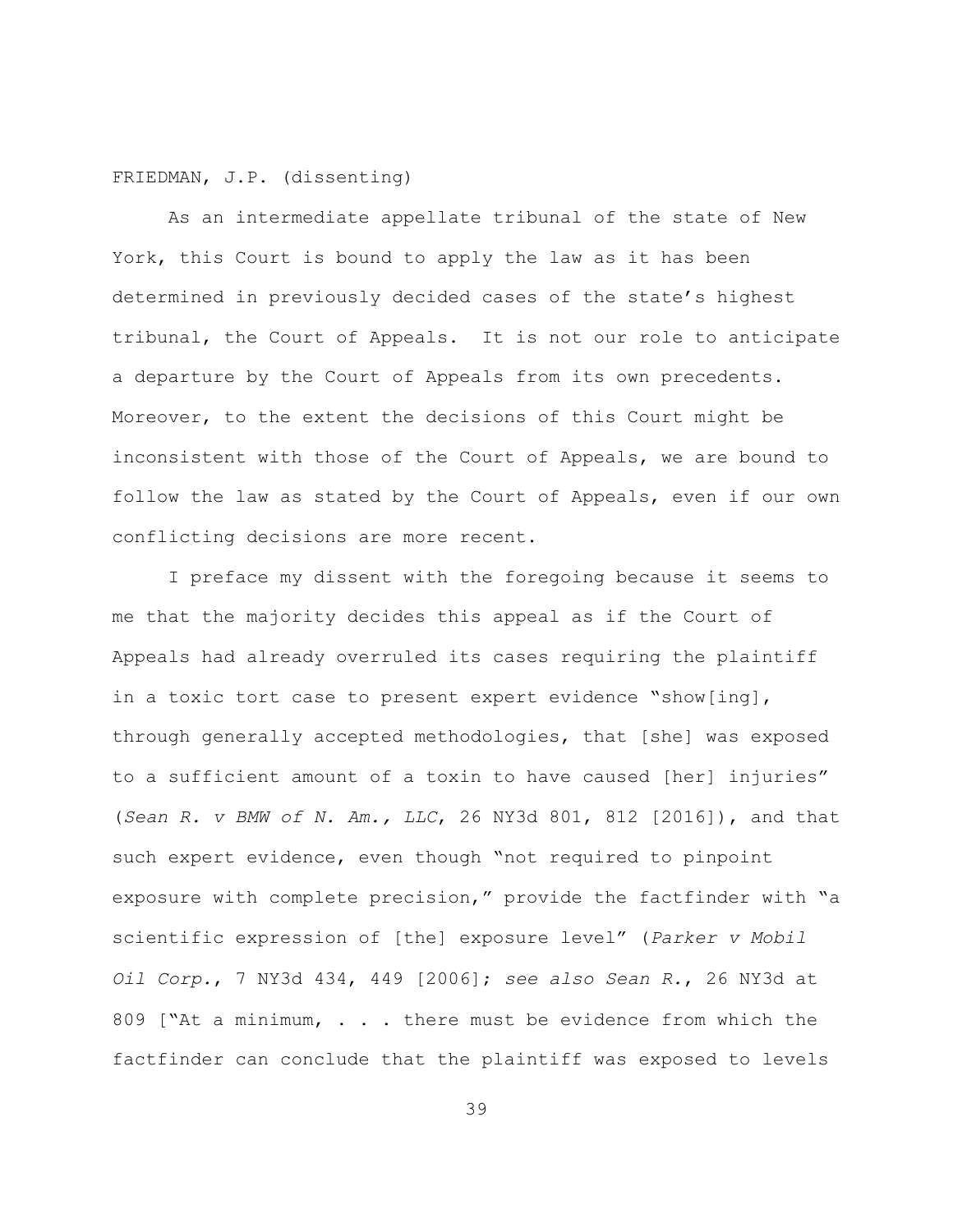of th(e) agent that are known to cause the kind of harm that the plaintiff claims to have suffered"] [internal quotation marks omitted]).

Plaintiff won a jury verdict against defendant Whitaker, Clark & Daniels (WCD) on the theory that his late wife, Florence Nemeth, died from peritoneal mesothelioma that resulted from her respiration of asbestos contained in Desert Flower Dusting Powder (Desert Flower), a cosmetic talcum powder that she used from 1960 through 1971. During that period, WCD supplied talc — allegedly naturally contaminated with asbestos — that was used to manufacture Desert Flower.<sup>1</sup> At trial, however, plaintiff failed to present expert evidence specifying the level of exposure to respirable asbestos that would have been sufficient to cause peritoneal mesothelioma, the specific cancer that afflicted Mrs. Nemeth.<sup>2</sup> Indeed, plaintiff's medical expert on causation admitted that her report did not offer any numerical definition of a "significant exposure" to asbestos. While this omission, by

<sup>1</sup>All defendants in this action other than WCD settled with plaintiff or were otherwise dismissed from the case before trial. Shulton, Inc., the manufacturer of Desert Flower, was one of the settling defendants. The jury apportioned fault for Mrs. Nemeth's injuries 50/50 between Shulton and WCD. As discussed more fully below, the settling defendants other than Shulton did not appear on the verdict sheet.

 $2$ Peritoneal mesothelioma is cancer of the lining of the peritoneum, the abdominal wall.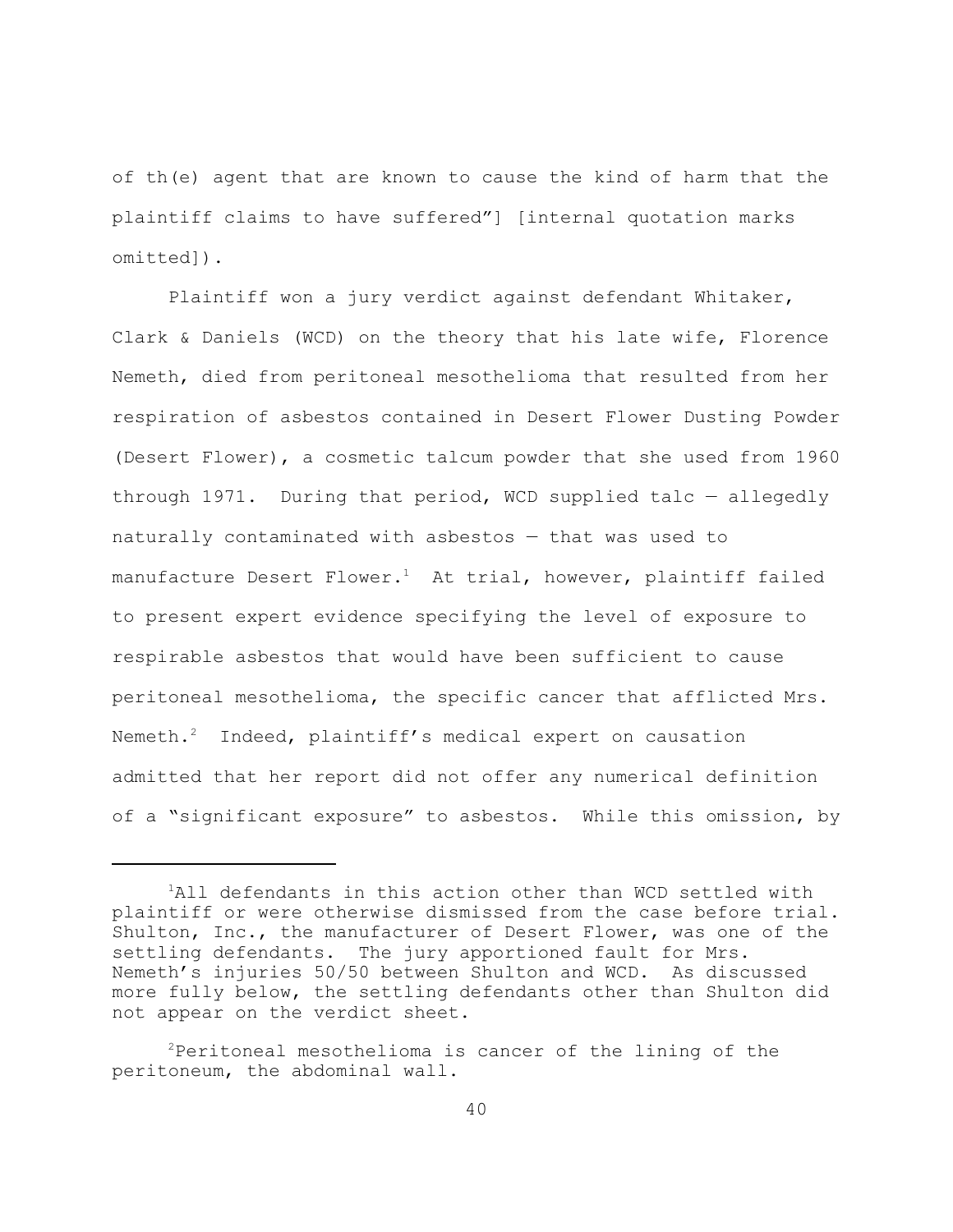itself, renders plaintiff's evidence on causation legally insufficient, plaintiff's experts also failed to quantify the level of Mrs. Nemeth's actual exposure to asbestos — that is to say, they offered no estimate of the amount of asbestos she actually would have breathed in while using Desert Flower in a space with the dimensions and air conditions of her bathroom.<sup>3</sup> As more fully discussed below, under the governing precedents of the Court of Appeals, plaintiff's evidence falls short of establishing that Mrs. Nemeth "was exposed to sufficient levels of the toxin to cause the illness (specific causation)" (*Parker*, 7 NY3d at 448). For that reason, the judgment in favor of plaintiff should be reversed and WCD's motion for judgment notwithstanding the verdict pursuant to CPLR 4404(a) should be granted. Accordingly, I respectfully dissent.<sup>4</sup>

 ${}^{3}$ Even if (as the majority seems to assume) the level of Mrs. Nemeth's exposure to asbestos could be deemed to be shown by plaintiff's geological expert's estimate that 2,760,000 asbestos fibers would have been released each time she used Desert Flower, this would not cure plaintiff's aforementioned failure to present evidence establishing the level of asbestos exposure necessary to cause peritoneal cancer.

<sup>4</sup>Because plaintiff's failure to establish the element of specific causation, standing alone, entitles WCD to judgment in its favor, I need not discuss WCD's two other arguments for dismissing the complaint as against it, namely, that plaintiff failed to establish general causation  $-$  i.e., that asbestos in cosmetic powder is capable of causing peritoneal cancer (*see Parker*, 7 NY3d at 448) — and that plaintiff failed to present sufficient evidence that WCD supplied asbestos-contaminated talc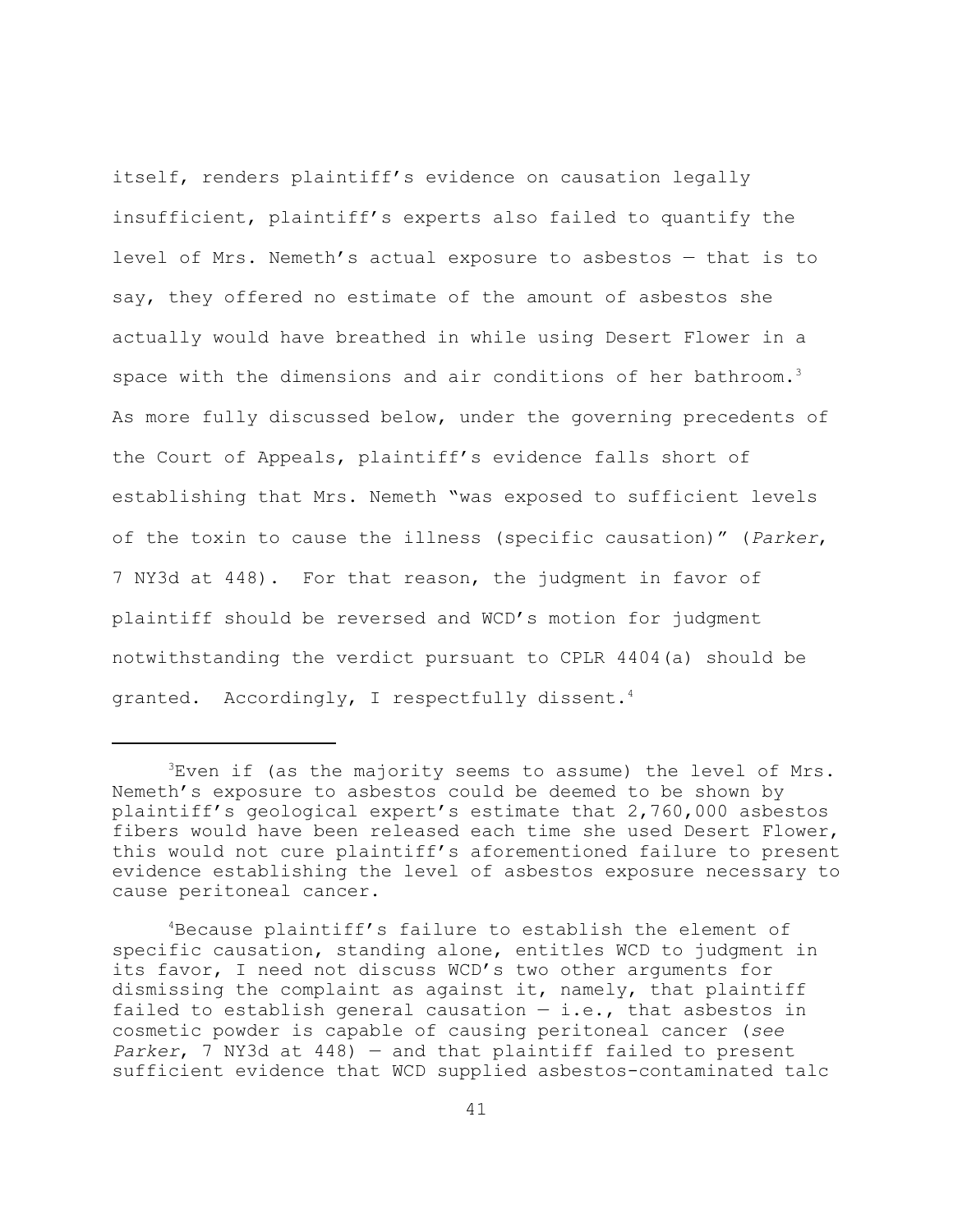To state the obvious, if a litigant wishes to prove that "[a person] was exposed to sufficient levels of [a particular] toxin to cause [a particular] illness" (*id.*), the litigant must first establish the level of exposure to the particular toxin that is sufficient to cause the particular illness.<sup>5</sup> This threshold showing — evidence of the level of exposure to respirable asbestos that would have been sufficient to have caused Mrs. Nemeth's peritoneal cancer  $-$  is entirely absent from the record of this case. The omission is evident from the majority's detailed opinion, which identifies nothing in the record offering even an approximation of the level of asbestos exposure (whether cumulative or otherwise) that would have been capable of causing peritoneal mesothelioma. To be sure, this is not due to any oversight on the part of the majority, since the same gap is

for the manufacture of Desert Flower. Even if WCD were not entitled to dismissal of the complaint, it would be entitled to a new trial by the trial court's error in failing to issue a curative instruction to the jury to correct an improper and materially prejudicial statement made by plaintiff's counsel in the course of his summation. I will discuss the latter issue at the conclusion of this dissent.

<sup>&</sup>lt;sup>5</sup>It is not clear from the decisions cited above whether the Court of Appeals considers a showing of the level of exposure sufficient to cause an illness to be a component of general causation or a component of specific causation. Here, for the sake of streamlining the discussion, I have elected to treat proof of the sufficient level of exposure as a component of specific causation. However, the analysis would be no different if such proof were treated as a component of general causation.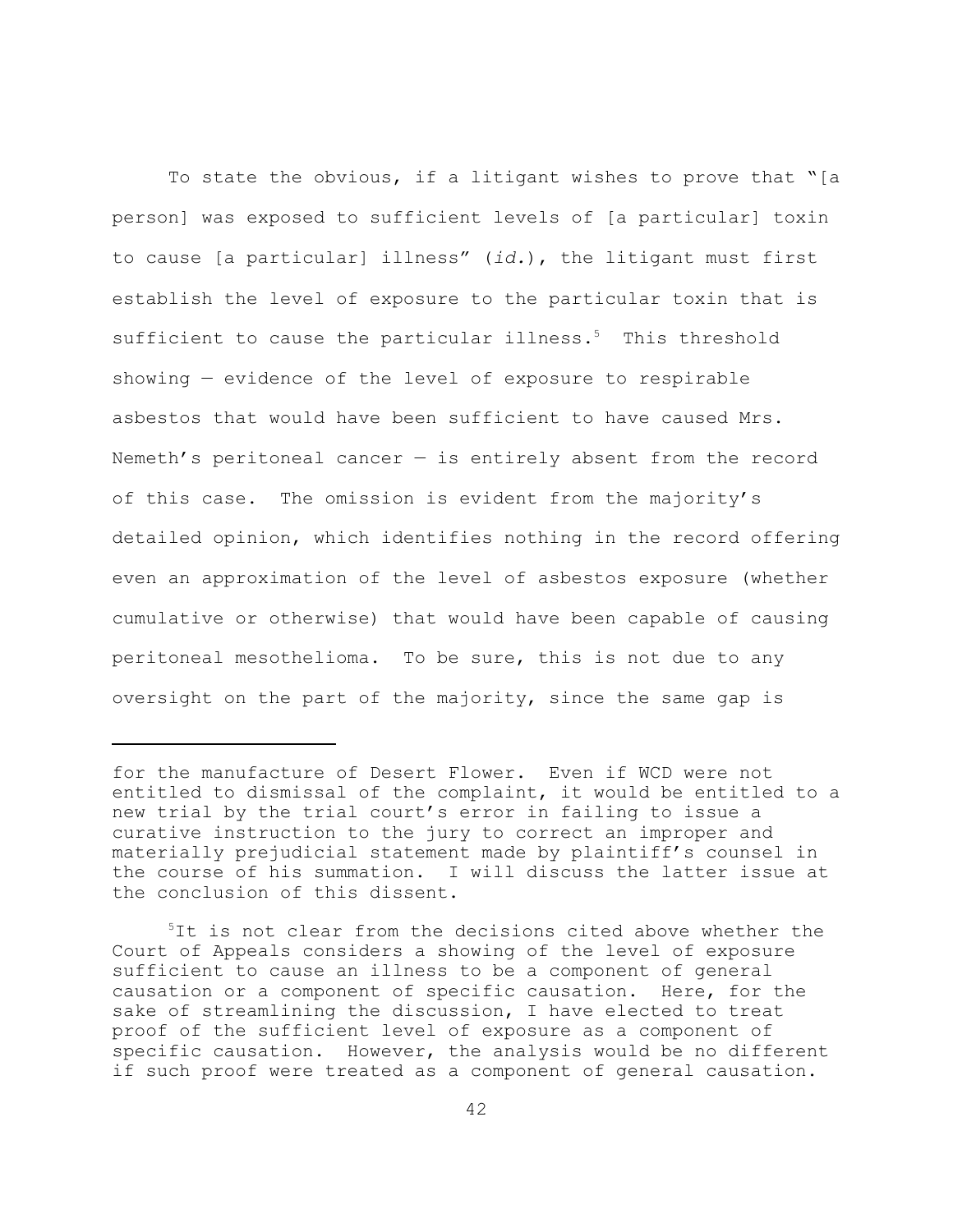evident in plaintiff's appellate briefs and in the written report by his medical expert on causation, Jacqueline Moline, M.D.

Strikingly, although the transcript of Dr. Moline's trial testimony stretches through almost a thousand pages of the record, none of the portions of that testimony to which plaintiff refers us on appeal offers a "scientific expression" (*id.* at 449) of an estimate of the level of exposure that could have caused Mrs. Nemeth's disease. On this point, the best Dr. Moline could manage was to opine that "brief or low level exposures of asbestos" could "cause" peritoneal mesothelioma, and that, for this purpose, an exposure is "significant" if it has "some element of regularity or very high exposure over a shorter period of time." As previously noted, Dr. Moline admitted that, in her report, she did not define by "any numeral [sic] value" what she believed would constitute a "significant" asbestos exposure. Nor of course did she define by any numerical values what "brief or low level exposures of asbestos" could cause peritoneal mesothelioma. She also admitted that "not every inhalation of asbestos fibers results in peritoneal mesothelioma," and that "some exposures to asbestos . . . are trivial and don't increase a person's risk of developing mesothelioma."

Further, Dr. Moline's vague assessment of the level of exposure sufficient to cause peritoneal mesothelioma is not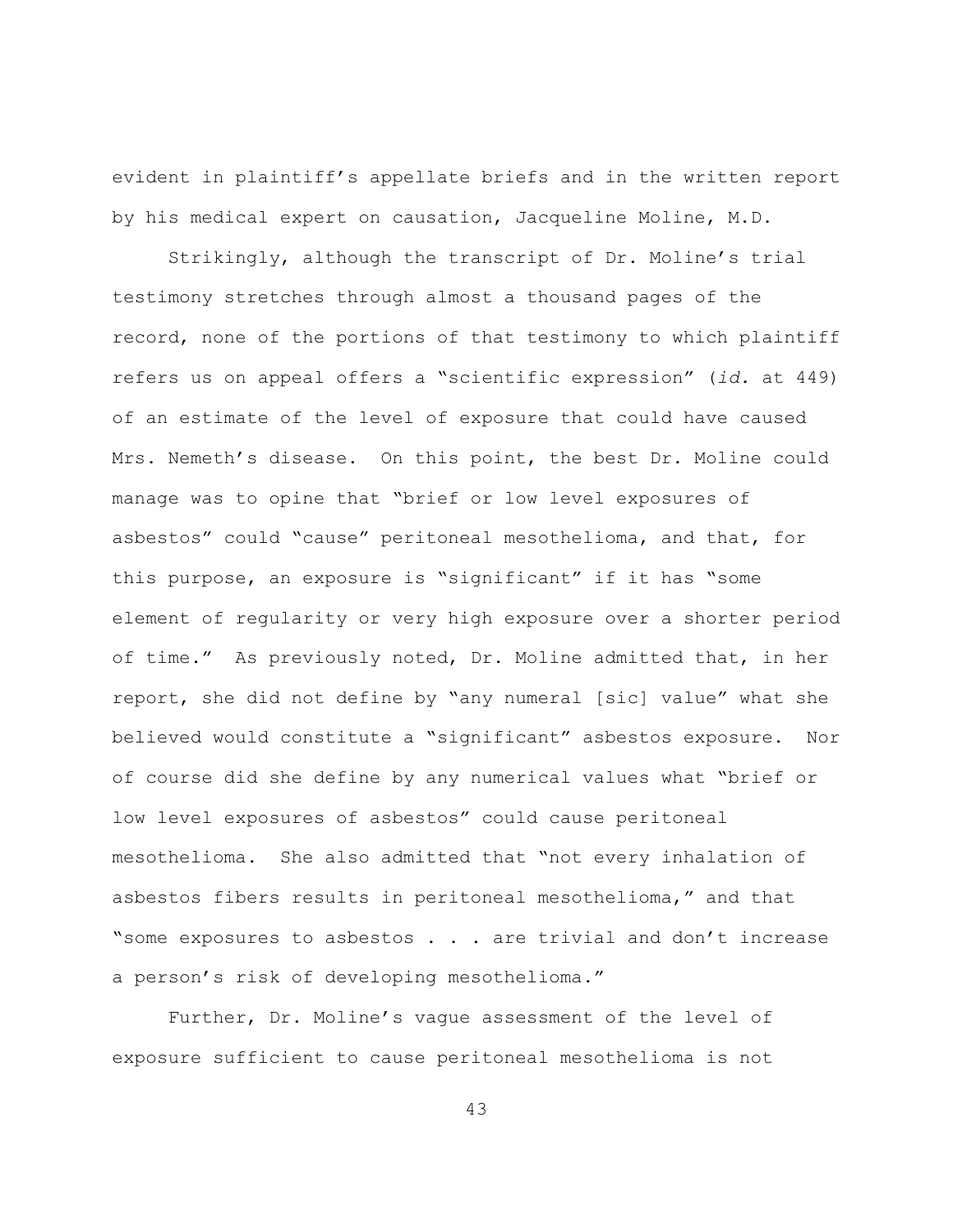clarified by the scientific literature on which she relied in her testimony. Critically, not one of the articles Dr. Moline discussed on the witness stand (she mentioned none in her written report) sets forth an estimate of the minimum level of exposure to respirable asbestos (cumulative or otherwise) that would suffice to cause peritoneal mesothelioma. For example, the article discussed by Dr. Moline that most directly addresses the connection between asbestos and peritoneal mesothelioma is a study (the Welch article) of college-educated men with a history of "low level" asbestos exposure who developed peritoneal mesothelioma. As described by Dr. Moline, however, the Welch article concludes only that low-level asbestos exposure is "*associated* with an increased risk over six fold" (emphasis added) of developing the disease. Thus, by her own account, the Welch article merely describes an association between low levels of asbestos exposure and peritoneal mesothelioma, and does not purport to prove that such exposure was the *cause* of the disease (*see Cornell v 360 W. 51st St. Realty, LLC*, 22 NY3d 762, 783 [2014] ["an association does not necessarily mean that there is a cause-effect relationship"] [internal quotation marks and emphasis omitted]). Moreover, Dr. Moline did not reveal how the Welch article defines or quantifies what its authors deemed to constitute low-level asbestos exposure — and, therefore, she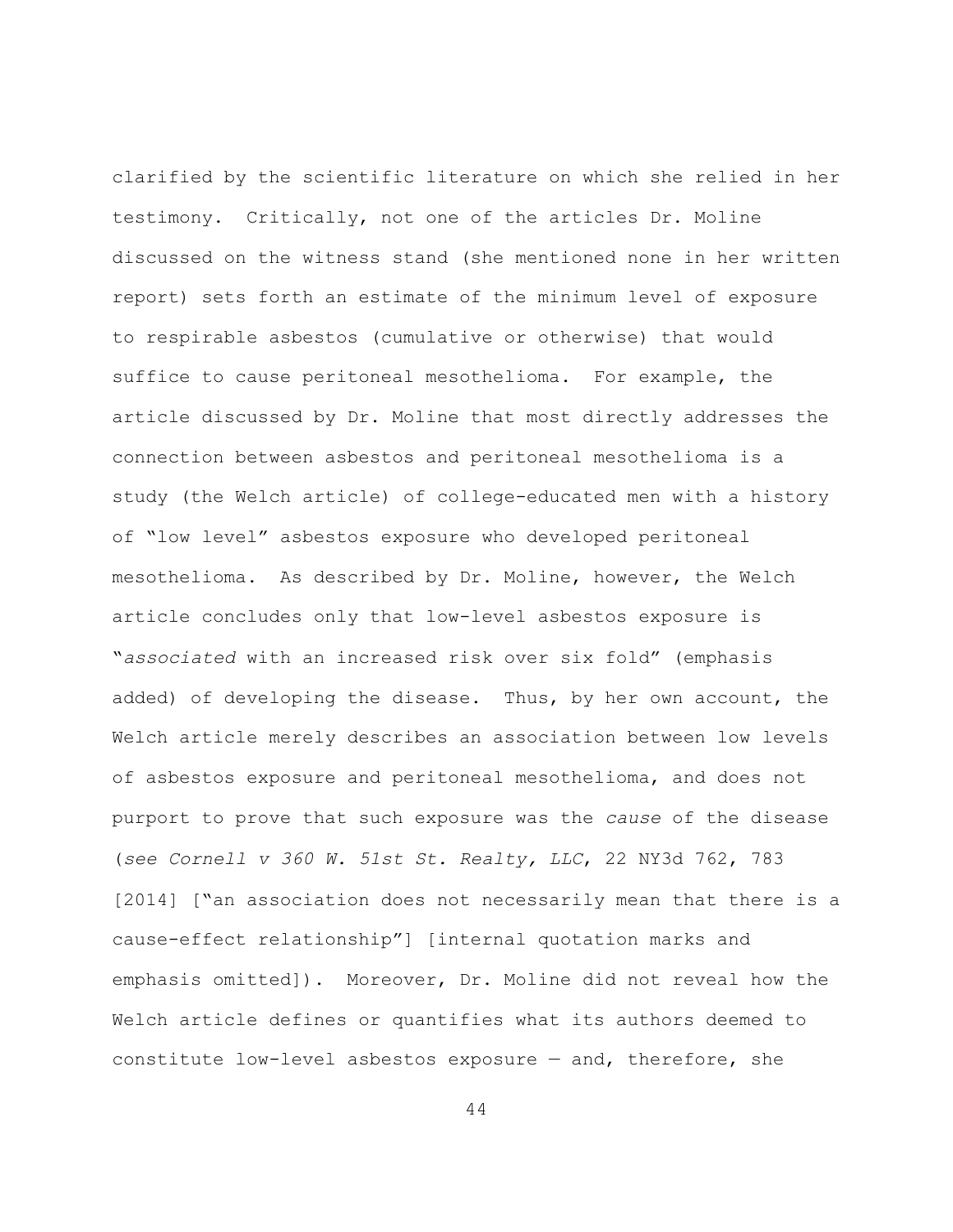necessarily could not discuss how the levels of exposure discussed in the article relate to Mrs. Nemeth's alleged exposure.

Dr. Moline also discussed an article entitled "Consensus report: Asbestos, asbestosis, and cancer: the Helsinki criteria for diagnosis and attribution" (the Helsinki article). The Helsinki article, after stating that "a history of *significant* occupational, domestic, or environmental exposure to asbestos will suffice for attribution" of *pleural* mesothelioma to such exposure (emphasis added), continues: "There is evidence that *peritoneal* mesotheliomas are associated with higher levels of asbestos exposure than *pleural* mesotheliomas are" (emphasis added). The Helsinki article does not define what its authors deemed to constitute a "significant" exposure. A third article Dr. Moline discussed (the Andrion article) is a single-case study of the fatal peritoneal mesothelioma of a 17-year-old boy who was reported by his mother to have had the "curious habit" of "us[ing] large quantities of cosmetic talc daily," from "the age of 9 until about the age of 12." The Andrion article does not attempt to quantify the level of the deceased boy's environmental asbestos exposure, and cautions that "definite proof of the asbestos-related nature of this [malignant mesothelioma] cannot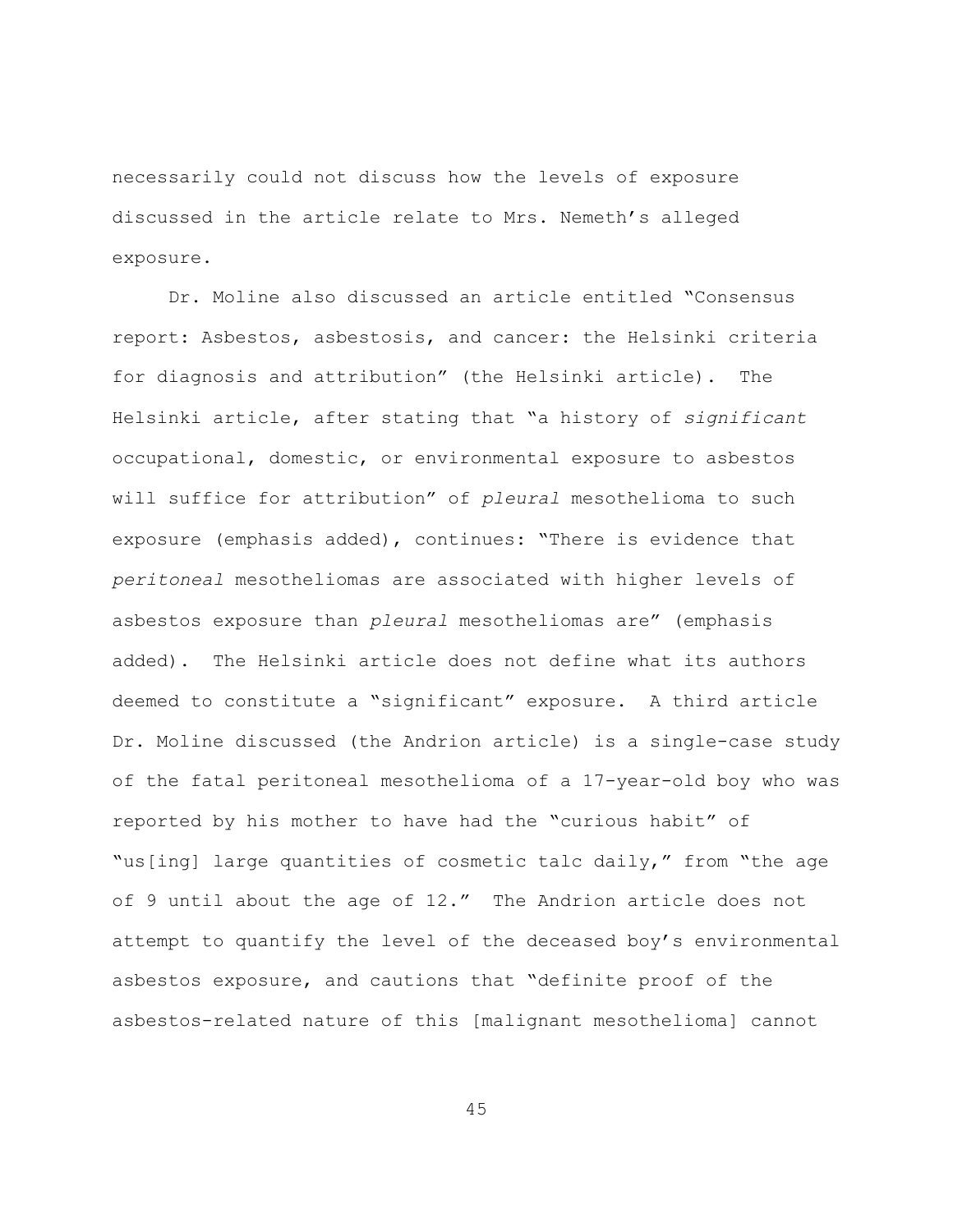be established with certainty[.]" $^6$ 

There is no merit to the majority's implicit attribution to me (in footnote 6 of its opinion) of the position that causation in a toxic tort case cannot be proved through epidemiological studies.<sup>7</sup> The deficiency in plaintiff's scientific evidence on the causation issue in this case is that, as described by

 $7$ I do not understand the majority's point in stating that "controlled dose response studies concerning unsafe levels of asbestos exposure can[not] be ethically conducted in humans." If the majority means to suggest that I take the position that causation cannot be proved in an asbestos case in the absence of such unethical studies  $-$  which presumably do not exist  $-$  that is a suggestion to which I need not even respond. This leaves the question of why the majority chooses to make this point.

<sup>6</sup>The remaining articles discussed by Dr. Moline similarly fail to address the question of the level of asbestos exposure required to produce peritoneal mesothelioma. An article entitled "Asbestos in commercial cosmetic talcum powder as a cause of mesothelioma in women," while setting forth autopsy findings from the lungs of a woman who contracted an unspecified variety of mesothelioma after using an unidentified brand of cosmetic powder, estimates neither that woman's level of environmental asbestos exposure nor the level of such exposure sufficient to cause any variety of mesothelioma. Another article (Gamble) is an X-ray study of the chest conditions of talc miners and millers who had not been diagnosed with any disease. Two articles (Roggli 1994 and Roggli 2002), while finding an association between asbestos exposure and certain diseases, offer no estimate of the level of exposure required to produce a disease. An article entitled "Cosmetic Talc and Ovarian Cancer" addresses a disease that, as Dr. Moline acknowledged, "is not the type of cancer we're talking about in this particular case." Finally, the last two articles (Rohl and Paoletti) were not even studies of human health effects.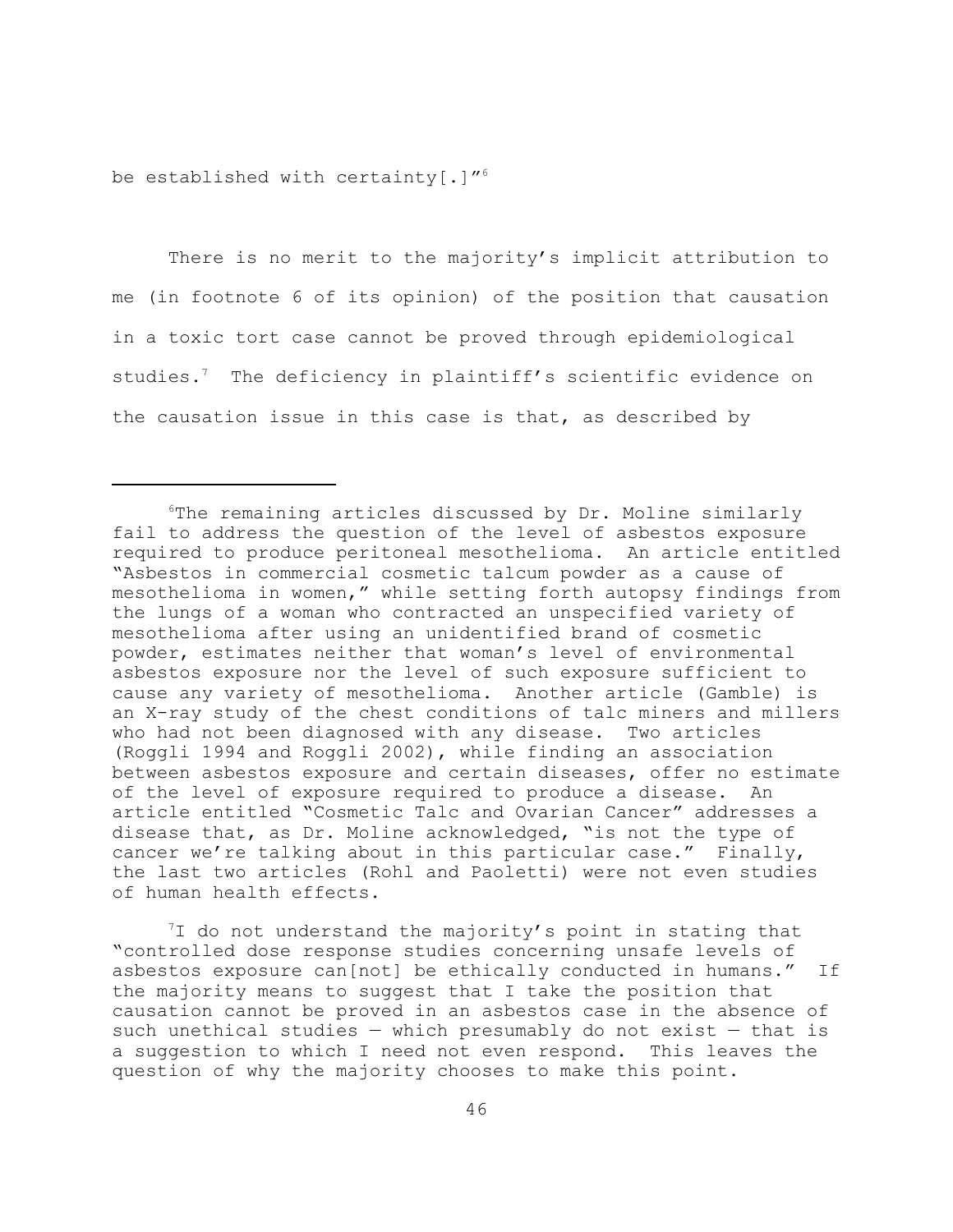plaintiff's medical expert, none of the articles on which she relied — even the ones that were epidemiological in nature (and a number of them plainly were not) — purport to estimate, based on epidemiological data, the level of asbestos exposure sufficient to cause peritoneal mesothelioma.<sup>8</sup> Dr. Moline did not discuss in her testimony any epidemiological study setting forth such an estimate.

Even if plaintiff had established the level of asbestos exposure sufficient to cause peritoneal mesothelioma — which, for the reasons just discussed, he did not  $-$  his evidence of specific causation still would have been legally insufficient by reason of his failure to offer a "scientific expression" (*Parker*, 7 NY3d at 449) of Mrs. Nemeth's actual level of exposure to respirable asbestos. Plaintiff's geological expert, Sean Fitzgerald, measured the release of asbestos when he simulated Mrs. Nemeth's use of Desert Flower (as described in her deposition testimony) in a glove box.<sup>9</sup> Mr. Fitzgerald estimated, based on this test,

<sup>8</sup>To the extent the articles discussed in Dr. Moline's testimony have themselves been placed in the record, they do not remedy the gap in plaintiff's proof.

<sup>&</sup>lt;sup>9</sup>The sample of Desert Flower used for the test was, according to Mr. Fitzgerald, a package of the product advertised as dating from the 1960s, which he had purchased online. I note that I find it unnecessary to reach the issue WCD raises as to Mr. Fitzgerald's qualification to opine on Mrs. Nemeth's exposure to asbestos from her use of Desert Flower.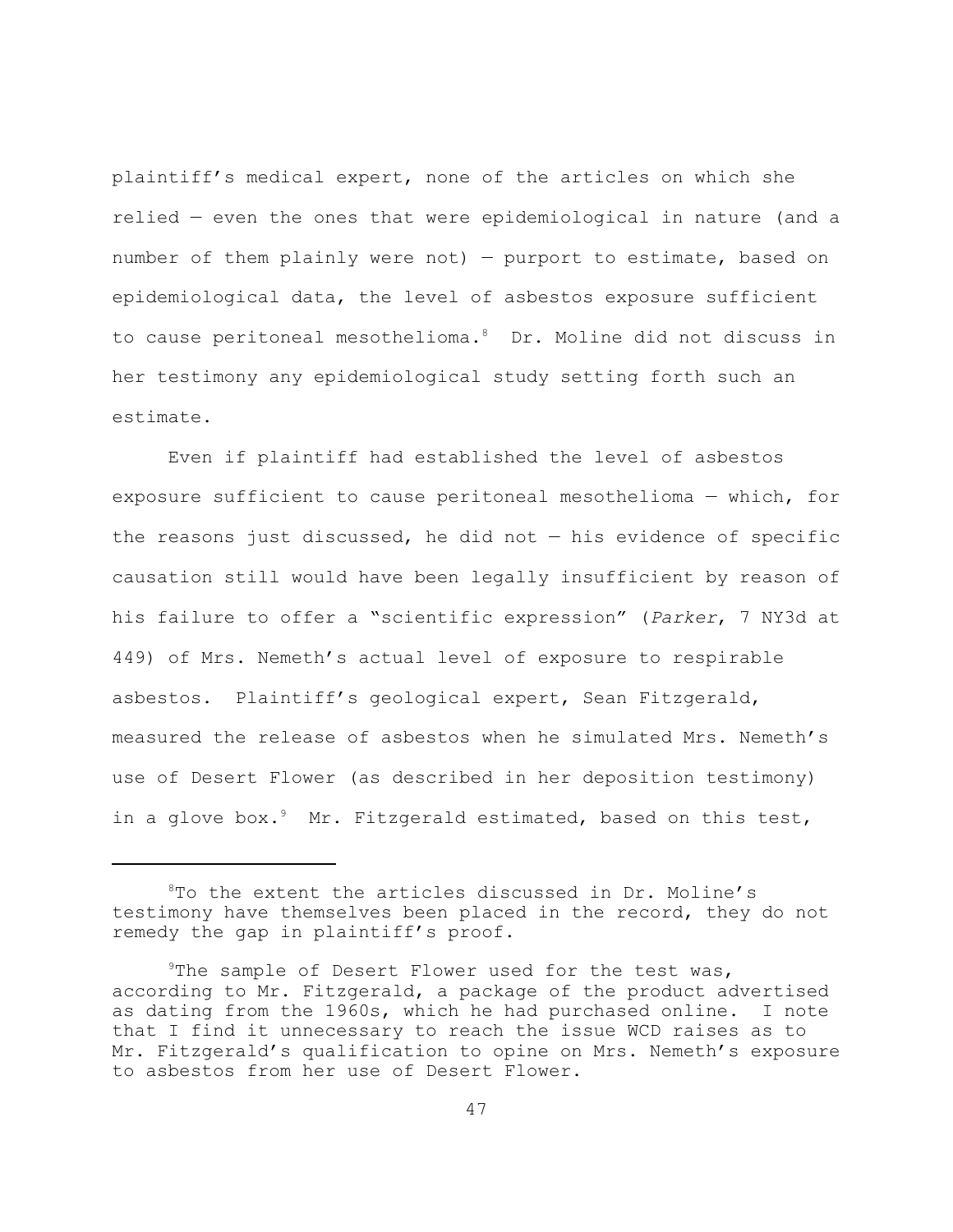that 2,760,000 asbestos fibers were released each time Mrs. Nemeth used Desert Flower, and he asserted that this was "thousands of times" the level of asbestos permitted in schools and "several [orders] of magnitude higher" than the ambient level of airborne asbestos. Dr. Moline relied on these estimates in rendering her opinion on medical causation.

The deficiency of Mr. Fitzgerald's analysis based on the glove box test — again, putting aside for the moment that plaintiff never made the threshold showing of the level of asbestos exposure sufficient to cause peritoneal mesothelioma is that Mr. Fitzgerald, by his own admission, estimated only the amount of asbestos released upon each application of Desert Flower, not the amount of asbestos to which Mrs. Nemeth actually would have been exposed, in a space having the same size and air conditions as her bathroom, by breathing it in. As Mr. Fitzgerald testified,

"[M]y test was just to see if countable structures of asbestos were releasable from the product, period. I wasn't actually trying to simulate the entire environment. I just wanted to see if simulation of using the material would cause asbestos in the talc, if present, to be released into the air."

Consistent with this concession by Mr. Fitzgerald, Dr. Moline (who relied on Mr. Fitzgerald's "releasability" analysis) admitted that she was unaware of either the daily or lifetime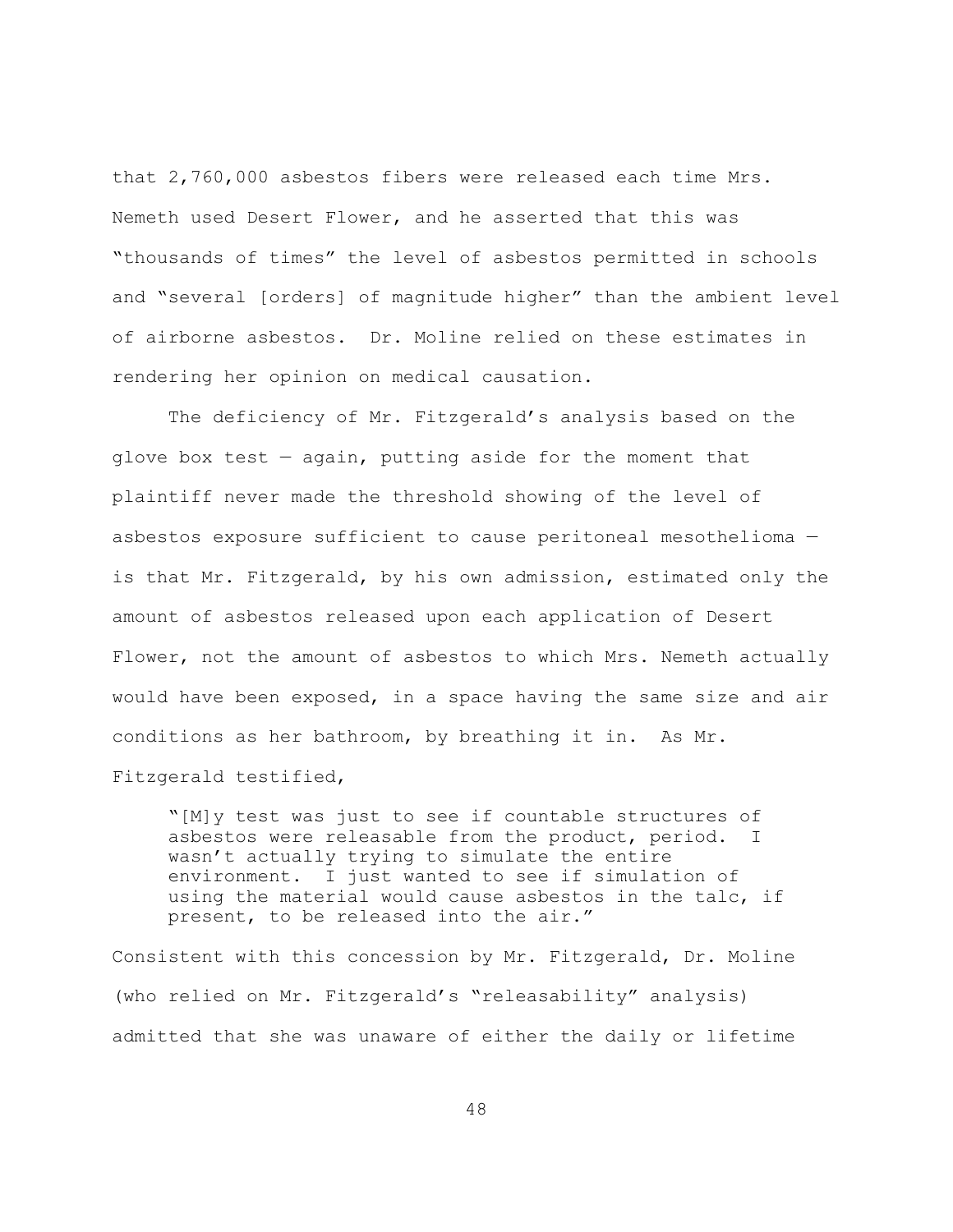dose of asbestos to which a person would be exposed by using Desert Flower. In short, the "releasability" that Mr. Fitzgerald estimated in a glove box is not a measure of Mrs. Nemeth's actual exposure to asbestos in a bathroom, since she could have been harmed only by the asbestos fibers that she actually breathed in.<sup>10</sup>

At this juncture, it should be noted that, at the close of the evidence, plaintiff successfully opposed WCD's request that the jury be asked to apportion fault among WCD and all of the

 $10$ Notably absent from the record is any attempt by Mr. Fitzgerald to estimate the amount of asbestos that Mrs. Nemeth actually respirated while using Desert Flower in her bathroom by comparing his estimate (based on the glove box test) of the asbestos concentration in the air of her bathroom to the ratio of (1) a person's estimated respiration of asbestos from the ambient air (60,000 fibers per day, according to Mr. Fitzgerald's testimony) to (2) the estimated asbestos concentration in the ambient air. It is also remarkable that Mr. Fitzgerald never expressed his estimate of Mrs. Nemeth's cumulative asbestos exposure from Desert Flower by the scientific measure prescribed for this purpose by the Occupational Safety and Health Administration (OSHA). As Dr. Moline discussed in her testimony, under OSHA rules, workplace asbestos exposure is expressed in terms of fibers per cubic centimeter (f/cc) on a time-weighted average basis (*see* 29 CFR § 1910.1001[c][1]). This measure was employed by the plaintiff's expert in one of the cases on which the majority and plaintiff rely (*see Matter of New York City Asbestos Litig. [Miller]*, 154 AD3d 441 [1st Dept 2017], *lv denied* 30 NY3d 909 [2018], *affg* 2016 NY Slip Op 30765[U], \*10 [Sup Ct, NY County 2016]). With regard to the time-weighting factor, it should be borne in mind that Mrs. Nemeth's daily exposure to the Desert Flower dust lasted only five minutes, not for a more sustained period, as is typical in cases of occupational asbestos exposure.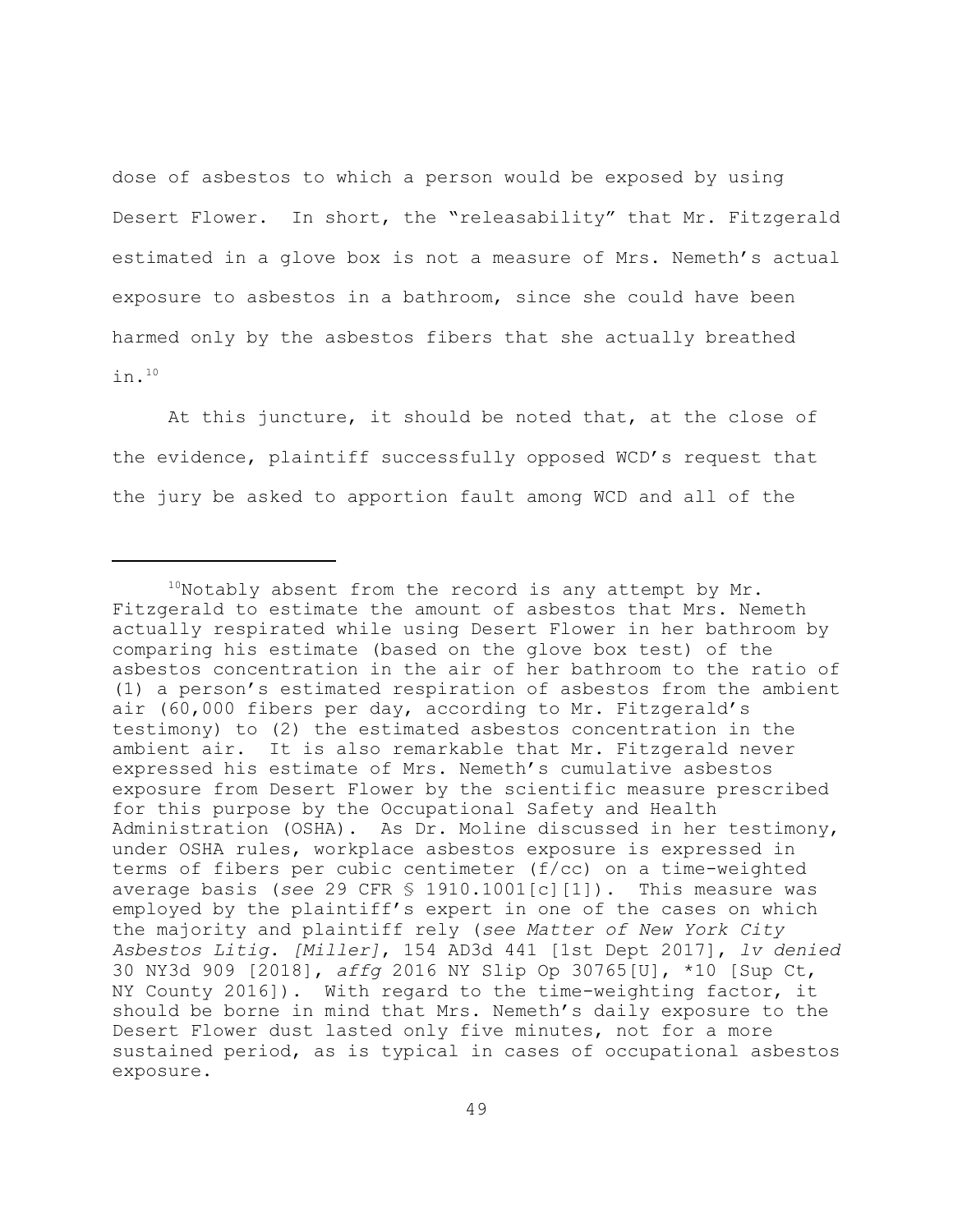settling defendants, not just between WCD and Shulton, the manufacturer of Desert Flower. Thus, plaintiff cannot (and does not) rely on the theory that the asbestos from Desert Flower and the asbestos from the other alleged sources of Mrs. Nemeth's asbestos exposure were all substantially contributing causes of her injuries.<sup>11</sup> Because Desert Flower was the only potential source of asbestos exposure that the jury was asked to consider, plaintiff was required to prove that the asbestos from Desert Flower was sufficient to cause peritoneal mesothelioma.

Moreover, the vague, conclusory and subjective terms in which plaintiff's experts characterized both the level of asbestos exposure sufficient to cause peritoneal mesothelioma ("brief and low level") and the level of asbestos exposure to which Mrs. Nemeth allegedly was subjected ("several [orders] of magnitude higher" than the ambient; "thousands of times" the

<sup>&</sup>lt;sup>11</sup>As noted in Dr. Moline's report, before the relevant defendants settled, plaintiff alleged that, in addition to Desert Flower, Mrs. Nemeth had been exposed to asbestos from: (1) construction materials she worked with while renovating her home; (2) lawn care products she used while gardening; and (3) dusty work clothes that she laundered for her son. At trial, the court ruled that WCD failed to make a prima facie case for apportioning fault to any of the settling defendants other than Shulton. Since plaintiff successfully sought this ruling, he would be judicially estopped to argue that Mrs. Nemeth's illness was caused by her cumulative asbestos exposure from Desert Flower and all other alleged sources. While WCD, on appeal, challenges the exclusion of the settling defendants other than Shulton from the verdict sheet, I find it unnecessary to reach this issue.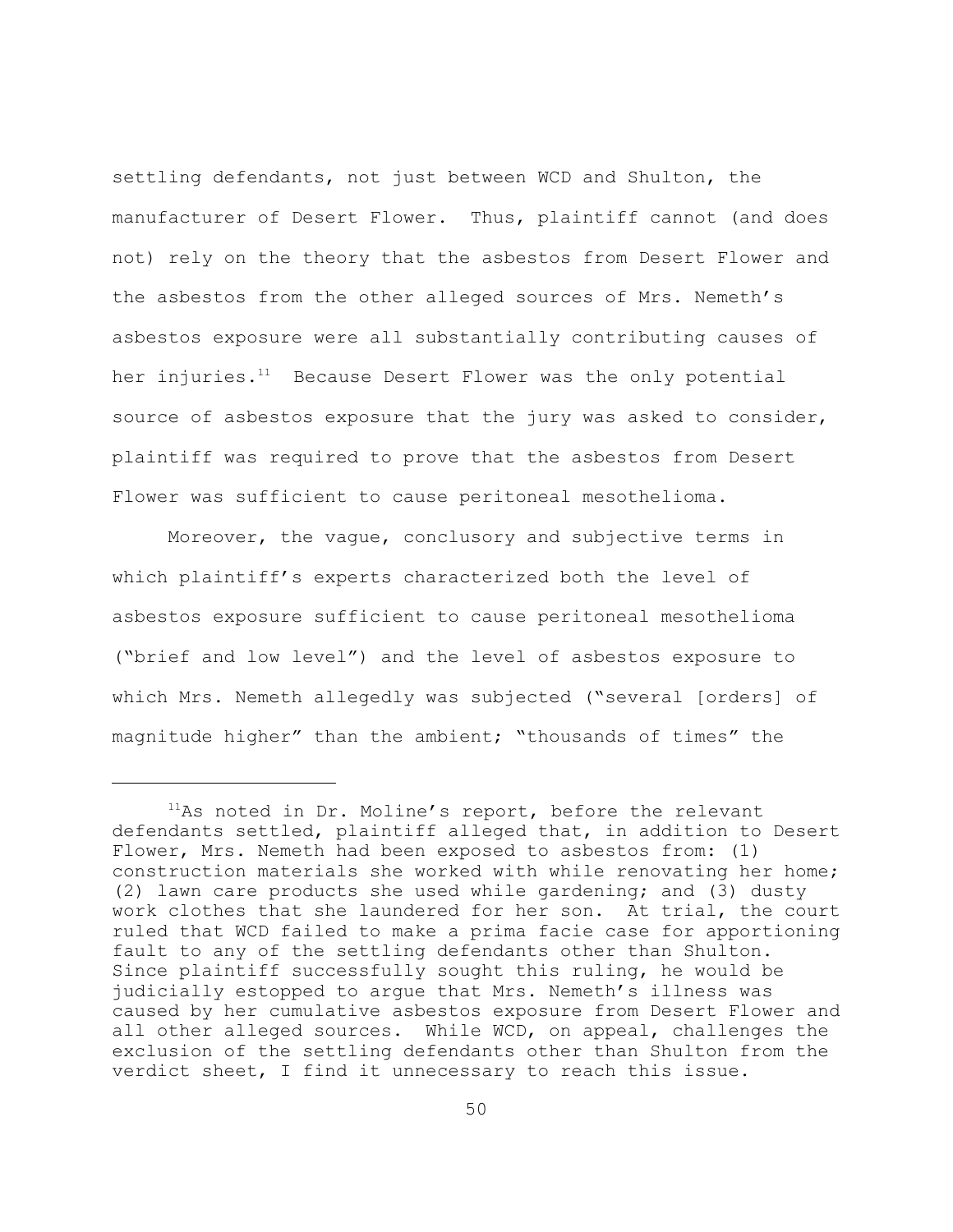level permitted in schools) do not fulfill the Court of Appeals' requirement of a "scientific expression" (*Parker*, 7 NY3d at 449). Indeed, these are precisely the kinds of expressions the Court of Appeals has found wanting. For example, *Parker* rejected as "insufficient" a medical expert's report that the plaintiff "was 'frequently' exposed to 'excessive' amounts of gasoline and had 'extensive exposures . . . in both liquid and vapor form'"(*id.*) The Court held that these statements, "even given that an expert is not required to pinpoint exposure with complete precision[,] cannot be characterized as a scientific expression of [the plaintiff's] exposure level" (*id.*; *see also Cornell*, 22 NY3d at 784 [rejecting an expert opinion that, among other deficiencies, "made no effort to quantify (the plaintiff's) level of exposure" to a mixture of microbial contaminants that allegedly infested her apartment, and instead "simply asserted . . . that she was 'unquestionably exposed to unsanitary conditions'"]).

Similarly, *Parker*, even while clarifying that "the amount of exposure need [not] be quantified *exactly*" (7 NY3d at 449 [emphasis added]), found "plainly insufficient to establish causation" a medical expert's "general, subjective and conclusory assertion . . . that [the plaintiff] had 'far more exposure to benzene [from gasoline while working at gas stations] than did the refinery workers in the epidemiological studies'" that found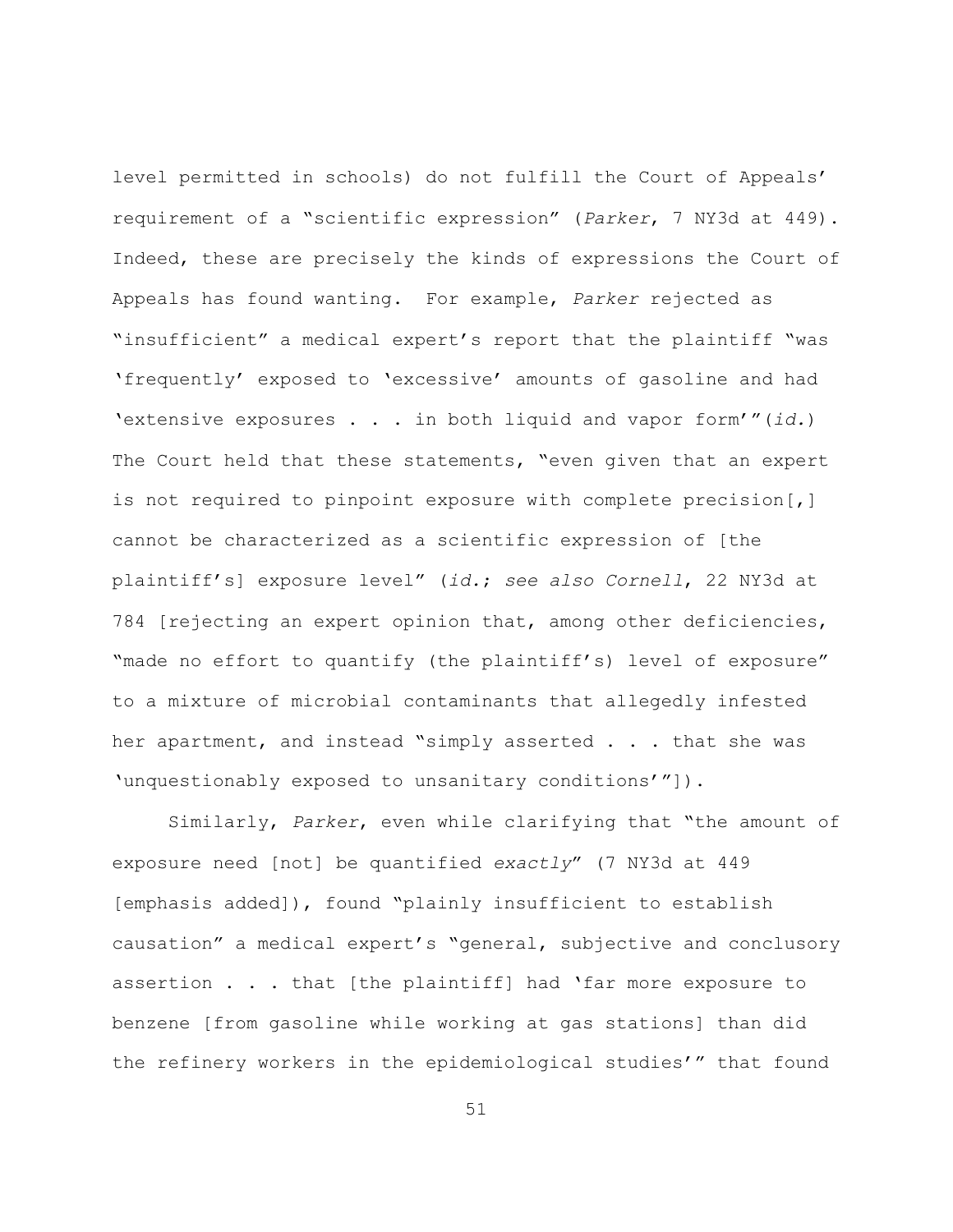an increased risk of leukemia among such workers (*id.*). The Court noted that the expert's comparison of the plaintiff's exposure level to that of the refinery workers in the studies "neither states the level of the refinery workers' exposure, nor specifies how [the plaintiff's] exposure exceeded it, thus lacking in epidemiological evidence to support the claim" (*id.*).

The Court of Appeals' criticisms of the plaintiff's use of the refinery studies in *Parker* apply with even greater force to Dr. Moline's statement in this case that the release of asbestos fibers Mr. Fitzgerald had estimated through the glove box test was "at levels at which multiple studies have shown elevated rates of mesothelioma." Dr. Moline never clarified which "studies" she was referring to, the exposure "levels" discussed in those studies, or whether the mesothelioma discussed in the studies was peritoneal, the variety relevant here, or pleural, the more common variety discussed in most of the literature. Further, as previously discussed, none of the studies discussed by Dr. Moline even set forth an estimate of the level of asbestos exposure sufficient to cause peritoneal mesothelioma.

As should be clear from language in the decision quoted by the majority itself, *Parker*'s clarification that "an expert is not required to pinpoint exposure with complete precision" (*id.*) did not open the door to the sort of hazy language used by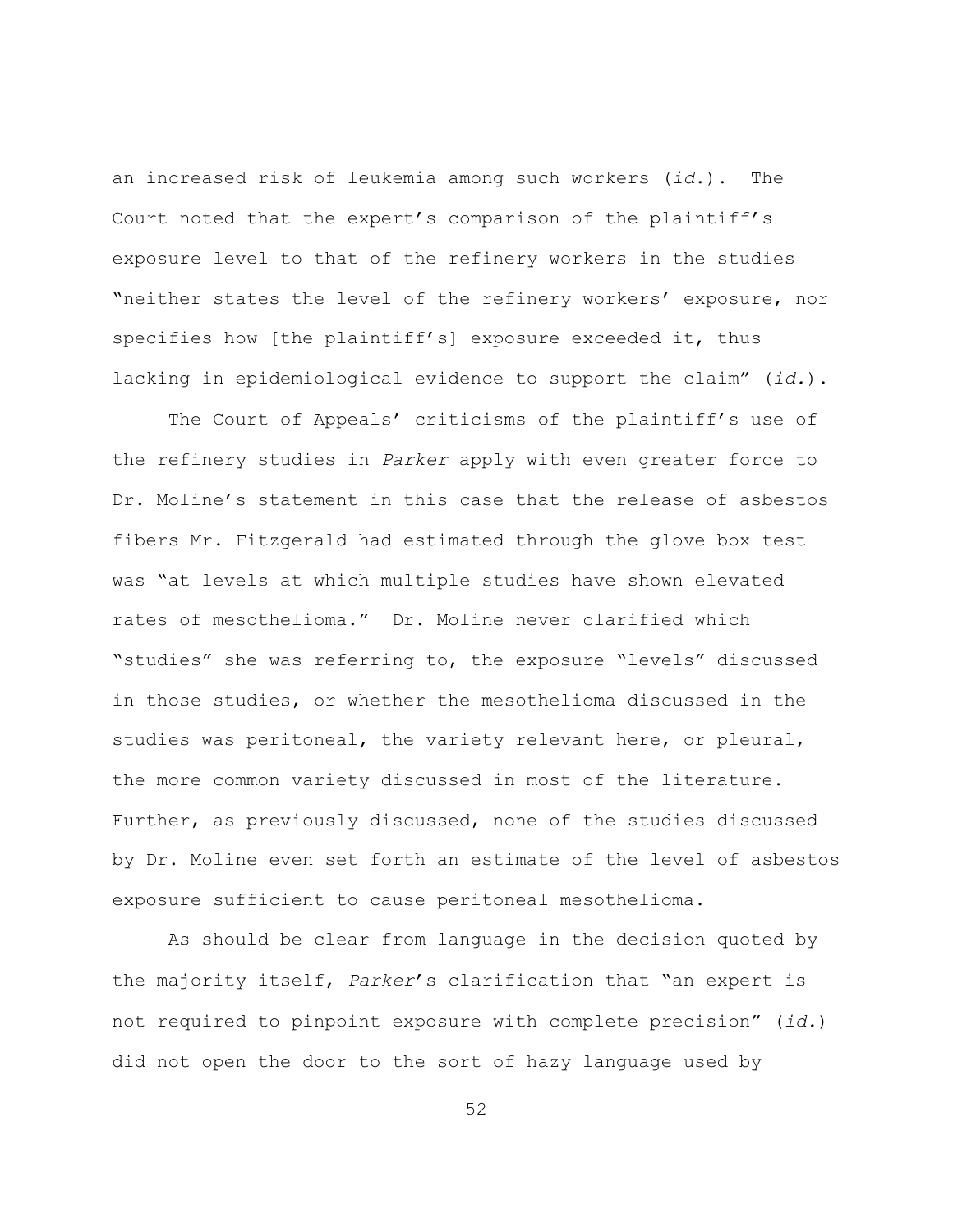plaintiff's experts here. *Parker* suggested three methods by which an expert might attempt to establish causation where it is not possible to measure cumulative dose precisely — focusing on intensity of exposure rather than cumulative dose, mathematical modeling based on work history to estimate total exposure, and "[c]omparison to the exposure levels of subjects of other studies . . . *provided that the expert made a specific comparison sufficient to show how the plaintiff's exposure level related to those of the other subjects*" (*id.* [emphasis added]). In this case, plaintiff's expert utilized none of these methods.

To the extent Dr. Moline attempted to demonstrate causation based on the accepted fact that mesothelioma is usually caused by asbestos exposure, her testimony runs afoul of *Sean R.*, in which the Court of Appeals rejected such an "inverse approach" to proof of causation — "working backwards from reported symptoms to divine an otherwise unknown concentration of [a toxin]" (26 NY3d at 810). Nor is the bare fact that there was "visible dust" in the air of Mrs. Nemeth's bathroom sufficient to prove causation in the absence of expert evidence "establish[ing] that the extent and quantity of the dust  $\ldots$  . contained enough asbestos to cause the mesothelioma" (*Matter of New York City Asbestos Litig. [Juni]*, 148 AD3d 233, 239 [1st Dept 2017], *affd* 32 NY3d 1116 [2018]).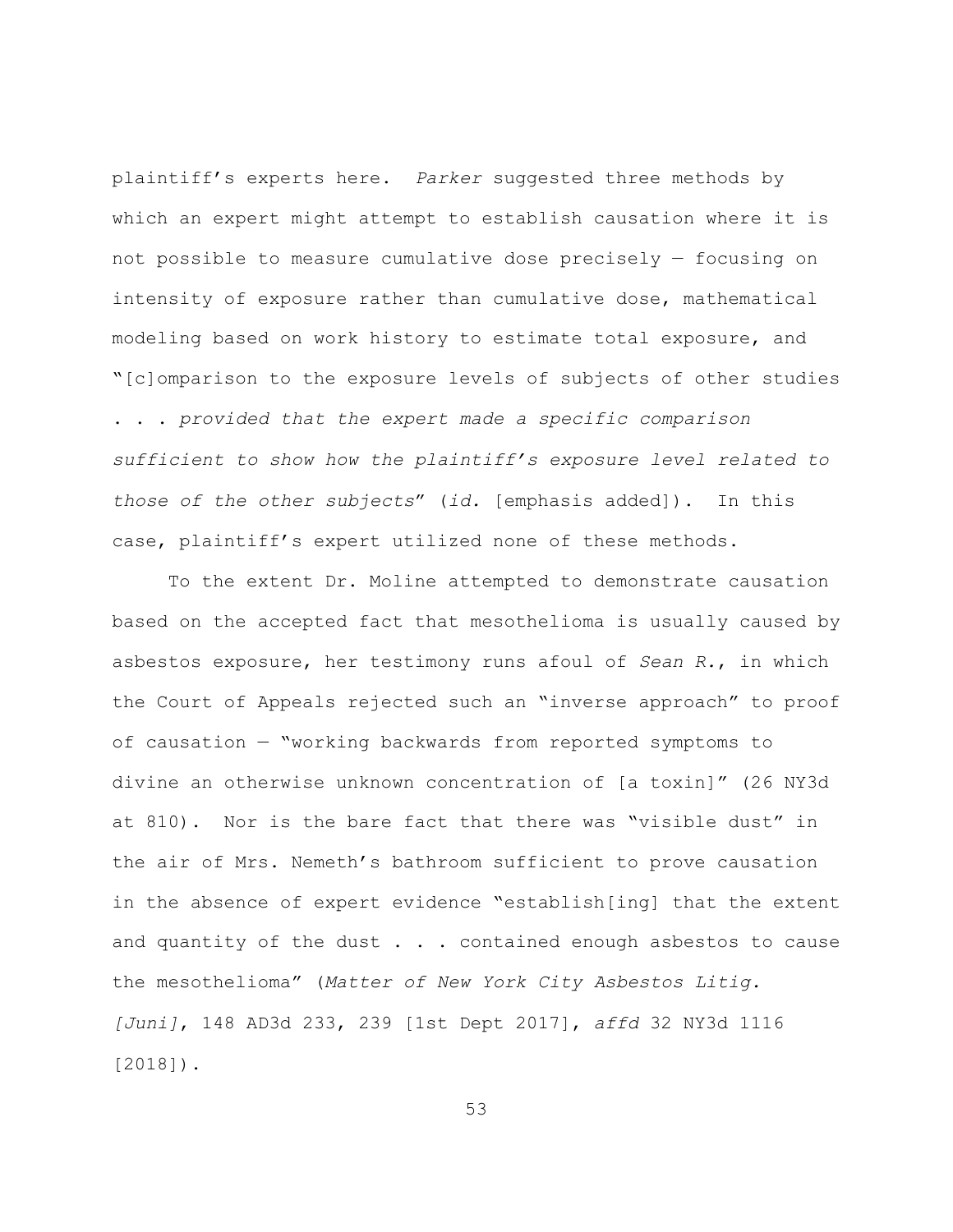The Court of Appeals' common-sense recognition in *Parker* that absolute precision in measuring exposure levels will usually be unattainable in toxic tort cases is transformed by the majority into a license to prove causation without any attempt by plaintiff's experts to express even an estimate of the level of exposure in mathematical or scientific terms. Contrary to the majority's assertion, plaintiff's experts in this case did not offer an "estimate" of Mrs. Nemeth's level of exposure based on an "extrapolation" from the glove box test conducted by Mr. Fitzgerald or "by reference to estimation based upon work history and math models."<sup>12</sup> In essence, plaintiff's experts told the jury that the use of Desert Flower increased the asbestos level in Mrs. Nemeth's bathroom above that of the ambient air by some unspecified amount, and then speculated that this unquantified level of increased exposure was enough (at five minutes per day

 $12$ As previously noted in footnote 11 of this writing, while it seems to me that such an extrapolation from the glove box test might have been feasible, Mr. Fitzgerald did not testify to having conducted any such analysis. Such an analysis was needed, inasmuch as, to state the obvious, a glove box is not a bathroom. Moreover, as discussed in the article in the record co-authored by Mr. Fitzgerald (the aforementioned "Asbestos in commercial cosmetic talcum powders as a cause of mesothelioma in women"), it is possible to conduct a test in an actual bathroom of the level of exposure to respirable asbestos resulting from the use of a cosmetic powder. Mr. Fitzgerald, however, did not conduct any such test with Desert Flower in a bathroom the size of Mrs. Nemeth's.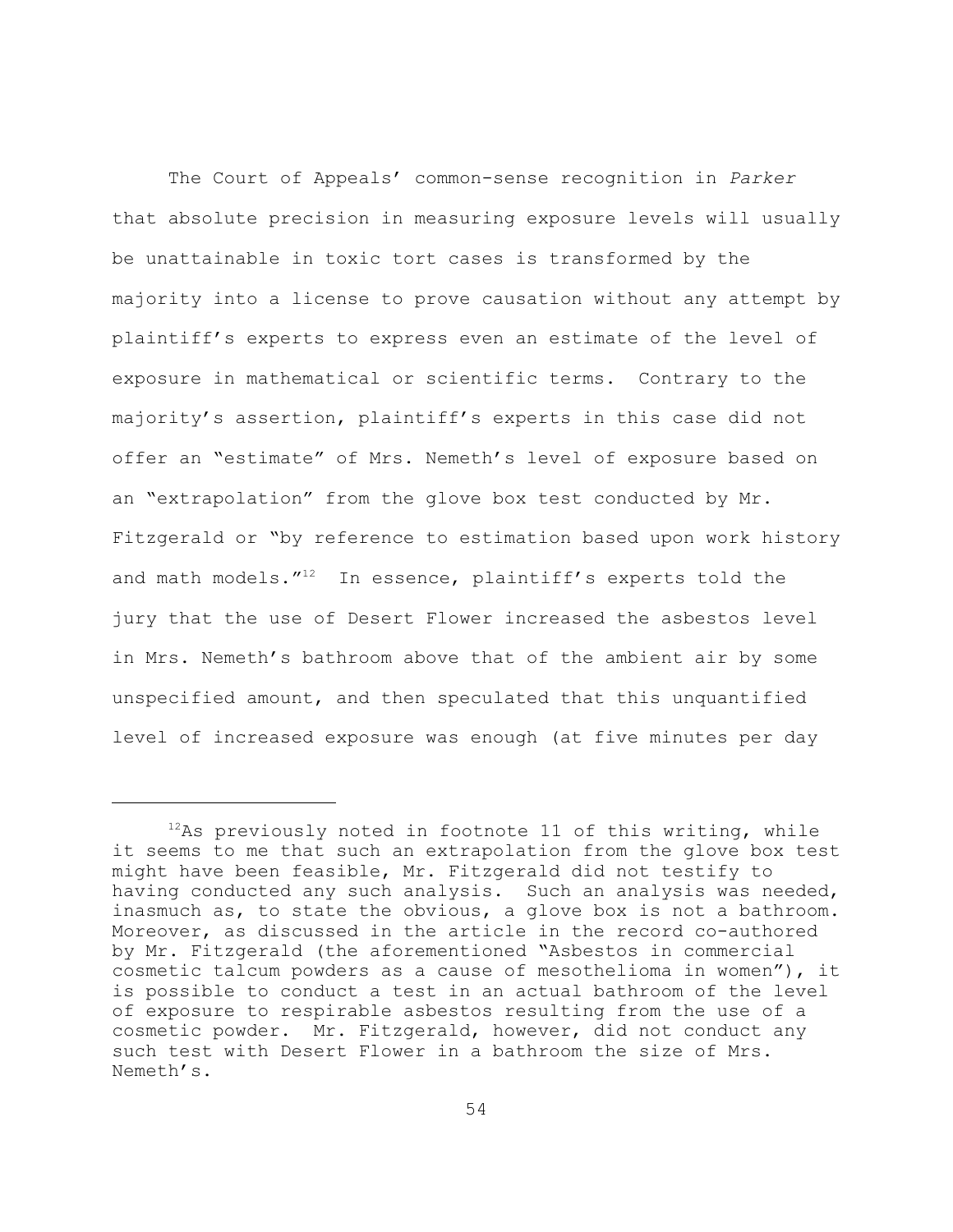over about 11 years) to have caused peritoneal mesothelioma, even though no evidence had been presented to show the minimum level of exposure capable of causing that disease. This does not pass muster under *Sean R.*, *Cornell* and *Parker.*

Needless to say, neither Mrs. Nemeth nor anyone else could be expected to have measured the level of toxins in the air of her bathroom in anticipation of receiving a diagnosis of mesothelioma 40 years in the future. Thus, there is neither basis nor merit to the majority's unfounded suggestion that I would require such direct measurement of a plaintiff's actual exposure while using a product. But to require a toxic-tort plaintiff to present scientific rough estimates of the relevant exposure levels (namely, the approximate level sufficient to cause the disease and the approximate level of the plaintiff's actual exposure) — which is what existing Court of Appeals precedent does reasonably require — does not, contrary to the majority's hyperbolic claim, "sound the death knell for most . . . asbestos exposure cases going forward."

We are bound by the law as stated by the Court of Appeals in *Sean R.*, *Cornell* and *Parker*, none of which were disturbed by the Court of Appeals' more recent memorandum decision (joined by four Judges) affirming this Court in *Juni* (and reaffirming the law as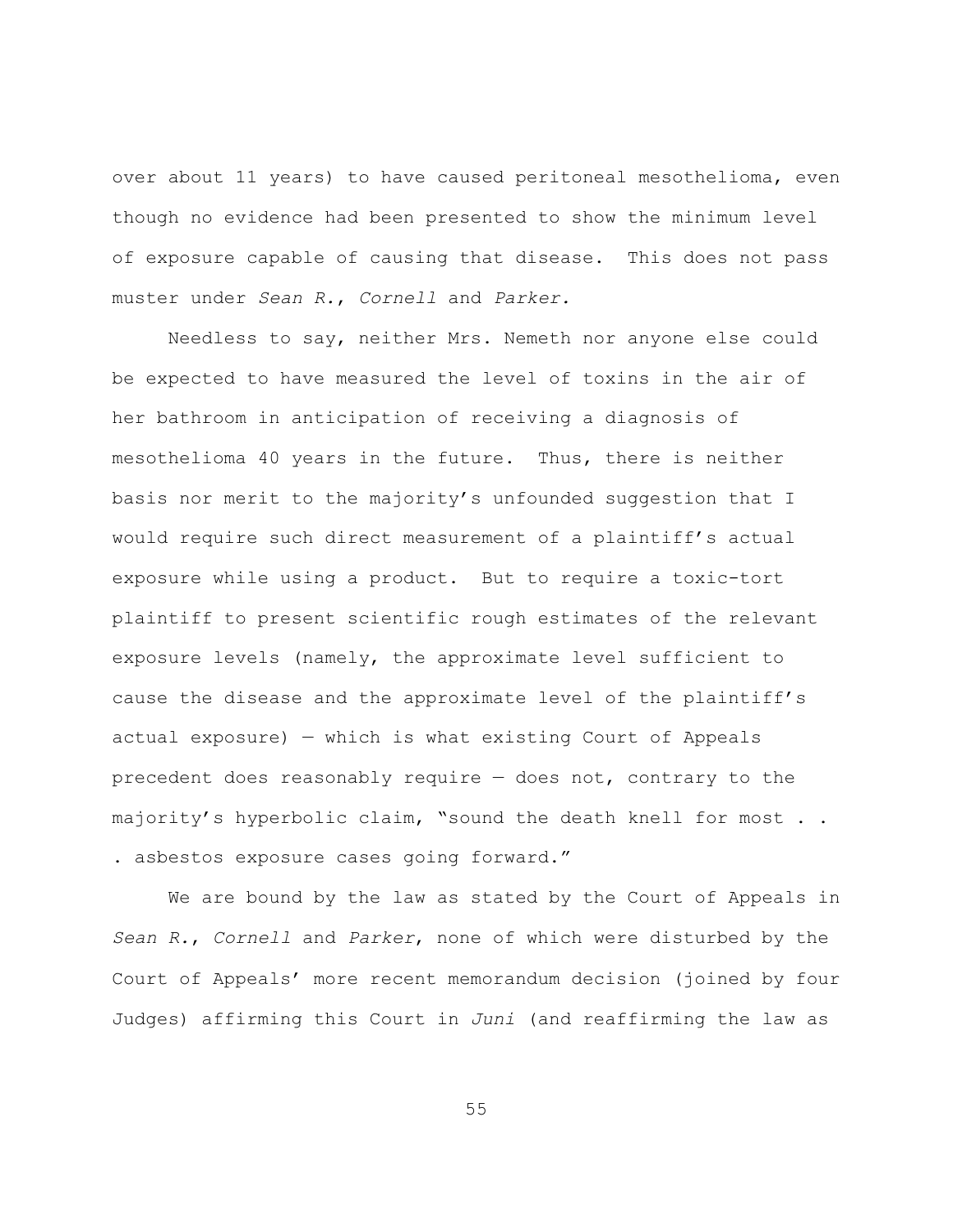stated in *Parker* and *Cornell*).<sup>13</sup> The majority — in spite of its unpersuasive claim to be deciding this case consistently with existing Court of Appeals precedent — appears to discern in the two concurrences and the dissent on the Court of Appeals in *Juni* the possibility that the Court of Appeals may be about to change course in this area of the law. Even if the majority's implicit prognostication is correct, such a prospect should not affect our application of existing binding case law before the Court of Appeals has actually taken such a step. Further, as stated at the outset of this dissent, to the extent this Court's decisions have deviated from the standards of *Sean R., Cornell* and *Parker*, we are bound to follow the law as stated by the Court of Appeals, even if our own conflicting decisions are more recent.<sup>14</sup>

 $14$ For this reason, I regard as superfluous the dicta of this Court's *Juni* majority opinion seeking to harmonize *Lustenring v AC&S, Inc.* (13 AD3d 69 [1st Dept 2004], *lv denied* 4 NY3d 708

<sup>&</sup>lt;sup>13</sup>Insofar as relevant to this case, the Court of Appeals' memorandum decision in *Juni* states: "Viewing the evidence in the light most favorable to plaintiff, the evidence was insufficient as a matter of law to establish that defendant Ford Motor Company's conduct was a proximate cause of the decedent's injuries pursuant to the standards set forth in [*Parker*] and [*Cornell*]. Accordingly, on this particular record, defendant was entitled to judgment as a matter of law under CPLR 4404(a)" (32 NY3d at 1118 [footnote omitted]). Contrary to the majority's assertion that only "two [Judges of the Court of Appeals] joined" this memorandum decision, both of the Judges who wrote concurring opinions expressly joined the memorandum decision, as well (*see id.* ["I join the majority's memorandum decision"] [Fahey, J.]; *id.* at 1119 ["I concur in the Court's opinion"] [Wilson, J.]).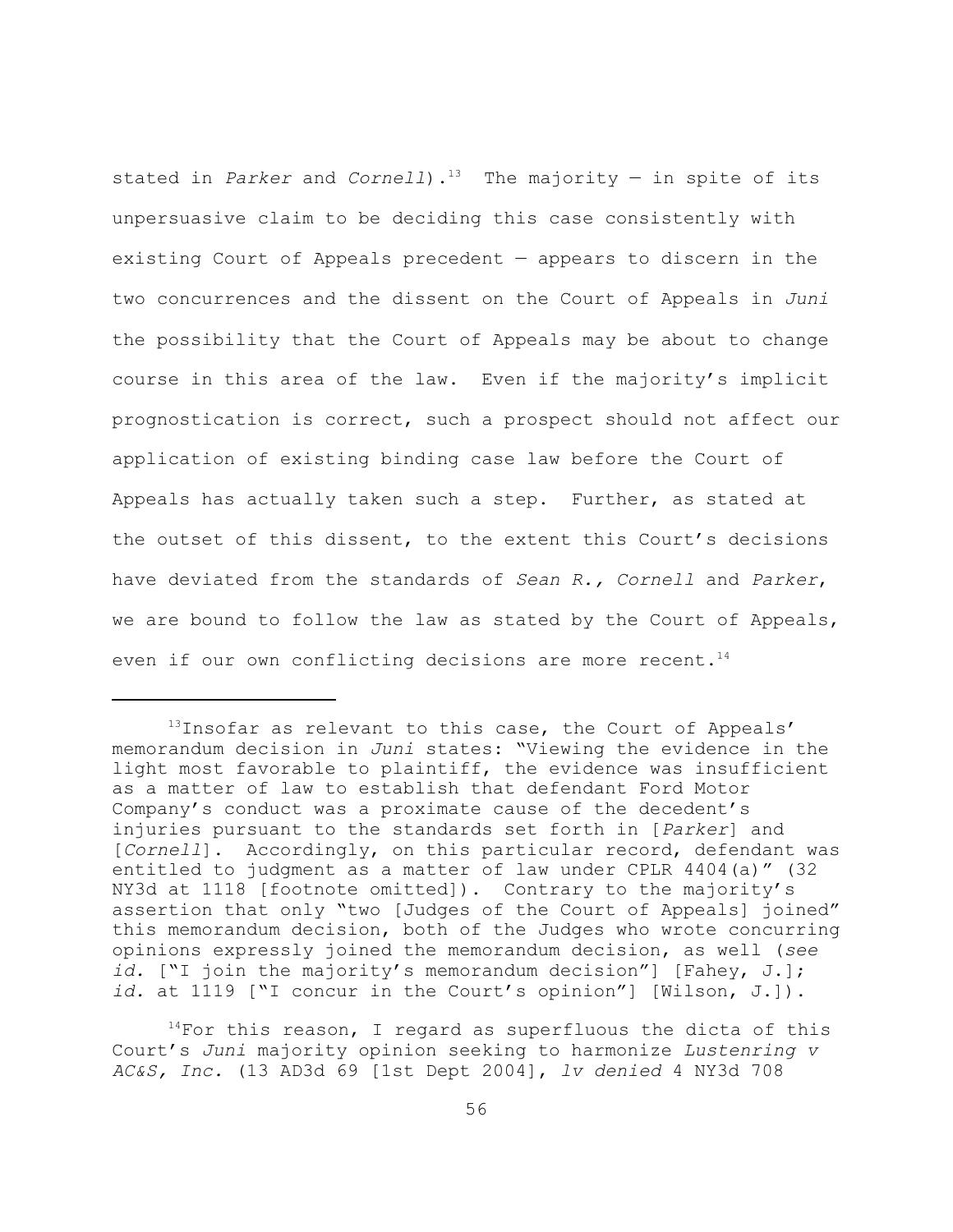Accordingly, the majority's reinterpretation of the decisions of the Court of Appeals in light of our own more recent case law seems to me to be an unsound approach. We should simply follow the Court of Appeals cases, whose application to the instant matter seems to me straightforward.

In my view, the foregoing establishes that plaintiff failed to present evidence sufficient to prove that Mrs. Nemeth's peritoneal mesothelioma was caused by respirable asbestos to which she was exposed by her use of Desert Flower. I therefore believe that we should reverse the judgment in favor plaintiff and grant WCD's motion for judgment notwithstanding the verdict. However, for the reasons discussed below, even if I concluded that the record contained sufficient evidence to support the verdict, I would vote to reverse and grant WCD a new trial.

From the outset, plaintiff's case against WCD was predicated on the claim that Mrs. Nemeth's exposure to asbestos from Desert Flower had come by way of respiration. In the course of Dr. Moline's lengthy testimony, however, plaintiff's counsel briefly questioned her about the aforementioned article entitled "Cosmetic Talc and Ovarian Cancer," which posits that *ovarian*

<sup>[2005])</sup> with the Court of Appeals' subsequent (2006) *Parker* decision. Whether or not the two decisions can be reconciled, *Parker* is the precedent by which this Court is bound.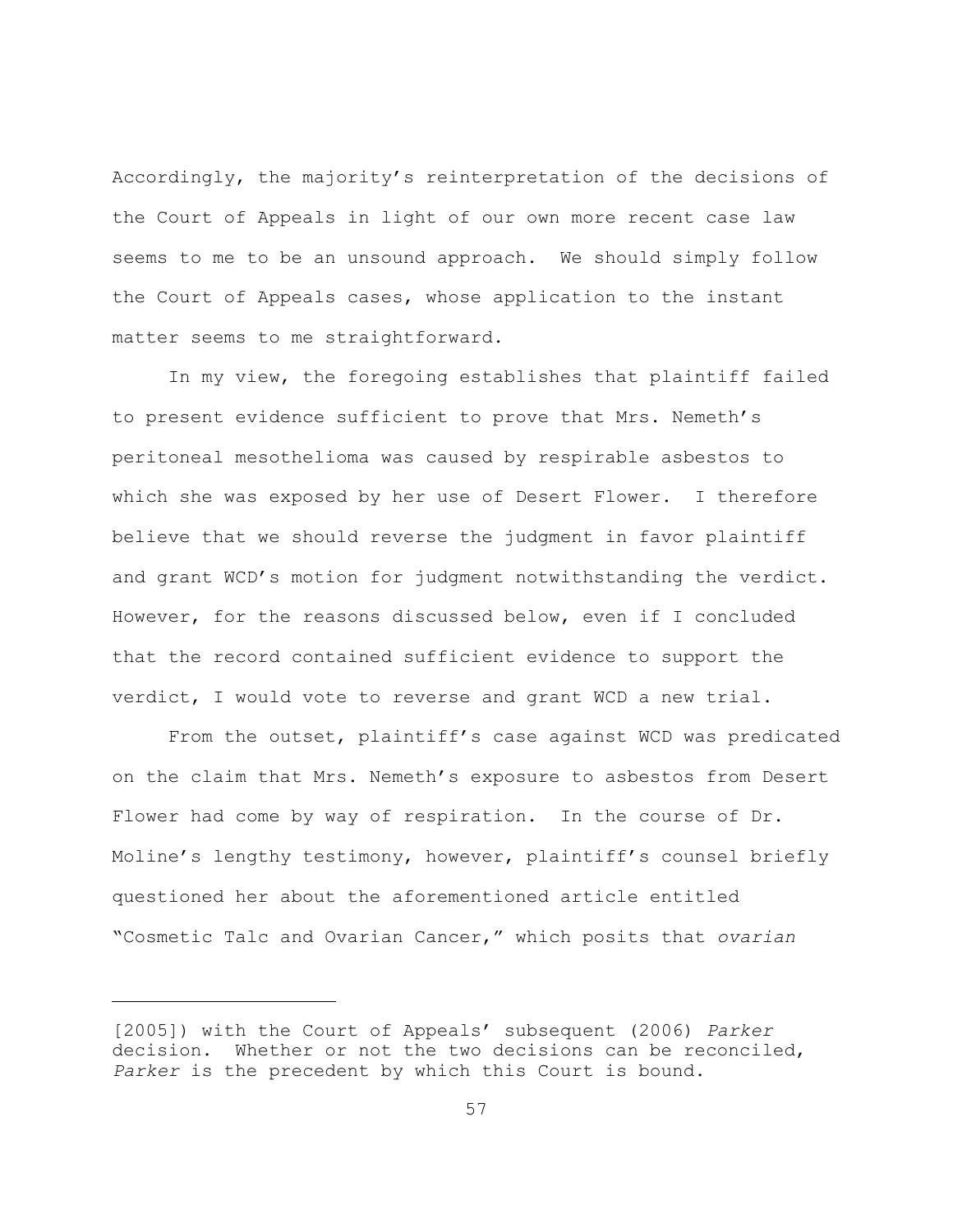*cancer* may result from pelvic exposure to asbestos in cosmetic powders. While Dr. Moline acknowledged that ovarian cancer "is not the type of cancer we're talking about in this particular case," she testified that the article was "significant" because it "describe[s] manners by which women in particular . . . can have exposure to talc," namely, through "transvaginal exposure," i.e., "through vaginal excursion up through into the abdominal cavity through the uterus, fallopian tubes and into the peritoneum." As the trial court later concluded, however, Dr. Moline never identified any study concluding that *peritoneal mesothelioma* in women may be caused by pelvic exposure to asbestos, nor did Dr. Moline herself opine to that effect.

Subsequently, in the course of his summation, plaintiff's counsel made the following statement to the jury:

"[Mrs. Nemeth] said she used [Desert Flower] all over her body. . . . [A]s Dr. Moline later explains, asbestos can enter the body in various ways. With a woman like [Mrs. Nemeth], there are two avenues of exposure. And the way she's describing, I will submit means she's getting asbestos in her body from two different ways, from breathing it in and then using it all over her body, in her pelvic region."

WCD's counsel's immediate objection to these comments was overruled. After the close of the summation, but before the jury was charged, WCD renewed this objection and moved for a mistrial. The court denied the request for a mistrial, but reserved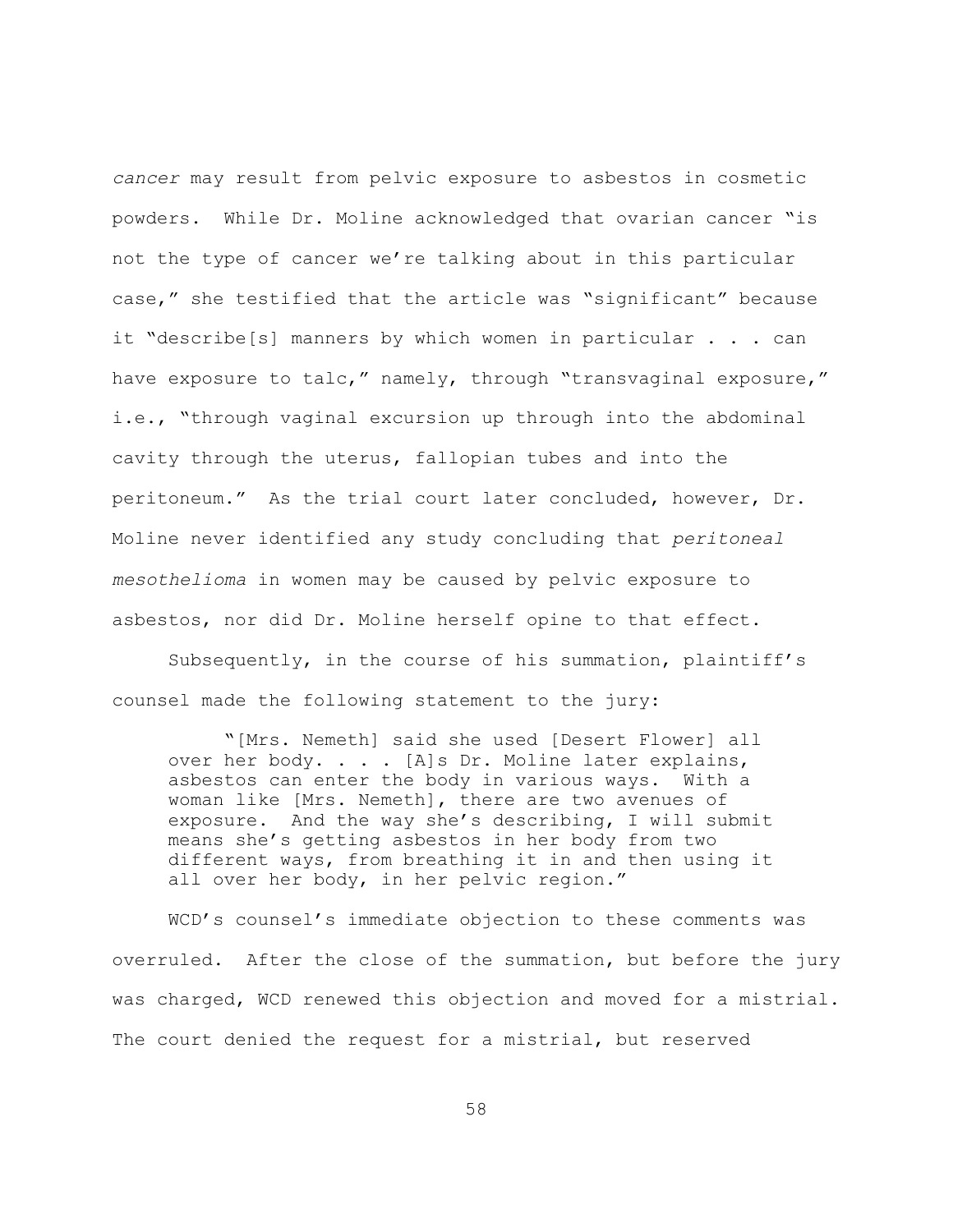decision on the underlying objection.

The next day, the court, having further deliberated on the matter, ruled that WCD's objection to the comments about pelvic exposure did indeed have merit. The court stated:

"You have to remind me, . . . but I don't believe that [Dr. Moline] gave an affirmative opinion that Mrs. Nemeth's peritoneal mesothelioma was caused by both breathing the Desert Flower Dusting Powder and having it enter her body transvaginally.

"*I don't believe we got that specific opinion with precise facts to support that type of exposure and an understanding of how that type of exposure can cause peritoneal mesothelioma, pathophsyiologically, respectfully*" (emphasis added).<sup>15</sup>

After plaintiff's counsel offered a defense of his comments,

the court responded:

"We have no evidence of record despite the fact that you pointed out that he didn't object to that portion of [Dr. Moline's] testimony describing the [L]ancet article ["Cosmetic Talc and Ovarian Cancer"] . . . . And there was no specific causation opinion that this was a separate discrete entry point for purposes of causing [Mrs. Nemeth's] cancer. That's not here. So, in that context, the way it was presented [on summation], suggested to this jury that that was a

 $15$ The majority's paraphrase of the italicized statement by the trial court picks the words "can cause peritoneal mesothelioma" out of their context to change the import of the statement into the reverse of what the court meant. In essence, the majority turns the court's statement on its head. Specifically, as can be seen from the fuller quote I have provided, and contrary to the majority's assertion, the trial court did *not* "observe[] that Dr. Moline had, in fact, testified that transvaginal exposure to asbestos contaminated talc 'can cause peritoneal mesothelioma'" — quite the opposite, in fact.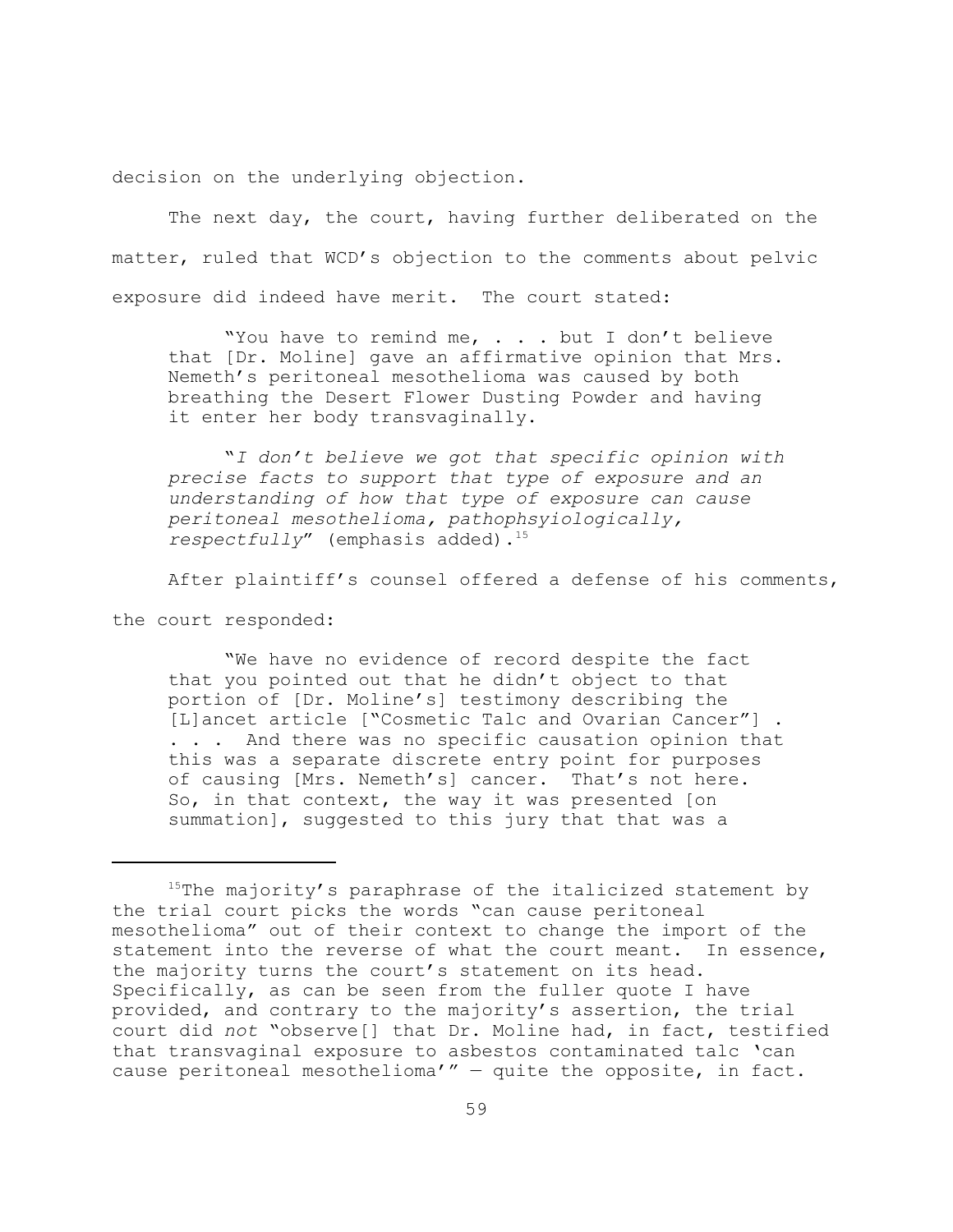separate basis for it. And that's not this record, and, therefore, we need to clear that up."

Subsequently, the court reiterated: "There was no expert testimony that specifically establishes that exposure through the vagina was a substantial factor in causing her mesothelioma. . . . That's why I had concerns this morning."

Although the court ultimately determined that WCD had raised a meritorious objection to plaintiff's summation comments about pelvic exposure, the court did not take the usual course of issuing a curative instruction to negate the impact of the improper comment. Instead, the court suggested to plaintiff's counsel that he "revisit that issue in sort of like a miniclosing."

Plaintiff's counsel subsequently re-opened his summation and made the following comments on this issue:

"Exposure to the talc in this case. We heard extensive evidence about air born[e] particulate fibers. The fact that Flo Nemeth, she testified that she breathed this in over the years.

"I then told you about and you were here when Dr. Moline testified based on articles she read about certain other avenues of exposure specific to women. And I reiterated that yesterday. But, what I would like you to do and what  $I -$  and what the evidence shows in this case is that we are focused on the air born[e] particulate and the fact that Flo said she breathed that particulate in.

"Even though the literature may suggest something that Dr. Moline touched upon, the case is really about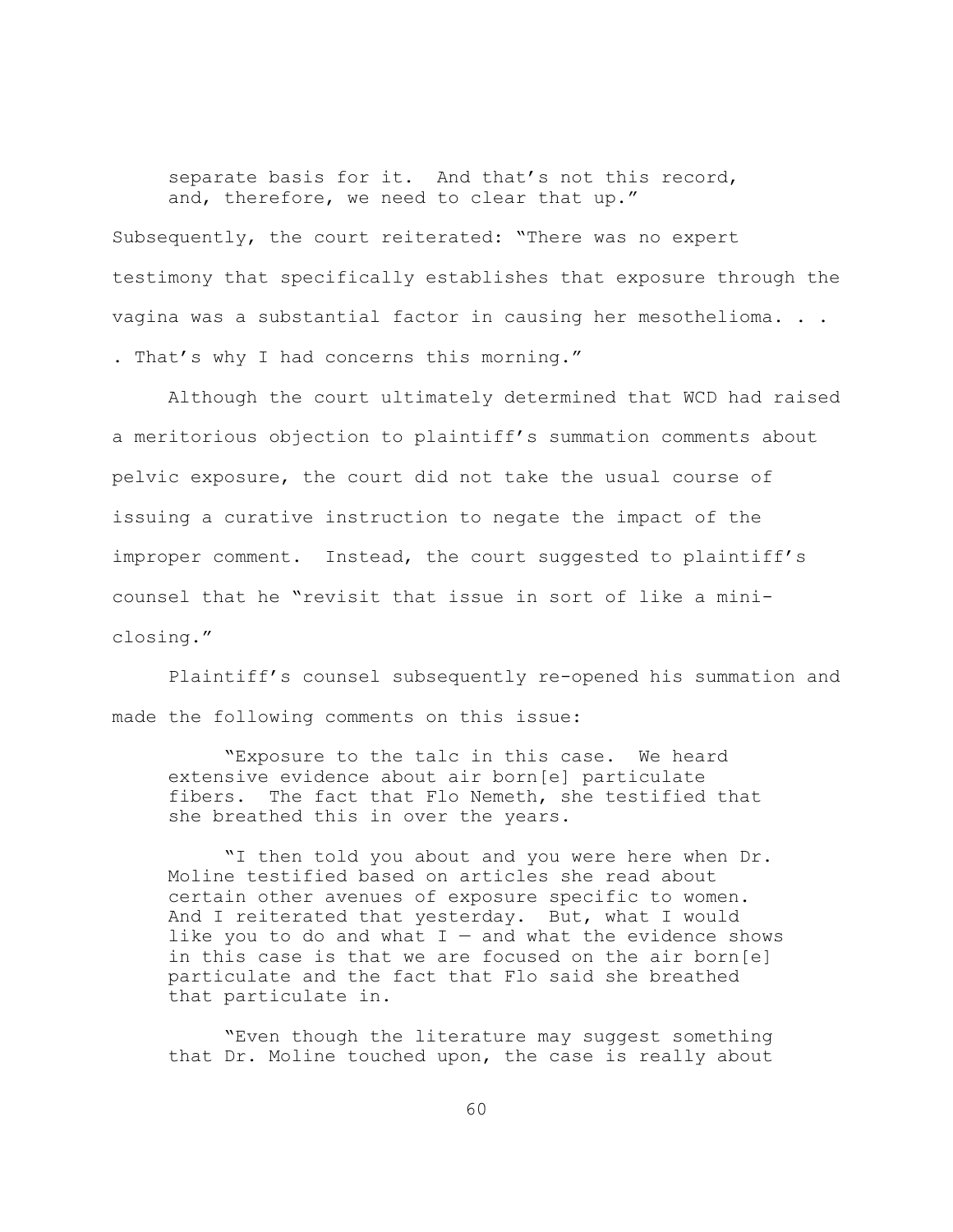what was released into the air, tie that up with Mr. Fitzgerald's [glove box] simulation. And I just wanted to reiterate that."

After plaintiff's counsel's renewed summation, WCD renewed its motion for a mistrial, which the court denied. The court also denied WCD's request that the verdict sheet instruct the jury that, in order to return a verdict in favor of plaintiff, it was required to find that Mrs. Nemeth had been exposed to asbestos from Desert Flower by way of inhalation.

"It is fundamental that the jury must decide the issues on the evidence, and therefore fundamental that counsel, in summing up, must stay within the four corners of the evidence and avoid irrelevant comments which have no bearing on any legitimate issue in the case" (*People v Ashwal*, 39 NY2d 105, 109 [1976] [internal quotation marks and citation omitted]). Stated otherwise, a summation may not be "based on facts not in the record" (*Selzer v New York City Tr. Auth.*, 100 AD3d 157, 163 [1st Dept 2012]). Here, even though the trial court initially overruled WCD's objection to plaintiff's counsel's comments concerning pelvic exposure, the court ultimately corrected itself when it recognized that those comments were not based on facts in the record because — as the court spelled out on the record in its statements quoted above  $-$  Dr. Moline never testified that asbestos absorbed transvaginally can lead to peritoneal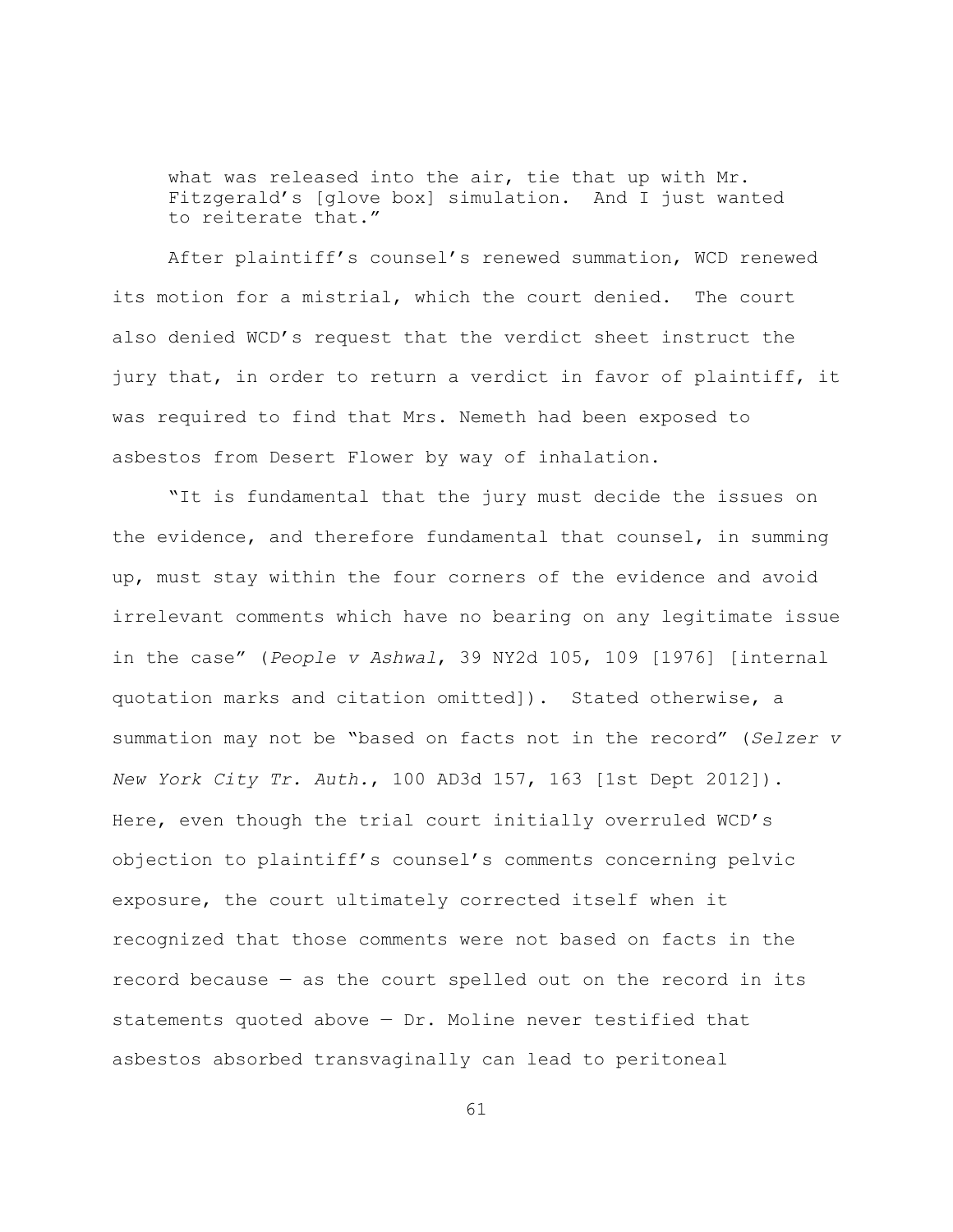mesothelioma (as opposed to ovarian cancer). Even the majority concedes that "plaintiff's counsel[] mischaracteriz[ed] [the] evidence" because, as the trial court "properly concluded," Dr. Moline "did not conclude that Nemeth's mesothelioma was caused by transvaginal exposure to asbestos in [Desert Flower]."<sup>16</sup>

Although the majority does not offer a defense on the merits of the summation remarks at issue, it takes the position that those remarks were not so prejudicial as to have deprived WCD of a fair trial. I disagree. The notion of a transvaginal avenue of exposure would have been intuitively appealing to laypersons, given that the pelvic region is obviously much closer to the peritoneum than are the nose and mouth — notwithstanding that, as the majority concedes, the scientific evidence in the record identified only exposure through the respiratory system as a possible cause of peritoneal mesothelioma. The pelvic exposure theory's intuitive appeal, the lack of evidence to connect such exposure to Mrs. Nemeth's disease, and the fact that the exposure issue went to the heart of the case — these factors combined to deprive WCD of a fair trial when plaintiff's counsel baselessly

<sup>&</sup>lt;sup>16</sup>It is therefore irrelevant that WCD did not object to Dr. Moline's testimony about the article positing a link between ovarian cancer and pelvic exposure to asbestos. As the trial court recognized, that testimony did not support the inference plaintiff's counsel asked the jury to draw in the summation comments at issue, to which WCD did object.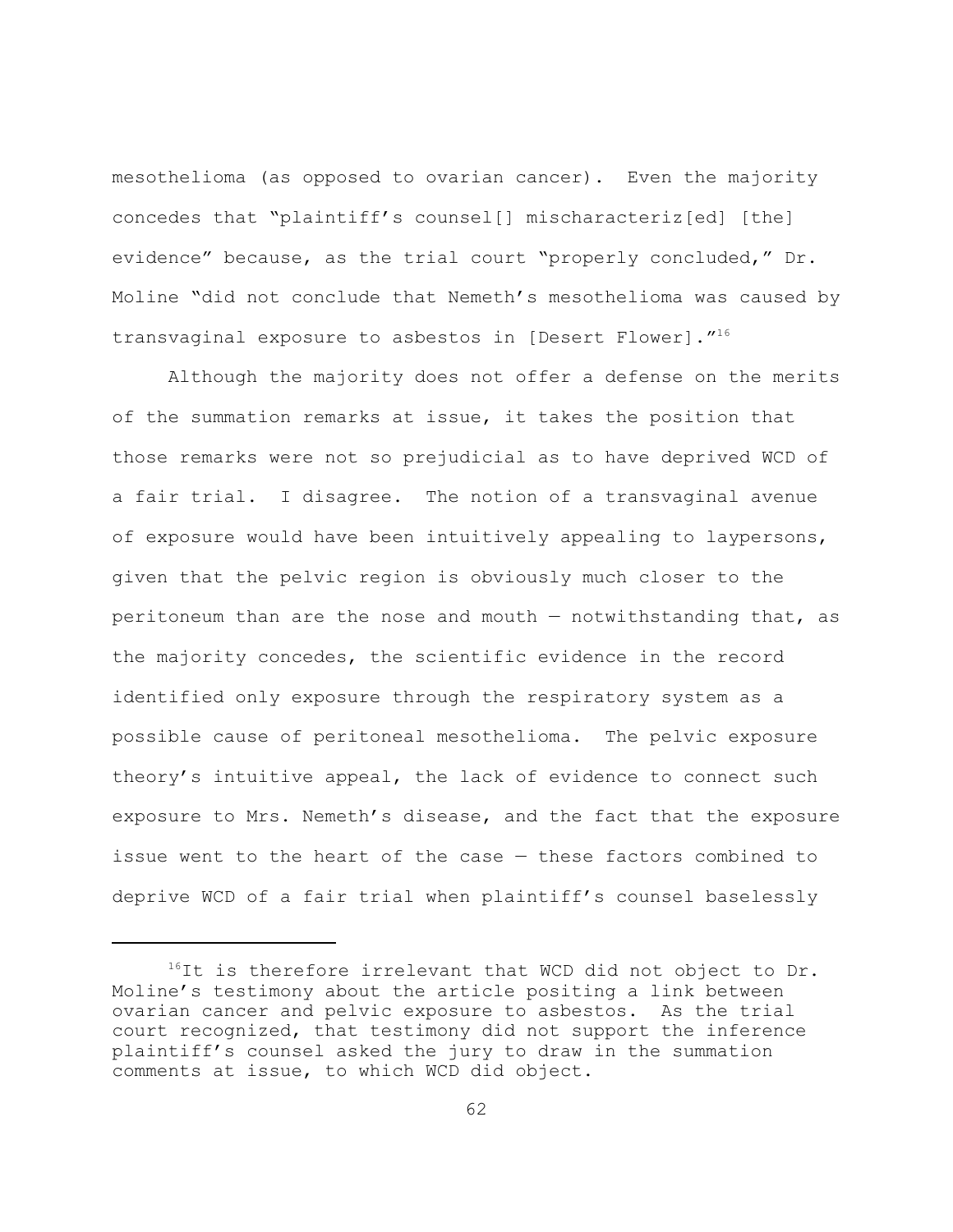introduced the pelvic exposure theory into the case. Moreover, the dispositive question is whether the erroneous comment deprived the adverse party of a fair trial, not (as the majority seems to believe) whether the lawyer who made the improper comment did so in "good faith."<sup>17</sup>

While perhaps a curative instruction by the court would have been sufficient to negate the prejudicial effect of plaintiff's counsel's pelvic exposure comments, the court gave no such instruction. Instead, the court allowed plaintiff's counsel to reopen his summation to "revisit that issue" and "clear [it] up." Neither the majority nor plaintiff has found any precedent supporting the permissibility of allowing an attorney to reopen his closing to correct his own improper statements. In particular, the only case the majority cites on this point is one in which this Court found that an improper summation statement had been sufficiently remedied by a curative instruction given by the court (*see Avila v Robani Energy Inc.*, 12 AD3d 223 [1st Dept 2004]).

<sup>&</sup>lt;sup>17</sup>Plaintiff's counsel compounded the prejudice of his remarks about transvaginal exposure by immediately following them up with this conclusion of his argument on the exposure issue: "Now it's just a matter of linking the dots of how she actually used it. You have to ask yourself this, did I tip those scales, is it more likely than not that she was exposed to this product given everything we already talked about. The answer is again unquestionably yes."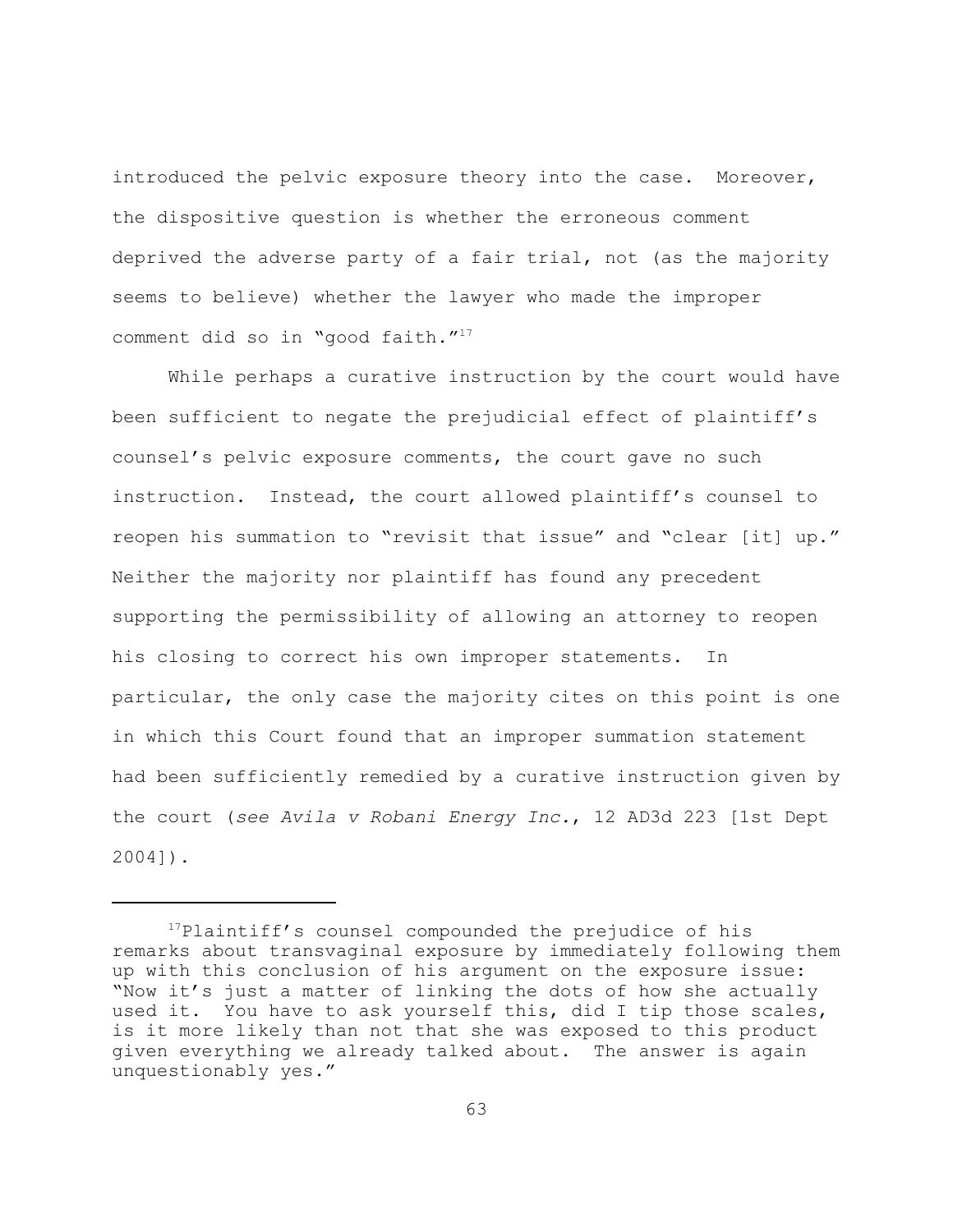Finally, plaintiff's counsel's "mini-closing" did nothing to cure the prejudice caused by his earlier improper statements, and arguably even worsened that prejudice. Counsel never explicitly disavowed the pelvic exposure theory — he simply recalled to the jury that he had discussed "certain other [than respiratory] avenues of exposure specific to women," and then said that "we are focused on the air born[e] particulate and the fact that Flo said she breathed that particulate in." Thus, after 21 days of trial, the very last thing the jury heard from one of the lawyers — a message likely to remain vivid in their minds when they retired to deliberate — was a reminder of the pelvic exposure theory, without an actual instruction to disregard it.

For the foregoing reasons, I believe that we should reverse the judgment and grant WCD's motion for judgment notwithstanding the verdict or, failing that, that we should reverse the judgment and grant WCD's motion for a new trial. Accordingly, I respectfully dissent.

Judgment of Supreme Court, New York County (Martin Shulman, J.), entered August 22, 2017, upon a jury verdict awarding plaintiff the principal amount of \$2,933,750 should be modified, on the law, to the extent of increasing the principal amount to \$3,300,000, and otherwise affirmed, without costs.